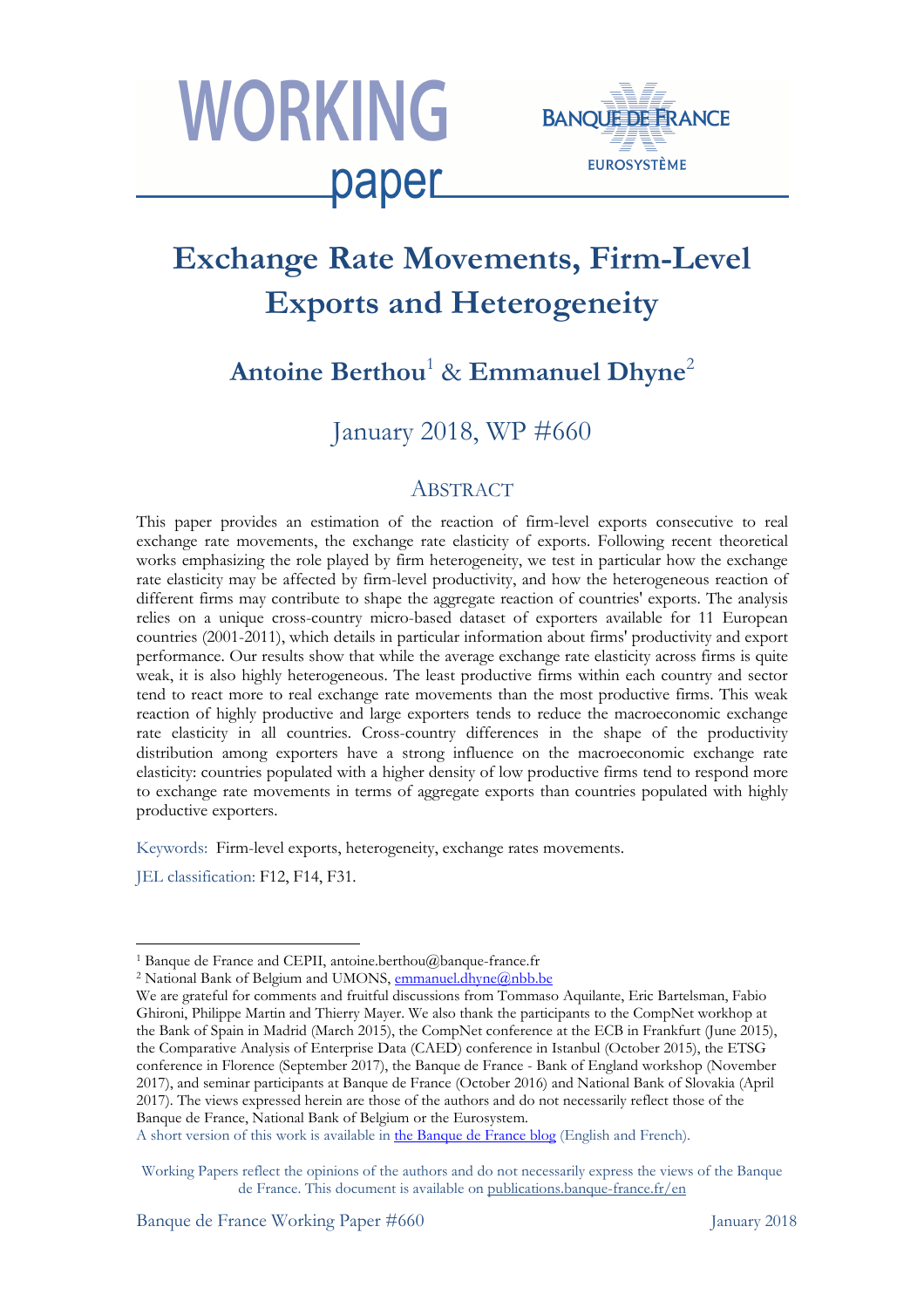#### NON-TECHNICAL SUMMARY

In this paper, we use a unique cross-country micro-based dataset of exporters available for 11 European countries (2001-2011) to investigate how firms' exports react to real exchange rate movements, and how this reaction may be driven by their productivity level. We then combine the estimated firm-level exchange rate elasticities with information about the microeconomic structure of each country's exports to predict the macroeconomic exchange rate elasticity for each of these countries. While we do not have direct access to firm level data, this dataset reports detailed information about firms' activity related to exports by productivity classes (deciles) defined within each country, sector and year. This information allows us to identify in particular, for each country and sector, the distributions of exporters' productivity as well as their export performance (level or growth).



**Impact of a 10% real exchange rate appreciation on European firms' exports**

*Average change in exports in value terms following a 10% increase in the REER. Productivity scale defined by country and sector. Estimations based on CompNet data, Manufacturing (2001-2011).* 

In our empirical investigations, the exports growth of each firm is explained by real effective exchange rate movements in the exporting country, an indicator of foreign demand, a control for the euro membership, and a set of fixed effects controlling for unobserved heterogeneity. We consider both real effective exchange rate (REER) variations based on relative unit labor costs (ULC) and consumer price index (CPI) changes, as they reveal different but complementary information regarding changes in production costs and prices. Our sample of 11 countries from "Western" Europe (Belgium, France, Italy, Portugal and Finland) and "Eastern" Europe (Estonia, Hungary, Lithuania, Poland, Slovenia, and Slovakia) offers us a wide variety of shocks over recent years and a sufficient variance for identification.

Banque de France Working Paper #660 iii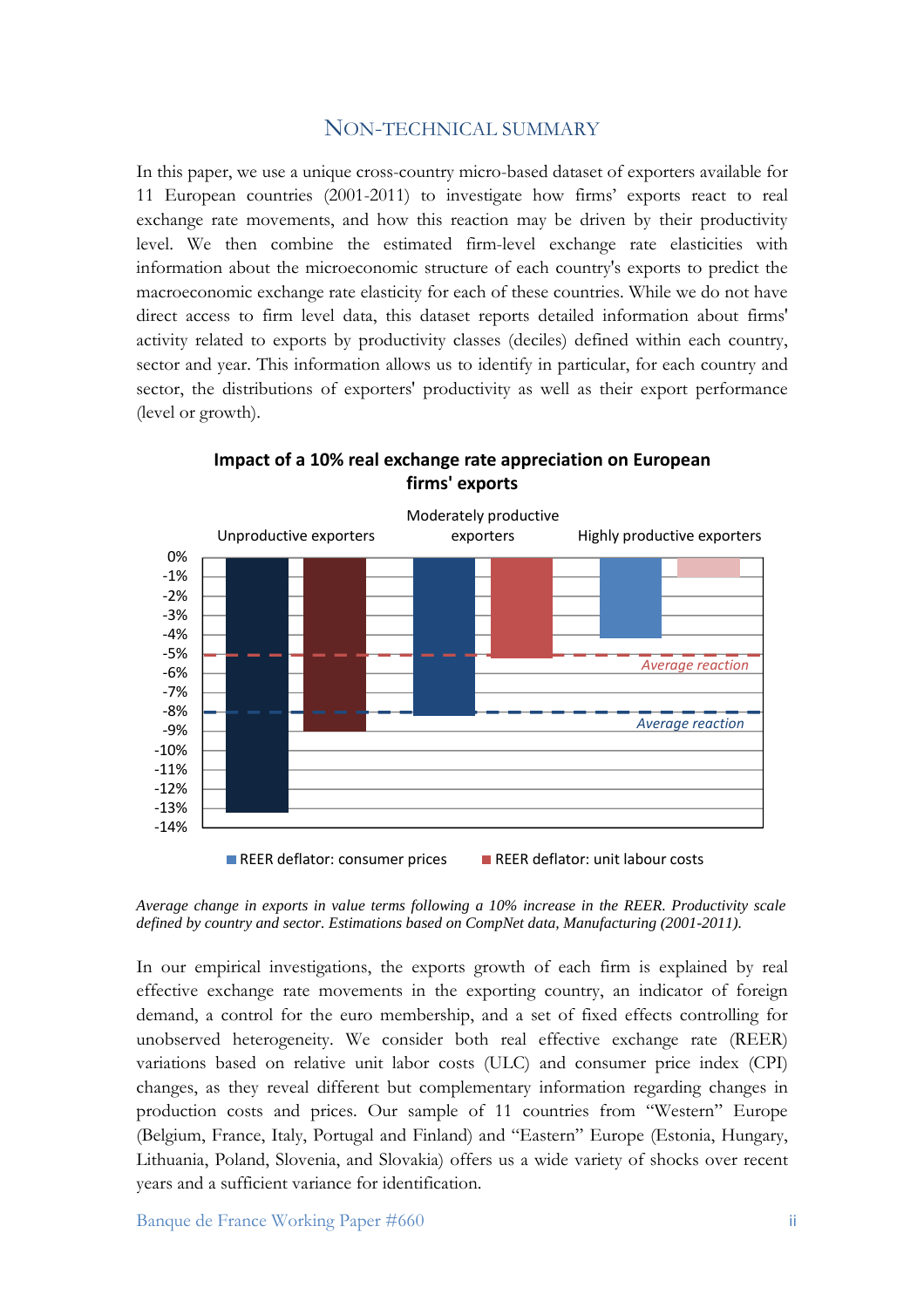The benchmark average microeconomic elasticity obtained from our estimations ranges from about -0.5 (ULC-based REER) to -0.8 (CPI-based-REER): a 10% appreciation of the real effective exchange rate tends to reduce the exports value in euros of the average firm by 5% to 8%. We find that the reaction of the average firm to REER variations hides substantial heterogeneity within a given sector and country. The elasticity obtained for least productive firms (the bottom 20% of the productivity distribution in each country sector and year) is three times higher than for the most productive firms (the top  $20\%$ productive firms) when we consider the CPI-based REER, and eight times higher when we consider the ULC-based REER. We confirm the role played by productivity heterogeneity when firms are ranked based on a European distribution of productivity within each sector rather than on a country-specific productivity distribution: the least productive European exporting firms are on average more responsive to exchange rate movements compared with the most productive ones.

Based on an aggregation exercise using the export shares by firm-productivity class, we find that real effective exchange rate variations have a large impact on aggregate exports in countries populated with a high density of low productive firms, and a weak impact in countries populated with a small density of low productive firms. This result suggests that relative price changes may have only a weak effect on exports in mature European economies.

## **Mouvements de taux de change, exportations des entreprises et hétérogénéité**

#### RÉSUMÉ

Cet article propose une estimation de l'impact des mouvements de taux de change sur les exportations des entreprises. Nous examinons le rôle joué par la productivité des entreprises, qui peut modifier leur réaction face aux mouvements du taux de change, et l'impact de cette hétérogénéité sur l'ajustement des flux de commerce à l'échelle macroéconomique. L'analyse repose sur une base de données unique d'exportateurs, disponible pour 11 pays européens (2001- 2011), qui détaille en particulier la performance à l'exportation des entreprises et leur niveau de productivité. Les résultats montrent que l'élasticité moyenne estimée au niveau microéconomique est assez faible mais aussi très hétérogène entre entreprises. Dans chaque pays et secteur, les entreprises les moins productives réagissent davantage aux variations du taux de change que les entreprises très productives. La faible réaction des entreprises les plus productives, également plus grandes, tend à limiter l'élasticité des flux de commerce aux variations du taux de change à l'échelle macroéconomique. Les différences entre pays relatives à la forme de la distribution des productivités d'exportateurs ont également une influence forte sur cette élasticité : dans les pays disposant d'une forte densité d'entreprises peu productives, les exportations tendent à réagir davantage aux variations du taux de change que dans les pays disposant au contraire d'une forte densité d'entreprises très productives.

Mots-clés : exportations des entreprises, hétérogénéité, mouvements de taux de change.

Les Documents de travail reflètent les idées personnelles de leurs auteurs et n'expriment pas nécessairement la position de la Banque de France. Ce document est disponible sur publications.banque-france.fr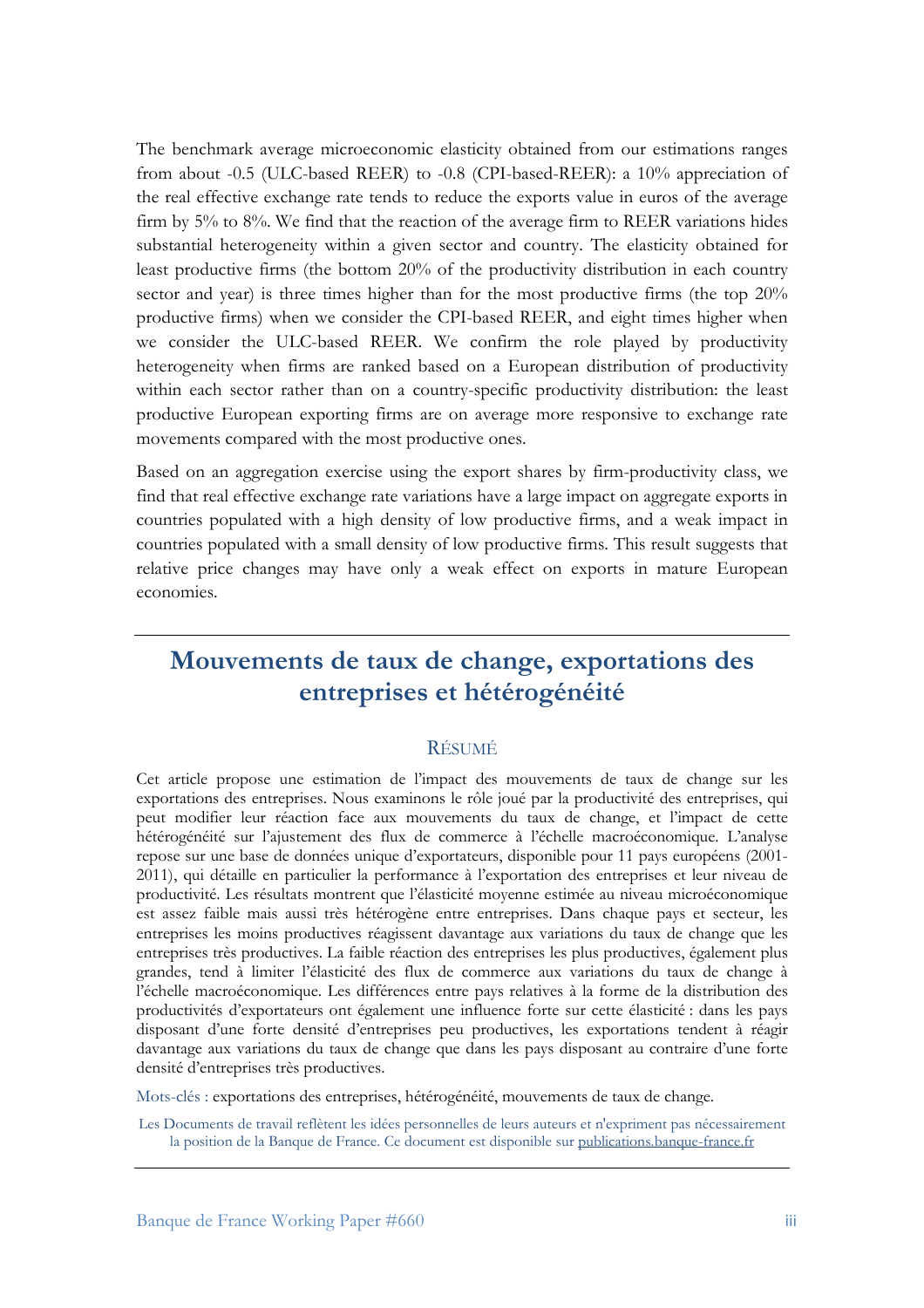## 1 Introduction

The widening of current account imbalances before the Great Recession, and their persistence during the crisis, has been an important source of concern for policy makers [\(IMF,](#page-23-0) [2014,](#page-23-0) [2016\)](#page-23-1). As the process of current account re-balancing requires relative price adjustments in deficit and in surplus economies, the debate regarding the value of the exchange rate elasticity – a key parameter for making any quantitative assessment in macroeconomic models – has also regained interest. Estimations based on macroeconomic time series data have found that aggregate trade volumes tend to respond only weakly to exchange rate movements [\(Goldstein and Khan,](#page-23-2) [1985;](#page-23-2) [Hooper](#page-23-3) [et al.,](#page-23-3)  $1998$  $1998$ ).<sup>1</sup> Country-level estimations also conclude that there is a substantial cross-country heterogeneity of this elasticity [\(Morin and Schwellnus,](#page-23-4) [2014;](#page-23-4) [IMF,](#page-23-5) [2015\)](#page-23-5).

Among different factors that may attenuate the reaction of aggregate exports volumes consecutive to exchange rates movements, recent contributions based on heterogenous firms' trade models have emphasized the role played by the incomplete exchange rate pass-through into export prices by large productive firms (Rodriguez-López, [2011;](#page-24-0) [Berman et al.,](#page-21-0) [2012\)](#page-21-0).<sup>[2](#page-3-1)</sup> The implications of this result for the aggregate exchange rate elasticity are twofold. Firstly, at the intensive margin, a greater *concentration* of aggregate exports into more productive firms is expected to attenuate the exchange rate elasticity. Secondly, at the extensive margin, different countries may be impacted differently by real exchange rate movements, due to differences in the shape of productivity distribution among the population of exporters. Testing for the relevance of these two channels for cross-country comparisons requires, however, detailed information on the population of exporters located in different countries, and such information is usually not available.

In this paper, we use a unique cross-country micro-based dataset of exporters available for 11 European countries (2001-2011) to investigate how the reaction of firm-level exports to real exchange rate movements may be affected by their productivity level. We then combine the estimated firmlevel exchange rate elasticities with information about the microeconomic structure of each country's exports to predict the macroeconomic exchange rate elasticity for each of these countries.<sup>[3](#page-3-2)</sup> While we do not have direct access to firm level data, this dataset reports detailed information about firms' activity related to exports by productivity classes (deciles) defined within each country, sector and year. This information allows us to identify in particular, for each country and sector, the distributions of exporters' productivity as well as their export performance (level or growth). To the best of our knowledge, our paper is the first that investigates the role played by productivity heterogeneity, within and between countries, for the determination of the exchange rates elasticity, in a disaggregated multi-country setting.

An important feature of the dataset used in our empirical investigation is that we can observe, for each country, sector, productivity-decile and year, the average growth of exports (in log difference)

<span id="page-3-0"></span><sup>&</sup>lt;sup>1</sup>Estimations relying on firm-level data have confirmed the weakness of the exchange rate elasticity [\(Fitzgerald](#page-22-0) [and Haller,](#page-22-0) [2014\)](#page-22-0).

<span id="page-3-1"></span><sup>&</sup>lt;sup>2</sup>[Berman et al.](#page-21-0) [\(2012\)](#page-21-0) provide theoretical predictions and empirical evidence of this mechanism in the case of France, as well as a quantification of the aggregate exchange rate elasticity in the case of a single country.

<span id="page-3-2"></span><sup>3</sup>See [Berthou et al.](#page-21-1) [\(2015\)](#page-21-1) for more details on the dataset.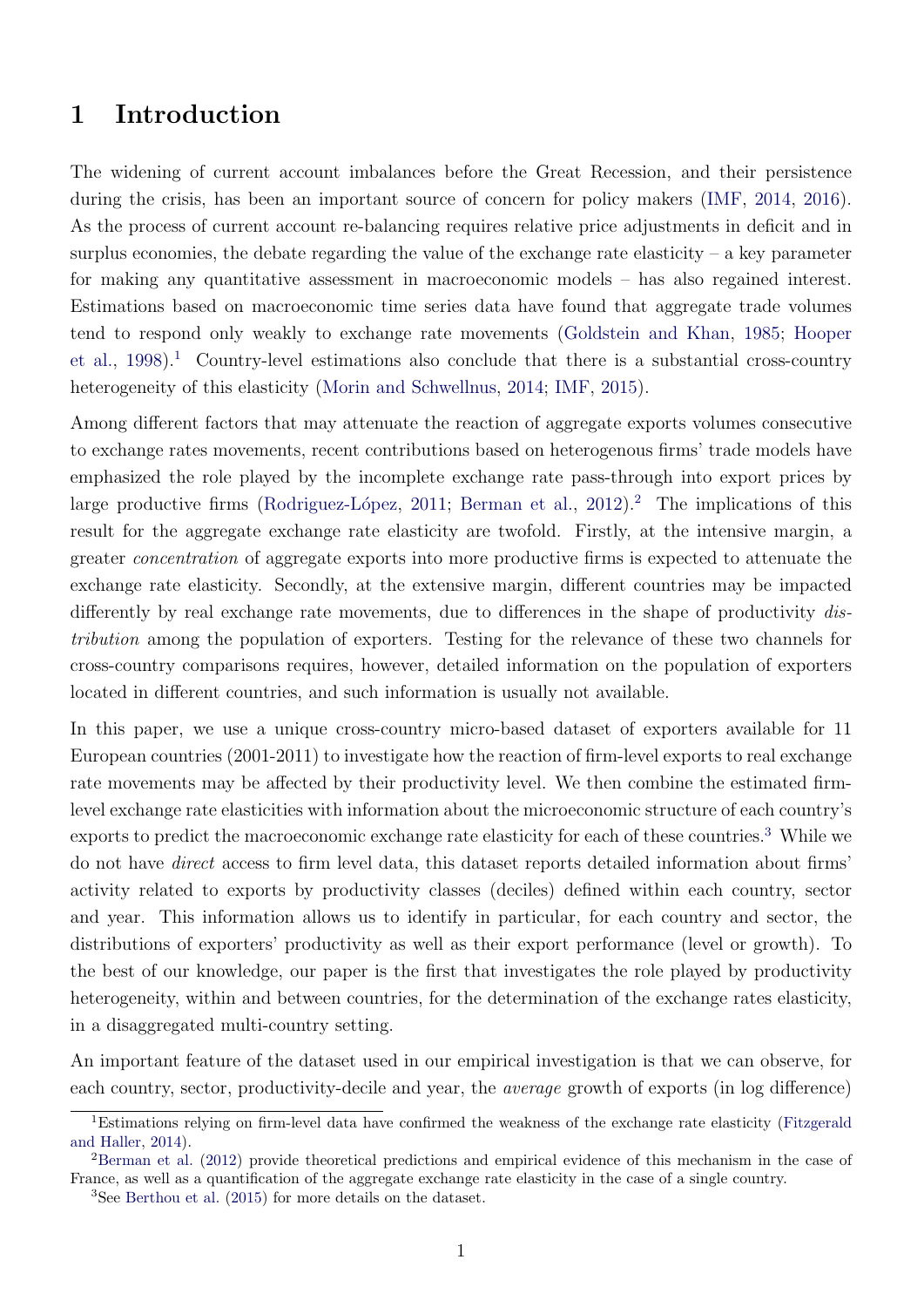by firms classified in a specific cell between two consecutive years. Throughout the paper, we will refer to "firms", being a representative business identified by detailed cells in the dataset (countrysector-year and productivity-decile). In our empirical investigations, the exports growth of each firm is explained by real effective exchange rate movements in the exporting country, an indicator of foreign demand, a control for the euro membership, and a set of fixed effects controlling for unobserved country, sector, productivity-class and year characteristics. We consider both real effective exchange rate (REER) variations based on relative unit labor costs (ULC) and consumer price index (CPI) changes, as they reveal different but complementary information regarding changes in production costs and prices. Our sample of 11 countries from "Western" Europe (Belgium, France, Italy, Portugal and Finland) and "Eastern" Europe (Estonia, Hungary, Lithuania, Poland, Slovenia, and Slovakia) with information reported before and during the Great recession up to 2011 offers us a wide variety of shocks and a sufficient variance for identification.

Our estimation results can be summarized as follows. Firstly, the benchmark average microeconomic elasticity obtained from our estimations ranges from about -0.5 (ULC-based REER) to -0.8 (CPIbased-REER): a 10% appreciation of the real effective exchange rate tends to reduce the exports value in euros of the average firm by 5% to 8%. This microeconomic elasticity is in line with different estimations provided in the literature based on firm-level data for different countries such as France [\(Berman et al.,](#page-21-0) [2012;](#page-21-0) Fontagné et al., [2017\)](#page-22-1) or Ireland [\(Fitzgerald and Haller,](#page-22-0) [2014\)](#page-22-0). Secondly, we find that the reaction of the average firm to REER variations hides substantial heterogeneity within a given sector and country. The elasticity obtained for least productive firms (the bottom 20% of the productivity distribution in each country sector and year) is three times higher than for the most productive firms (the top 20% productive firms) when we consider the CPI-based REER, and eight times higher when we consider the ULC-based REER. These results are robust to alternative estimation techniques and robustness tests: alternative sets of fixed effects, alternative definition of productivity thresholds for exporters, control for the effect of twoway exporters or non-permanent exporters (switchers) or for the effect of the degree of upstreamness of a given country x sector in the global value chains (GVCs). These results are consistent with the empirical findings for France presented in [Berman et al.](#page-21-0) [\(2012\)](#page-21-0). Thirdly, we confirm the role played by productivity heterogeneity when firms are ranked based on a European distribution of productivity within each sector rather than on a country-specific productivity distribution: the least productive European exporting firms are on average more responsive to exchange rate movements compared with the most productive ones.

These results imply that firm-heterogeneity in terms of productivity matters for the determination of the macroeconomic exchange rate elasticity in each country. Firstly, differences in the concentration of aggregate exports into more productive firms across countries matter, as a greater concentration of exports into more productive firms tends to attenuate the reaction of aggregate exports consecutive to REER movements. Secondly, differences in terms of the *distribution* of firms' productivity levels across countries can also have a strong influence, as less productive European firms tend to be more sensitive to REER movements.

To illustrate these two mechanisms, we proceed with an aggregation exercise where we compute two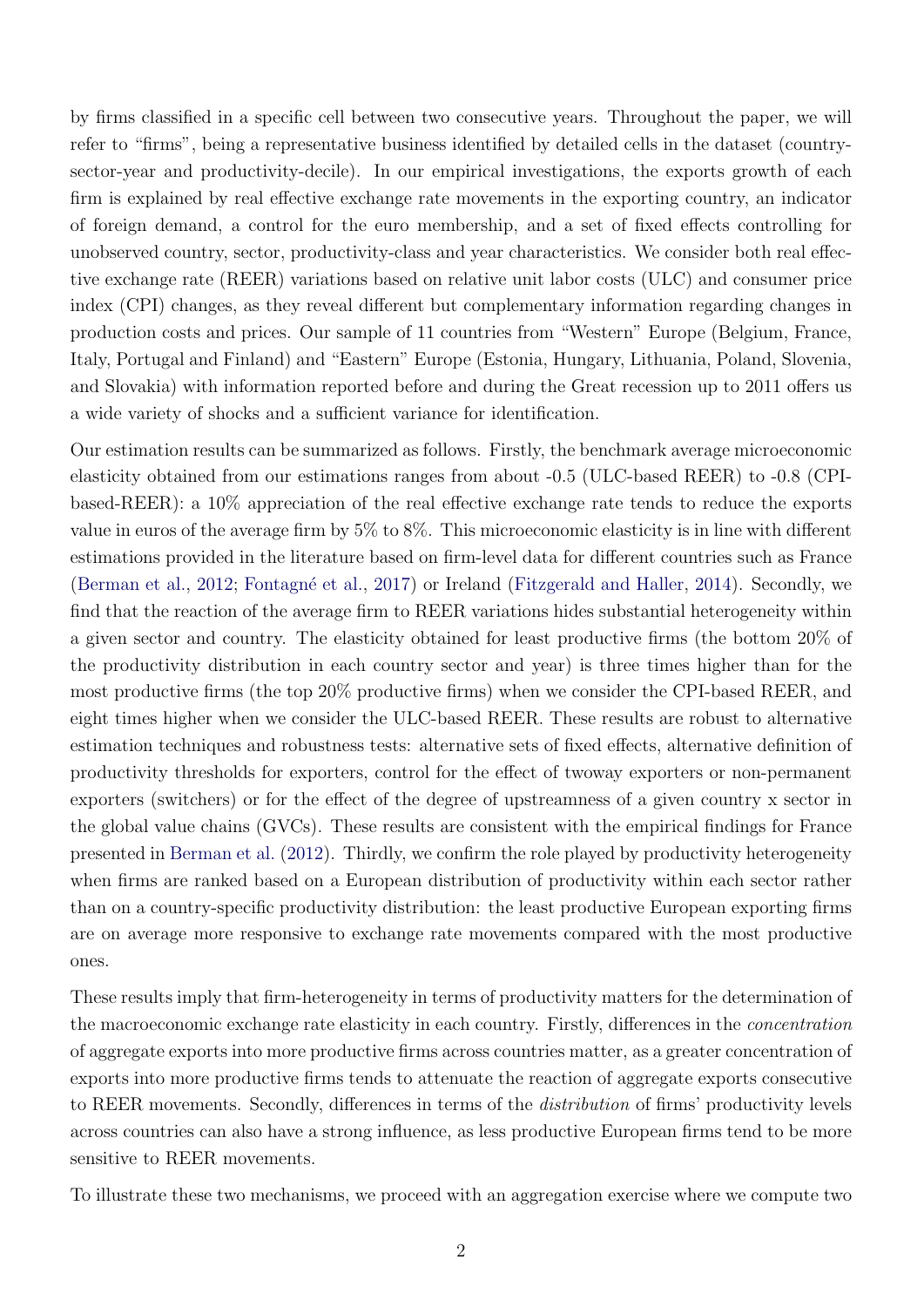alternative macroeconomic exchange rate elasticities for each country. This quantification exercise, which is based on the firm-level reaction to exchange rate movements allows us to assess which type of heterogeneity matters for cross-country comparisons.

In a first step, we consider only the role played by cross-country differences in terms of the concentration of aggregate exports among top productive firms. The macroeconomic elasticity is defined as a weighted average of the microeconomic elasticities obtained when firms are ranked in terms of productivity within each country and sector. In each country, the very high concentration of aggregate exports into the most productive firms tends to attenuate the reaction of aggregate exports consecutive to REER movements: we obtain an elasticity of about -0.7 when we consider the CPI-based REER, and about -0.3 when we consider the ULC-based REER. However, accounting for the role of within-country heterogeneity in terms of productivity generates only little crosscountry differences in terms of macroeconomic exchange rate elasticities, as similar concentration of aggregate exports into top productive firms is observed in all countries of our sample.

In a second step, we account for the cross-country differences in terms of productivity distributions. As more heterogeneity is observed across countries, our quantification exercise generates large differences in terms of the macroeconomic exchange rate elasticity. In this exercise, the CPI-based REER elasticity ranges from -0.7 to -0.9, whereas the ULC-based REER elasticity ranges from -0.1 to -0.7, with Western European countries being less responsive to REER movements, and Eastern European countries more responsive. In estimations based on aggregate trade data for our sample of countries, we confirm that real exchange rate movements have a weaker impact on exports in countries populated with more productive exporters.

Overall, these results imply that while cross-country differences in the aggregate exports concentration among most productive firms are too weak to generate significant heterogeneity in macroeconomic exchange rate elasticities, differences in terms of productivity distributions at the extensive margin play a major role. Real effective exchange rate variations have a large impact on aggregate exports in countries populated with a high density of low productive firms, and a weak impact in countries populated with a small density of low productive firms. This result suggests that relative price changes may have only a weak effect on exports in mature European economies.

Related literature. This paper contributes to the empirical research in international economics that has focused on the estimation of the "trade elasticities", using both macroeconomic or microeconomic data and different empirical strategies. Of particular interest is a key parameter used to calibrate international macroeconomic models, the "Armington elasticity", that determines the substitutability between domestic and foreign goods.

Different empirical strategies have been used in the literature to estimate the price elasticity of domestic relative to foreign goods. These estimations, based on variations of trade prices, tariffs applied on foreign imports, or exchange rates, have produced both small and large elasticities. This generates a great uncertainty for the calibration of macroeconomic models, which is referred to as the "international elasticity puzzle" [\(Ruhl,](#page-24-1) [2008\)](#page-24-1).[4](#page-5-0) On the one hand, structural estimations of the price

<span id="page-5-0"></span><sup>&</sup>lt;sup>4</sup>How the estimated parameters map the Armington elasticity, however, critically depends on the model's assump-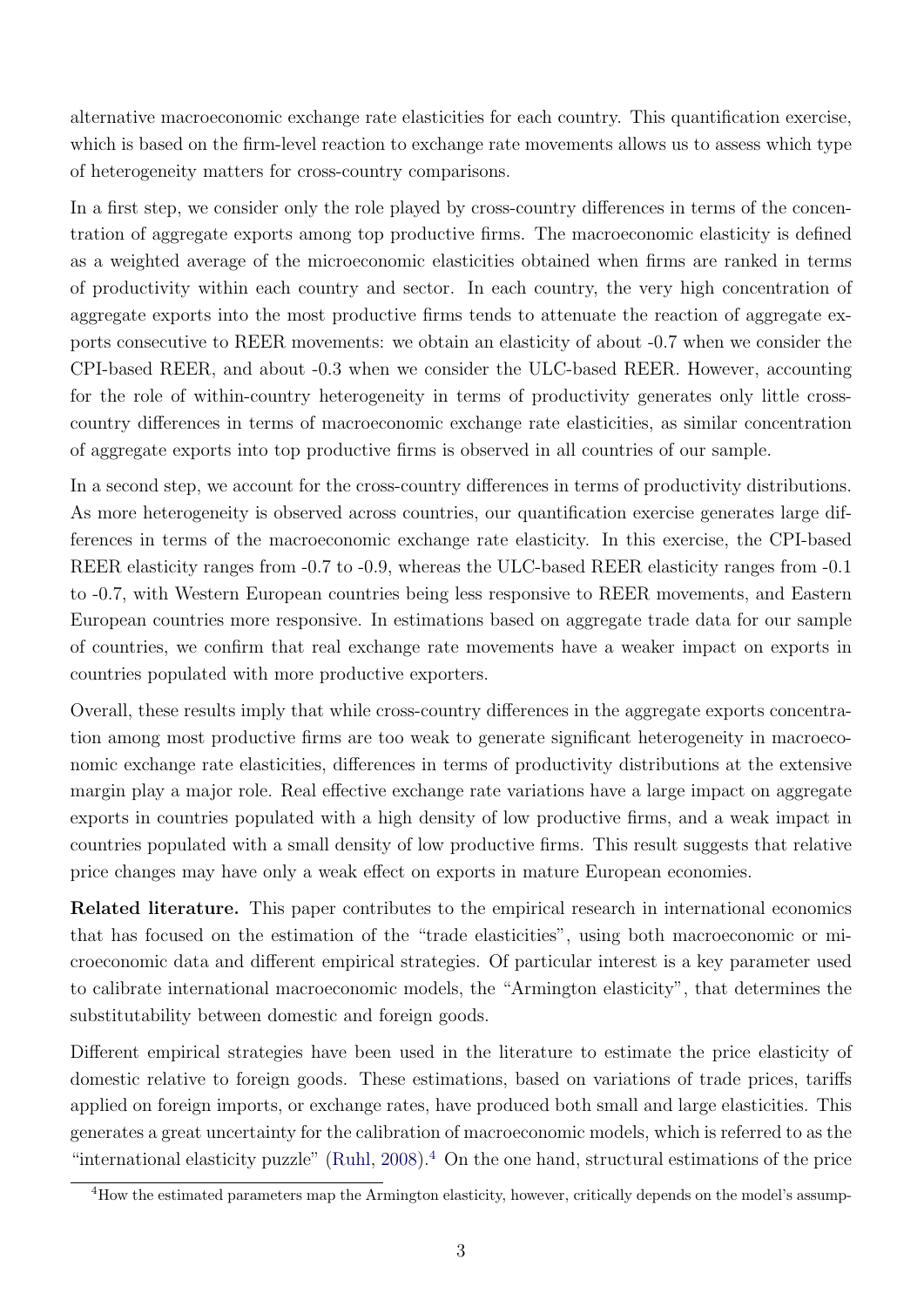elasticity of demand [\(Feenstra,](#page-22-2) [1994;](#page-22-2) [Simonovska and Waugh,](#page-24-2) [2014;](#page-24-2) [Imbs and Mejean,](#page-23-6) [2015,](#page-23-6) [2016\)](#page-23-7), as well as firm-level reduced-form estimation of the price elasticity of exports (Fontagné et al., [2017\)](#page-22-1) or reduced-form estimations based on differences in tariffs applied on foreign imports [\(Buono and](#page-21-2) [Lalanne,](#page-21-2) [2012;](#page-21-2) [Fitzgerald and Haller,](#page-22-0) [2014;](#page-22-0) [Caliendo and Parro,](#page-22-3) [2015;](#page-22-3) [Bas et al.,](#page-21-3) [2015;](#page-21-3) [Berthou](#page-21-4) and Fontagné, [2016\)](#page-21-4) have obtained quite large numbers (often  $-5$  $-5$  on average or even larger).<sup>5</sup> On the other hand, and as discussed above, estimations relying on exchange rate fluctuations typically provide small values for the exchange rate elasticity in aggregate or disaggregated trade data (Bussière et al., [2016\)](#page-22-4), or when micro firm-level data are used [\(Berman et al.,](#page-21-0) [2012;](#page-21-0) [Chatterjee](#page-22-5) [et al.,](#page-22-5) [2013;](#page-22-5) [Fitzgerald and Haller,](#page-22-0) [2014;](#page-22-0) [Li et al.,](#page-23-8) [2015\)](#page-23-8).<sup>[6](#page-6-1)</sup> [Berman et al.](#page-21-0) [\(2012\)](#page-21-0) and [Li et al.](#page-23-8) [\(2015\)](#page-23-8) show in the cases of France and China respectively that exports by highly productive firms tend to respond less to exchange rate fluctuations than exports by low productive firms.

Previous empirical work has shown that the supply conditions in the exporting country may modify the reaction of aggregate exports consecutive to exchange rate movements. There is for instance an important role played by frictions in labor or capital markets [\(Berman and Berthou,](#page-21-5) [2009\)](#page-21-5). Other works have emphasized different reasons why aggregate exports and exchange rates might be disconnected. They highlight the role of trade costs [\(Berthou,](#page-21-6) [2008\)](#page-21-6), firm-level adjustment costs that tend to generate a weak elasticity in the short run [\(Alessandria et al.,](#page-21-7) [2014\)](#page-21-7), firm-level imports which provide a natural hedging to exporters against exchange rate fluctuations [\(Amiti](#page-21-8) [et al.,](#page-21-8) [2014\)](#page-21-8), firm selection into different export markets [\(Bas et al.,](#page-21-3) [2015\)](#page-21-3), specialization due to cross-industry heterogeneity in terms of the price elasticity of demand [\(Imbs and Mejean,](#page-23-7) [2016\)](#page-23-7), or the aggregation bias which generates a wedge between estimations of the price elasticity based on aggregated or disaggregated trade data [\(Imbs and Mejean,](#page-23-6) [2015\)](#page-23-6). Our paper instead measures the role played by the underlying microeconomic structure of exports, and in particular the role played by exports concentration and differences across countries in terms of the shape of the firm-level productivity distribution. To the best of our knowledge, only our dataset allows to identify the role of these factors, as this requires measuring the productivity of exporters for several countries, and this information is usually not available.

Standard heterogeneous firms trade models such as [Melitz](#page-23-9) [\(2003\)](#page-23-9) or [Chaney](#page-22-6) [\(2008\)](#page-22-6) with monopolistic competition, CES preferences and ad-valorem trade costs do not allow for an heterogeneous response of exporters consecutive to changes in exchange rates. Different reactions by firms requires different pricing strategies, which is possible when exchange rates also modify firm-level markups, as in the frameworks developed by Rodriguez-López  $(2011)$  with a translog demand system, or by

tions. Most of the papers in this literature on trade elasticities rely on theoretical frameworks assuming a constant elasticity of substitution (C.E.S.) between varieties. For instance, [Feenstra et al.](#page-22-7) [\(2014\)](#page-22-7) rely on a nested C.E.S. preference structure, allowing a combination of a micro elasticity between different varieties of a foreign good, and a macro elasticity between home and foreign goods. The uncertainty regarding the calibration of the Armington elasticity has been acknowledged by the international business cycles literature, which shows that the choice of the parameter can have dramatic consequences on the outcome of a simulation [\(Corsetti et al.,](#page-22-8) [2008;](#page-22-8) [Bodenstein,](#page-21-9) [2010;](#page-21-9) [Drozd et al.,](#page-22-9) [2014\)](#page-22-9).

<span id="page-6-0"></span><sup>&</sup>lt;sup>5</sup>Such parameters have been used f.i. to simulate the gains from trade liberalization in general equilibrium models [\(Arkolakis et al.,](#page-21-10) [2012\)](#page-21-10).

<span id="page-6-1"></span><sup>6</sup>Different papers have investigated the role of nominal exchange rate volatility and shown that it tends to reduce firm-level exports (Héricourt and Poncet, [2015\)](#page-23-10)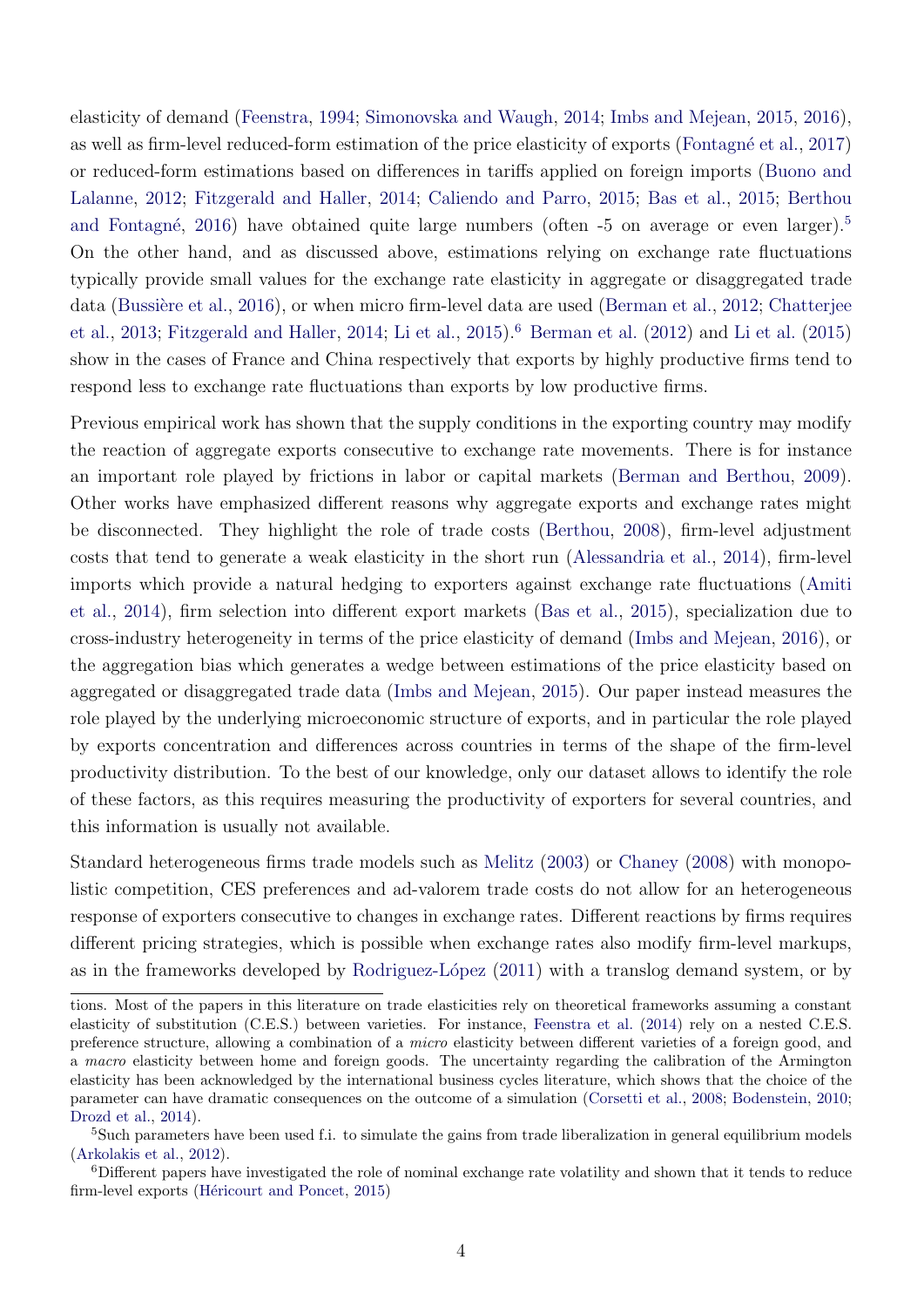[Berman et al.](#page-21-0) [\(2012\)](#page-21-0) using market specific distribution cost combined with a CES demand system, or a linear demand system as in [Melitz and Ottaviano](#page-23-11) [\(2008\)](#page-23-11). In their model, highly productive exporters absorb part of the exchange rate variation by changing the export price expressed in the exporter's currency (leaving the export price in the importer's currency unchanged), which limits the reaction of export volumes.[7](#page-7-0) Our results confirm that productivity plays an important role in determining the microeconomic response of exporters consecutive to exchange rate movements, and that this result has important implications for assessing the effect of exchange rate movements on aggregate exports in different countries.

While the focus of our paper is mostly on the variation of firm-level exports (the intensive margin), different works have emphasized the role played by firms' entry and exit in aggregate exports and shown that this channel only represent a small fraction of aggregate exports growth in the short run [\(Eaton et al.,](#page-22-10) [2007\)](#page-22-10). In an aggregation exercise, [Berman et al.](#page-21-0) [\(2012\)](#page-21-0) show that the extensive margin contributes to about 10% of the reaction of aggregate exports consecutive to exchange rate movement in the long run. Pappadà [\(2011\)](#page-23-12) or di Mauro and Pappadà [\(2014\)](#page-22-11) show that the contribution of the extensive margin depends on the shape of the distribution of firm-level productivity within each country.<sup>[8](#page-7-1)</sup> In the last part of the paper, we show that the number of exporters in each country is also affected by exchange rate movements, especially in European countries where exporters tend to be less productive.

Outline. The paper is organised as follows. Section 2 presents the data used in the analysis as well as descriptive statistics. Section 3 reports the estimation results for the average exchange rate elasticity of exports among European exporters. Section 4 presents estimation results highlighting the role played by productivity heterogeneity within each country. Section 5 presents results when different productivity distributions are allowed in different countries, and exporters are ranked on a European productivity scale. Section 6 details our aggregation exercise. Finally, section 7 concludes.

## 2 Data and descriptive statistics.

Three data sources are used in our empirical investigations: a firm-level exports and productivity dataset (CompNet), a country-level real effective exchange rate (REER) dataset, and bilateral trade dataset reported for each country pair and sector.<sup>[9](#page-7-2)</sup>

The CompNet dataset. Firm-level information is based on the CompNet dataset, which was produced by the Competitiveness Research Network. We used mainly the "trade module" of the

<span id="page-7-0"></span><sup>&</sup>lt;sup>7</sup>Empirical evidence of the lack of exchange rate pass-through into import prices and theoretical explanations are provided in the Handbook chapter by [Burstein and Gopinath](#page-22-12) [\(2014\)](#page-22-12). Incomplete exchange rates pass-through can be obtained in models with Bertrand competition [\(Atkeson and Burstein,](#page-21-11) [2008\)](#page-21-11) or local distribution costs [\(Corsetti](#page-22-13) [and Dedola,](#page-22-13) [2005\)](#page-22-13). [Gopinath et al.](#page-23-13) [\(2010\)](#page-23-13), [Casas et al.](#page-22-14) [\(2016\)](#page-22-14) or [Boz et al.](#page-21-12) [\(2017\)](#page-21-12) explore the role played by nominal rigidities related to the choice of currency pricing and in particular US dollar pricing of import contracts.

<span id="page-7-1"></span><sup>8</sup> In these two papers the productivity distribution is based on the full sample of firms in each country, whereas we focus on the population of exporters

<span id="page-7-2"></span><sup>9</sup>By firm level, we refer to various moments of the distribution of a set of variables observed at firm level data in eleven European countries aggregated at the country - sector - productivity decile as mentioned in the introduction.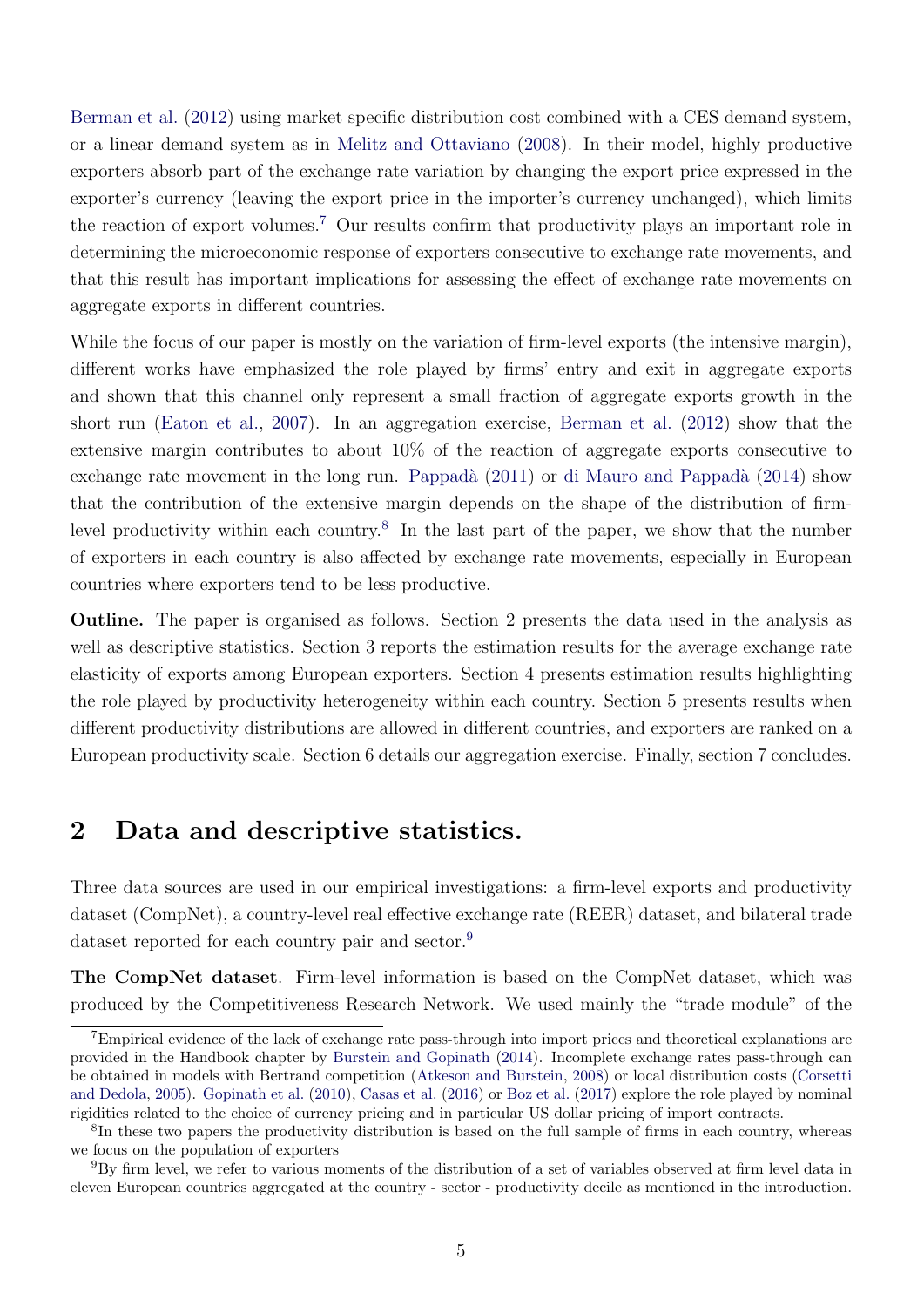dataset, which provides information about the export performance of firms located in different European countries, sectors and productivity or size classes.<sup>[10](#page-8-0)</sup> The Compnet dataset does not report micro-data at firm-level per se, but the statistical moments (average, variance, deciles etc.) calculated for a large set of variables of interest for firms located in different countries and operating within different sectors. This strategy allows to bypass the confidentiality rules that apply in each country. In our analysis, we will rely on "representative firms" within each country and sector: 10 representative firms based on 10 productivity deciles for which we have information on export performance. To ensure the greatest possible comparability of the computed indicators across countries, a common STATA do-file was circulated to each participating team to compute the set of variables of interest. Up to 17 countries are represented in the CompNet dataset, depending on the type of indicator considered.

As discussed above, most of the analysis presented in this paper relies on the "trade module" of the CompNet dataset, which is available for 11 countries and 22 manufacturing sectors (NACE 2-digits, revision 2) over the period 2001-2011. In this module, information about the representative firms' activity is reported within cells characterized by a country, a sector, and a productivity decile (based on the apparent productivity of labor of firms). Each cell contains different moments of firm-level export variables. Our main variable of interest is the average of the log variation of firm-level exports between to consecutive years (t and t-1), which is defined by country of origin, sector and productivity class. In the analysis, variable  $V_{fikt}$  represents the total value of the firm's exports expressed in euros,  $f$  is the firm type corresponding to a productivity decile,  $i$  is the country of origin, k is the sector, t is the year. In each country  $\times$  sector, we therefore have information about 10 representative firms every year. Importantly, the log variation of firm-level exports  $\Delta \ln V_{fikt}$ was computed from the raw data at the firm-level, and then averaged within each country-sectorproductivity triplet, which ensures that the average growth rate of exports of the representative firm is not affected by composition effects due to entry into or exit from the export market. In the rest of the analysis, a "firm" will refer to one of the representative businesses that is observed in our dataset.

Some restrictions in this data need to be highlighted. Firstly, we based our analysis on the CompNet data files relying on firms with 20 employees or more. This ensures more comparability across countries, as different reporting thresholds may apply. Secondly, while we observe the country of origin (location) and sector of the firm, we do not observe in this dataset the destination of the exportation or the product exported. The information about the countries of origin of the representative firms, however, will offer us enough variance for the identification of the impact of real effective exchange rate variations on exports. We will be able in particular to assess with this information whether the microeconomic structure of exports matters for the determination of the aggregate exchange rate elasticity.

Real effective exchange rates. Real effective exchange rates are obtained from the Bruegel

<span id="page-8-0"></span><sup>&</sup>lt;sup>10</sup>More information on the dataset can be found on the research network's webpage, http://www.comp-net.org/. The network has prepared several descriptive and methodological papers on the creation and structure of the database. See [Lopez-Garcia et al.](#page-23-14) [\(2015\)](#page-23-14) for a general description and [Berthou et al.](#page-21-1) [\(2015\)](#page-21-1) for a description of the trade variables within the dataset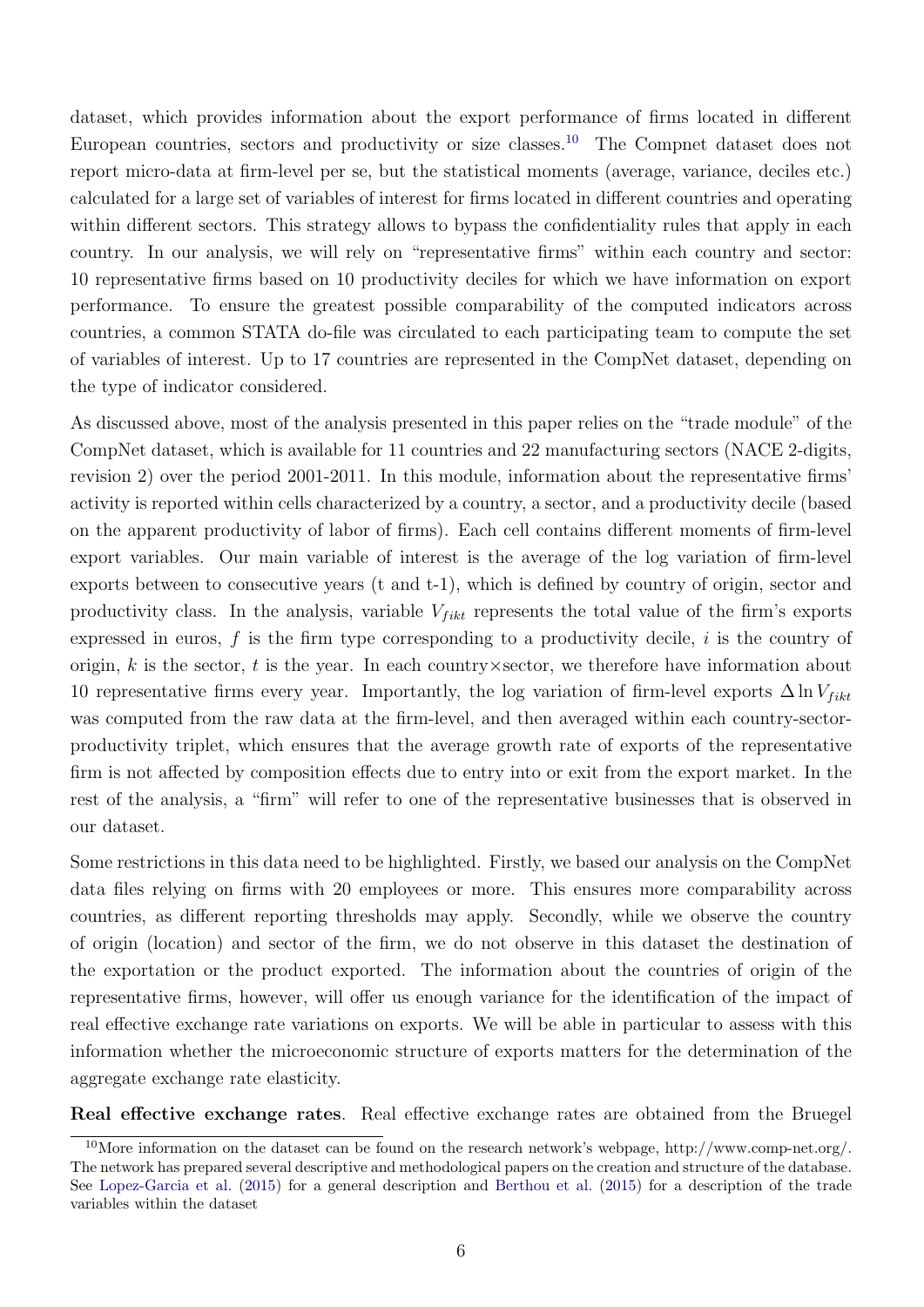REER database [\(Darvas,](#page-22-15) [2012\)](#page-22-15). Two different REER variables are used: one based on Consumer Price Indices (CPI) and one based on Unit Labor Costs (ULC). CPI based REER are annual and computed using a broad index of 172 trading partners. ULC based REER is calculated against 30 trading partners for manufacturing sectors only. As ULC REER data is reported at a quarterly frequency in the Bruegel database, we use only the first quarter data of each year to compute the yearly REER growth rate. We will use both REERs, in turn, in order to check the sensitivity of our results to measurement issues. Different results for the ULC-based REER and the CPI-based REER elasticities will also be informative, as the ULC-based REER refers to costs which may be imperfectly passed through prices.

Foreign demand. Finally, controls for foreign demand in the export equation are computed based on the foreign absorption in trade partners, i.e. foreign imports and production minus exports. The foreign demand variable  $D_{ikt}$  is computed based on information reported at the 2-digits sector level (NACE revision 2) in the World Input Output Database (WIOD, see [Timmer et al.](#page-24-3) [\(2015\)](#page-24-3)). We construct the demand shifters as  $D_{ikt} = \sum_{j \neq i}$  $V_{ijkt0}$  $V_{i,jkt0}^{V_{ijkt0}}(Y_{jkt} + M_{jkt} - X_{jkt}),$  where  $V_{ijkt}$  are bilateral exports from country i to country j in sector k at time t,  $V_{ikt}$  are total export of country i in sector k,  $Y_{jkt}$  is the production by country j in sector k,  $M_{jkt}$  are total imports of country j in sector k, and  $X_{jkt}$  are the total exports of country j in sector k. The weights are computed over the years 1998-2000, i.e. before the period of the analysis, to avoid endogeneity problems.

The main explanatory variables (the firm-level exports, the real effective exchange rate, and the foreign demand addressed to domestic producers) are expressed in log variation between two consecutive years (t/t-1):  $\Delta \ln Z_t = \ln Z_t - \ln Z_{t-1}$ , with Z being one of the variables of interest. To reduce the noise associated with the measurement of the yearly variations of the real effective exchange rate and foreign demand between two consecutive years, we will use the average of the variations in years t and t-1 :  $\Delta \ln \overline{Z}_t = \frac{1}{2}$  $\frac{1}{2}(\Delta \ln Z_t + \Delta \ln Z_{t-1}).$ 

Descriptive statistics. Table [1](#page-25-0) reports the mean and standard deviations of the main variables of interest that are used in the analysis. Over the period of the analysis (2001-2011), a strong heterogeneity can be observed among the set of Eastern European countries and Western European countries in terms of real effective exchange rates variations. Countries such as Slovakia suffered indeed from a stronger real effective appreciation over the whole period on average (about 6% per year) compared with countries such as Finland, Poland or Portugal, which had no real appreciation on average. Eastern European countries experienced a more rapid exports growth, presumably due to a more rapid productivity growth, compared with Western European countries during the period of the analysis (2001-2011).

The four charts reported in Figures [1](#page-26-0) and [2](#page-27-0) also highlight that different shocks to the real effective exchange rate can be exploited in the analysis for identification: most European countries appreciated in real terms before the crisis that started in 2008/2009, although at different speeds. Conversely, the crisis period was characterized by a real depreciation among the economies in our sample, though with some heterogeneity again: for example, the real effective exchange rate of Slovakia stabilized after the start of the crisis, whereas Poland was able to depreciate thanks to the flexibility of the exchange rate vis- $\hat{a}$ -vis eurozone countries.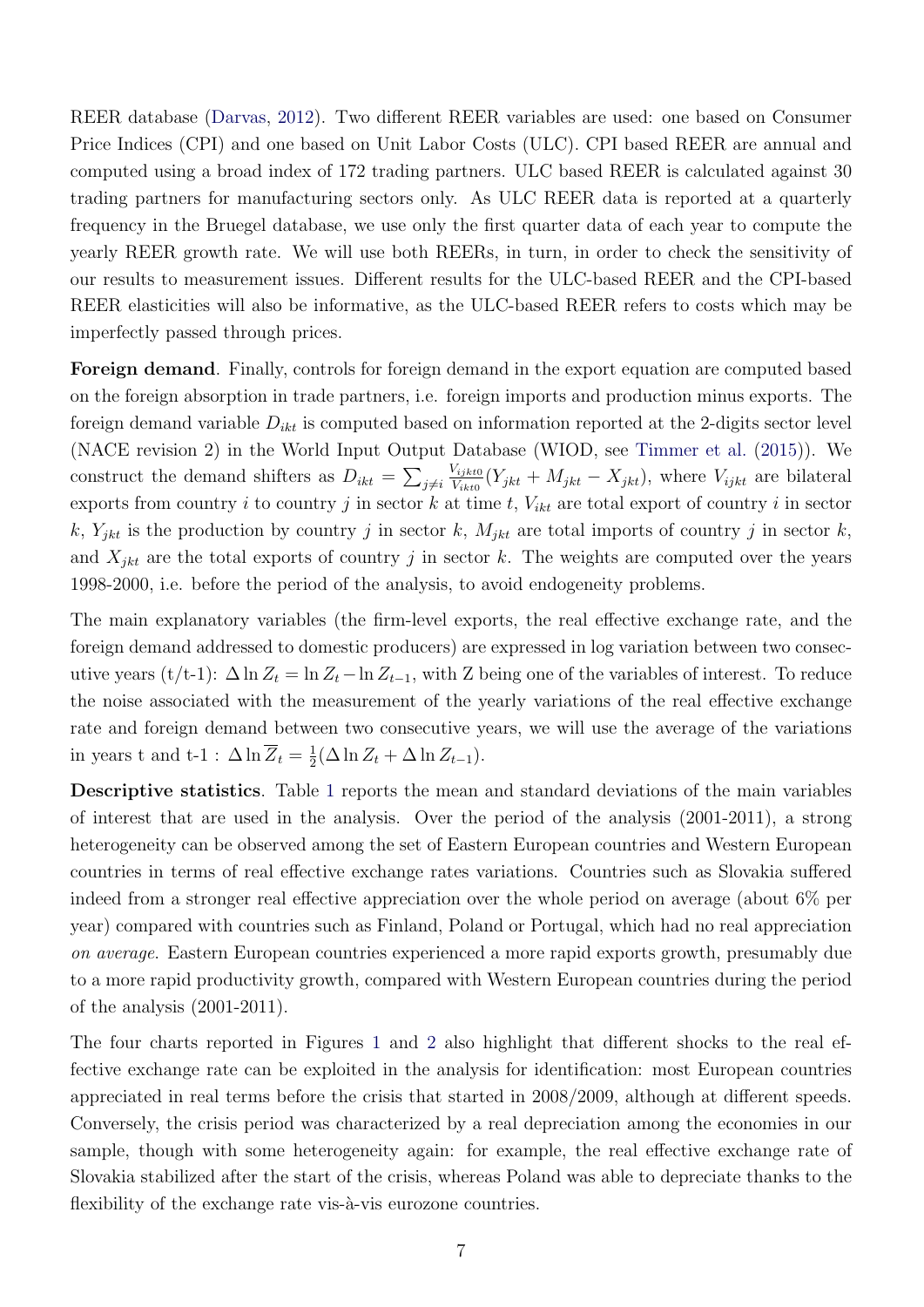Empirical challenges. The empirical strategy that will be presented in details in the next section will account for mainly two empirical challenges associated with the identification of the impact of real effective exchange rate variations on exports. Firstly, country and sector, or country times sector fixed effects will be controlled for in our estimated export equation in order to control for the role played by different productivity trends across the set of countries in our sample (i.e. Eastern versus Western European countries). The higher productivity growth observed in the East during the period of the analysis could indeed be correlated with the real effective exchange rate (due for instance to a Balassa-Samuelson effect), which would generate a biased estimation of the impact of the real effective exchange rate on exports. Secondly, time dummies will control for the general trend on the real effective exchange rate before and after the crisis. All the identification will therefore be obtained thanks to the divergence across countries in terms of the real effective exchange rate variation at each date.

## 3 The average response of firm-level exports.

#### 3.1 Empirical methodology.

We start by providing an estimation of the average response of European exporters, consecutive to real effective exchange rates movements. To do so, we estimate Equation [1](#page-10-0) below. This type of firm-level export equation is now standard in empirical trade studies using firm-level data (see for instance [Fitzgerald and Haller](#page-22-0) [\(2014\)](#page-22-0)). For these estimations, we will use both measures of the real effective exchange rate based on relative Unit Labor Costs (ULC) across countries or Consumer Price Indexes (CPI). The main variable of interest is the variation of the REER variable in t-1 (we will consider in a robustness check both the REER variations in the current year and with one lag). As we control for country, sector, firm-type fixed effects as well as year dummies, all the remaining information used for the estimation comes from the variance across all these dimensions (i.e. across countries-and-sectors-and-firms).

<span id="page-10-0"></span>
$$
\Delta \ln V_{fikt} = \beta \Delta \ln \overline{REER}_{it-1} + \gamma_1 \Delta \ln \overline{D}_{ikt} + \gamma_2 Euro_{it} + \lambda_f + \lambda_i + \lambda_k + \lambda_t + \varepsilon_{fikt}
$$
 (1)

In this equation, and as discussed in the data section,  $\Delta \ln V_{fikt}$  is the yearly variation of the firm's total exports (firm productivity type f, country i, sector k, year t).  $\Delta \ln R E E R_{it-1}$  is the variation of the real exchange rate lagged one year.  $\Delta \ln D_{ikt}$  is the variation of foreign demand.  $Euro_{it}$  is a dummy variable controlling for the Euro membership.  $\lambda_f$ ,  $\lambda_i$ ,  $\lambda_k$  and  $\lambda_t$  are firm-type, country, sector and year fixed effects, respectively and  $\varepsilon_{fikt}$  is an error term clustered by country and year. Alternatively, we also consider a country×sector fixed effect instead of country and sector fixed effects taken separately. Finally, we will introduce an interaction term with the euro membership in one of our specifications, to test whether being a member of the eurozone can modify the exchange rate elasticity.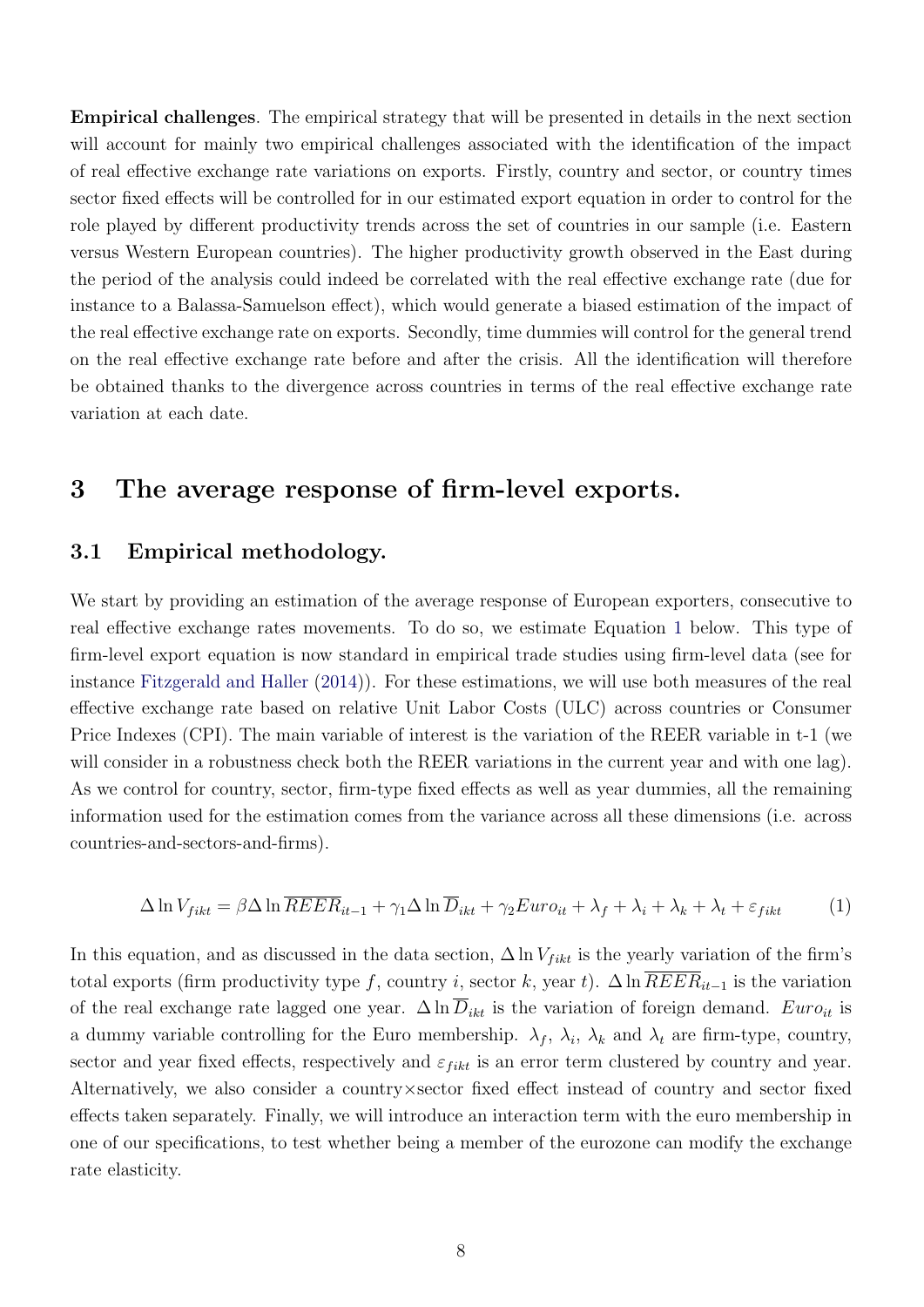#### 3.2 Estimation results.

The baseline estimation results are reported in Table [2.](#page-33-0) In the first three columns (1 to 3), the real effective exchange rates variation is based on relative CPI variations, whereas in columns 4 to 6, the real effective exchange rate variations are based on relative ULC changes. The estimation also controls for changes in the foreign demand addressed to home exporters, for a euro dummy variable, as well as for an interaction term between the REER variable and the euro dummy in specifications 3 and 6.

Estimation results confirm that REER movements affect firm-level exports performance in the expected direction: the exchange rate elasticity for the average firm in our sample ranges from about -0.5 (ULC-based REER) to -0.8 (CPI-based REER), which implies that a 10% appreciation of the REER tends to reduce firm-level exports by 5% to 8%. This result is robust to the different specifications presented in Table [2](#page-33-0) where we test our main specification with different sets of fixed effects and controls.

We also find that an increase in foreign demand boosts export revenues as expected, with an elasticity slightly above unity and very stable across the various specifications. Being a euro country does not affect significantly firm-level exports growth when we control for all the fixed effects included in our specification, and non-euro countries do not react differently to REER movements compared with euro countries.

As the exchange rate elasticity may be different in the short or medium run, we proceed to a robustness estimation where we consider now both REER variations in the current year (t) and with one lag (t-1). Estimation results presented in Table [3](#page-34-0) show that while REER variations tend to have no significant effect on the average firm-level exports in the short run (t), more sizeable effect is identified in the medium-run  $(t-1)$ . These results confirm that the impact of exchange rate variations on export volumes may amplify over time [\(Ruhl,](#page-24-1) [2008;](#page-24-1) [Alessandria et al.,](#page-21-7) [2014\)](#page-21-7).

## 4 Firm heterogeneity within-country.

#### 4.1 Empirical methodology.

We now exploit the information contained in our dataset related to the productivity level of firms within each country, sector and year. Starting from the information stratified by productivity deciles, we created three productivity groups within each country and sector, which are identified by three productivity-class dummy variables. These three productivity groups of firms are identified as follows :  $P_{kt}^z$  :  $Cat\ 1 = \{1, 2\}$ ;  $Cat\ 2 = \{3, 4, 5, 6, 7, 8\}$ ;  $Cat\ 3 = \{9, 10\}$ . Category 1 corresponds to the bottom 20% of firms in terms of productivity in a given country, sector and year; category 3 corresponds to the top 20%; category 2 corresponds to the rest of firms with an intermediate productivity level (identifying 60% of the firms).

Each of these dummies is interacted with the REER variable. We obtain three coefficients that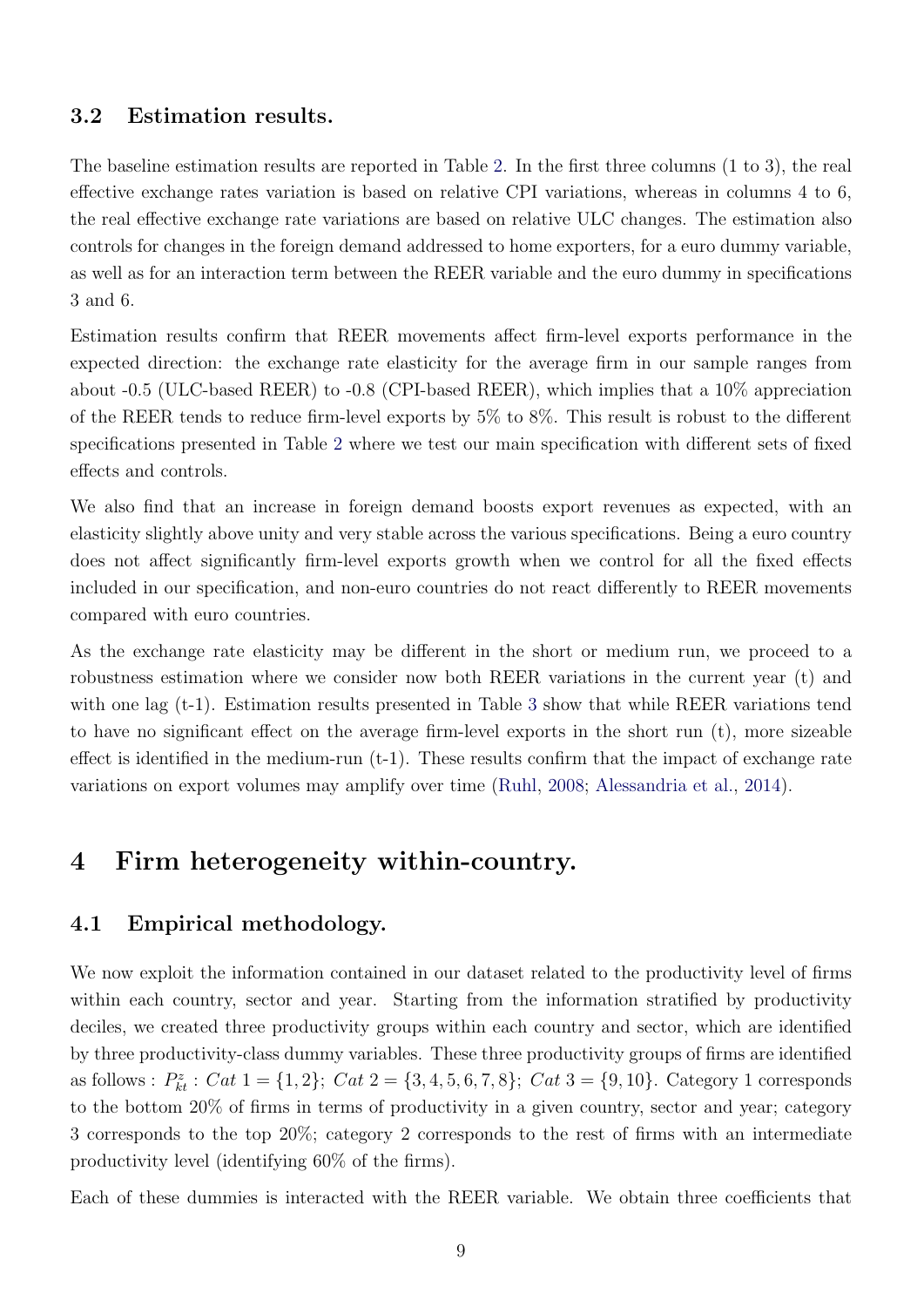allow us to identify the impact of REER variations on export revenues. Our main specification is detailed in Equation [2:](#page-12-0)

<span id="page-12-0"></span>
$$
\Delta \ln V_{fikt} = \sum_{z=1}^{3} \beta_z \Delta \ln \overline{REER}_{it-1} \times P_{kt}^z + \gamma_1 \Delta \ln \overline{D}_{ikt} + \gamma_1 Euro_{it}\Omega' + \lambda_f + \lambda_i + \lambda_k + \lambda_t + \varepsilon_{fikt} \tag{2}
$$

Alternative sets of fixed effects are used to test the robustness of our estimations. In one specification, we use country-year dummies  $(\lambda_{it})$ , so that the effect of REER variations on exports is identified in this case relative to the reference group of firms, which will be the category of the most productive firms (the REER variable will be absorbed by the country-year fixed effects).

#### 4.2 Estimation results.

Table [4](#page-35-0) reports the results of the estimation of Equation [2,](#page-12-0) when the CPI-REER (columns 1 to 3) or the ULC-based REER (columns 4 to 6) is used. In each column, we obtain 3 elasticities, each corresponding to a specific productivity group (2 elasticities in columns 3 and 6 when countryyear dummies are included). The results indicate that less productive firms tend to react more to REER changes compared with highly productive firms. For instance, the bottom 20% of firms in terms of productivity have an elasticity of about -1.3 when we consider the CPI-based REER (column 2) or -0.8 with the ULC-based REER (column 5), whereas the elasticity obtained for the 20% most productive firms in each country and sector is respectively -0.4 and -0.1, and the effect is insignificant in both cases. These results are not driven by our specific sample of countries or sectors, and they are robust to the exclusion of any given country or sector from our sample.<sup>[11](#page-12-1)</sup>

Including country-year dummies in the estimation allows controlling for unobserved country-specific effects. In this case, all the identification is based on the heterogeneous response of exporters to REER movements, and the category of the most productive firms is omitted and serves as the reference category. Results reported in columns 3 and 6 confirm our previous results: the least productive firms in each country and sector are much more responsive to REER movements than most productive and average productive firms.

Overall, our results show that there exists a considerable heterogeneity in REER elasticity across firms. The least productive firms react up to eight times more than the most productive firms in a country and sector (i.e. comparing to very similar firms except productivity), consecutive to REER variations. The results also show that this heterogeneity is far from being a linear function of productivity. Rather, there is a considerable difference between the least productive firms and the rest of the firms within each sector.

<span id="page-12-1"></span><sup>&</sup>lt;sup>11</sup>These robustness checks are not included in the paper but are avaiable on request.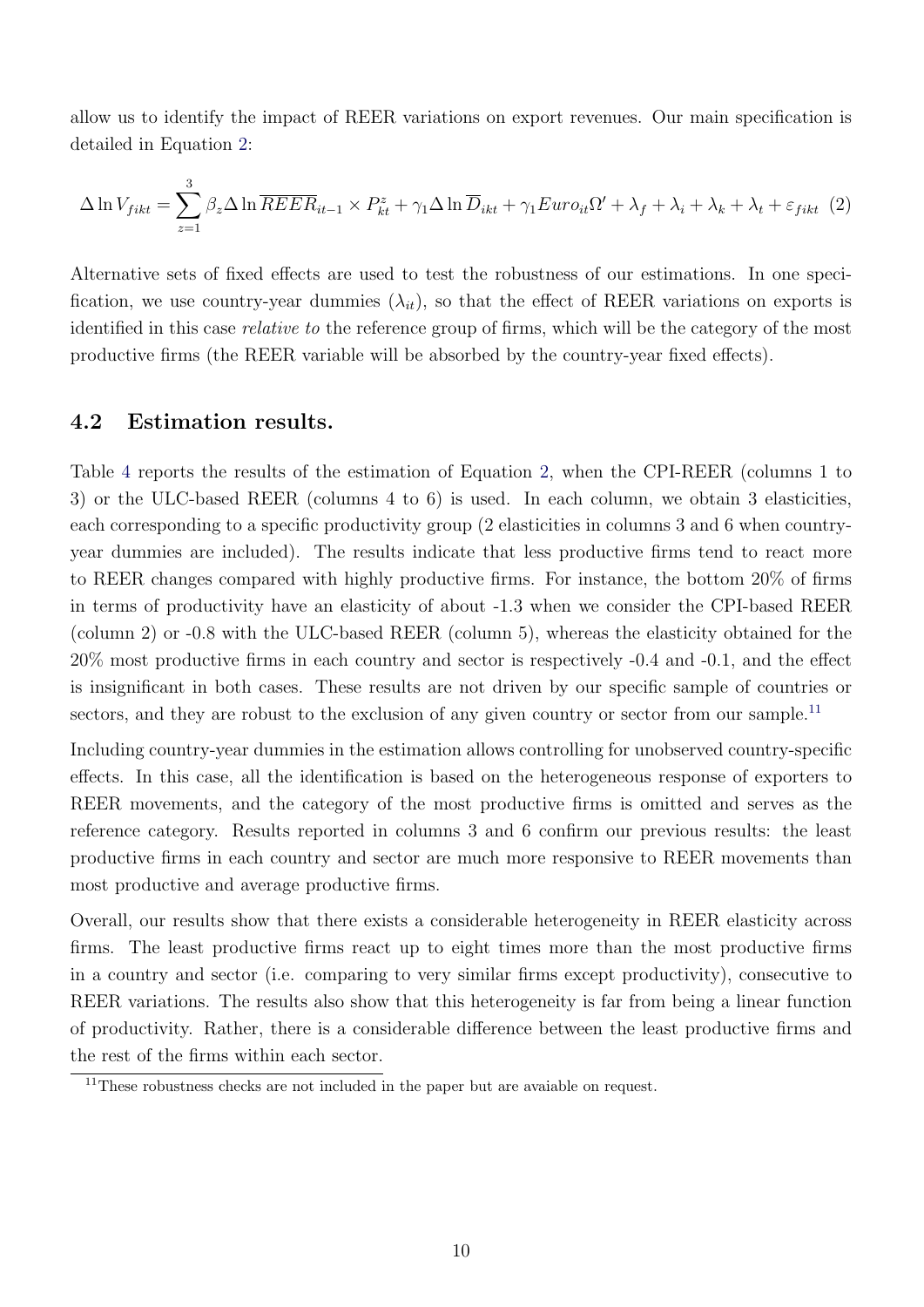#### 4.3 Robustness analysis.

Alternative thresholds. As the results presented above may be subject to different biases related to the definition of the firm productivity categories, we report in this section the results from robustness tests where we consider three categories of firms' productivity within each country and sector, but with different thresholds as compared with the baseline exercise: the category of low productive firms is now defined as the bottom 30% of firms in terms of productivity, whereas the category of high productive firms is now defined as the top 30% of the distribution. We therefore have three new dummy variables  $P_{kt}^z$  defined as follows:  $Cat\ 1 = \{1,2,3\};\ Cat\ 2 =$  ${4, 5, 6, 7}; Cat 3 = {8, 9, 10}.$ 

The estimation results are reported in Table [5.](#page-36-0) They confirm that the effect of real exchange rate movements is closely linked to the level of the firm's productivity within a country and sector, as less productive firms tend to react more compared with highly productive firms. In these estimations, the top 30% of firms in terms of productivity is now sensitive to CPI-based REER movements, whereas the elasticity for the top 20% was not significant.

The role of imports. In a second robustness test, we control for the role played by imports. As emphasized by [Amiti et al.](#page-21-8) [\(2014\)](#page-21-8), importing allows exporters to hedge against exchange rate fluctuations, as the cost of their inputs declines when the exchange rate appreciates. This implies that the effect of REER movements may be partly attenuated due to the fact that some of the firms in our sample, and in particular the most productive ones, operate in international markets both as an exporter and as an importer.

To control for this particular channel, we construct a proxy for the import behavior within each country sector and year. Our micro-based cross-country dataset reports information regarding the percentage of the population of exporters in each cell which also imports. We control for this variable in our main specification, and interact it with the REER variable.

Estimation results are reported in Table [6.](#page-37-0) A first important finding is that the baseline elasticity for the average firm is reinforced by this control (columns 1 and 3): the CPI-based and ULC-based REER elasticities are now similar and close to -1.4, against about -0.8 and -0.5 respectively in our baseline estimation. This result emphasizes the important role played by the firm-level import status, which provides exporters with an implicit hedging against exchange rate fluctuations, and attenuates the exchange rate elasticity on the export side.

To test for the robustness of our main estimation results based on the role of heterogeneity, we introduce in the estimated equation three interaction terms between productivity dummies and the REER. The estimation is therefore similar to Equation [2,](#page-12-0) but we now have in addition an interaction term between REER movements and the share of exporters. We obtain for each productivity category much larger elasticities compared with our baseline estimations: they are close to -1.9 (CPI-based REER) or -1.7 (ULC-based REER) for the last productive firms. These estimates are indeed closer to those provided based on import tariff variations. The main result however remains valid: the least productive firms are much more sensitive to REER movements than the most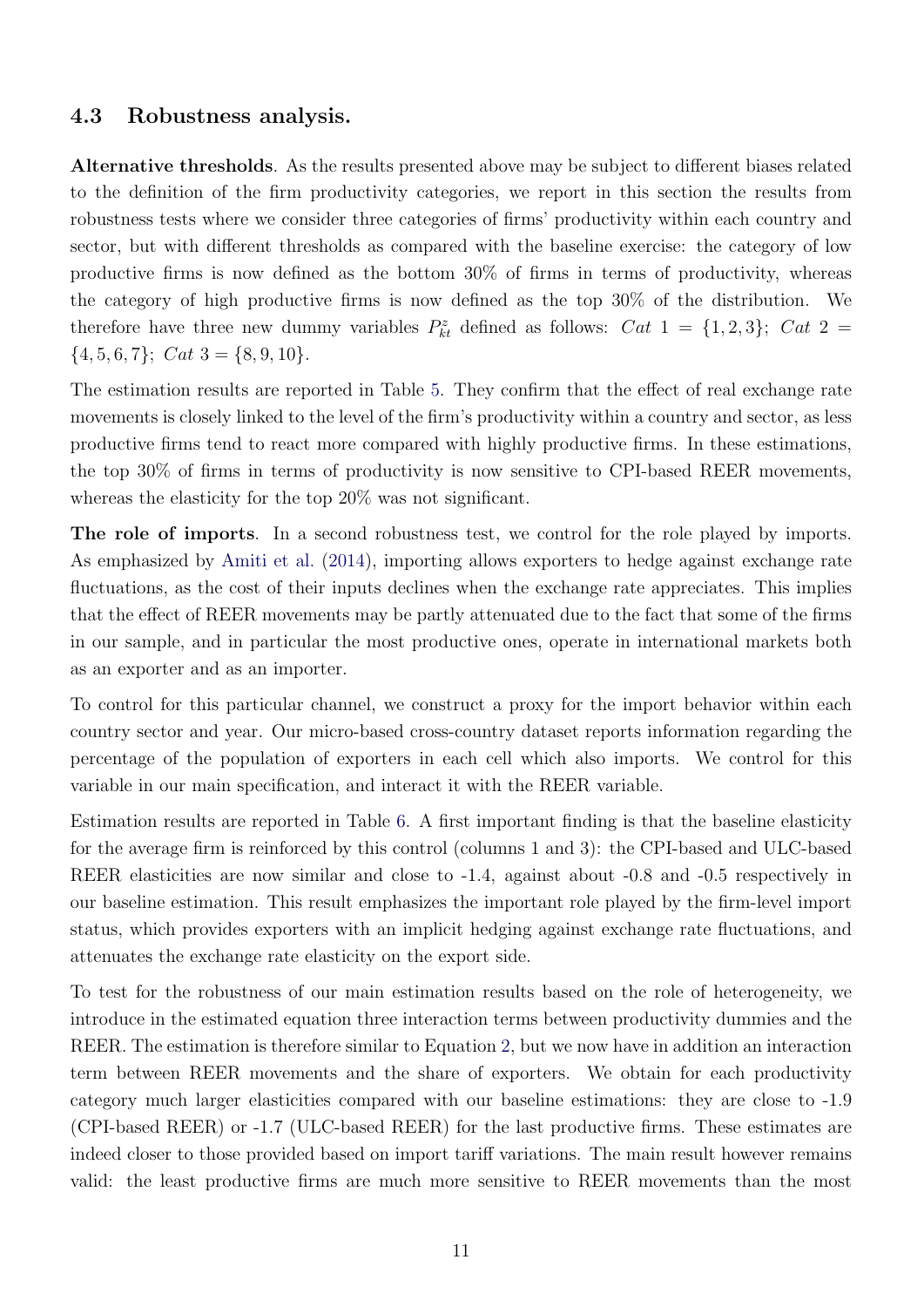productive ones (about 3 times more with the CPI-based REER, and about 2 times more with the ULC-based REER).

Volatility of the export status. An other source of heterogeneity of the firms' response consecutive to REER movements could also be that the least productive firms are in general more volatile in terms of exports growth compared with other firms. The literature in international trade has indeed provided evidence that less productive, smaller, younger exporters tend to grow more rapidly in export markets, but they have as well a smaller probability of survival [\(Berthou and](#page-21-13) [Vicard,](#page-21-13) [2015\)](#page-21-13). Therefore, the greater REER elasticity among the least productive firms could be related to the fact that these firms have in general higher growth rates in absolute value.

To control for the role played by this potential channel, we use the information contained in the trade module of the CompNet dataset, which reports in particular the percentage of "switchers" within each cell, i.e. the percentage of firms not being listed as "permanent" exporters over three consecutive years. This control is then interacted with the REER variable, as in the previous exercise.

Estimation results are reported in Table [7.](#page-38-0) These estimations indicate that, as expected, a higher proportion of switchers tends to reinforce the effect of exchange rates on firm-level exports growth. But, overall, the main results remain qualitatively and quantitatively unchanged.

The position in the Global Value Chains. The firms' reponse to REER movements may also be related to their position in global value chains. Firms specialized in more upstream activities may react differently from more downstream firms (see f.i. [Riad et al.](#page-23-15) [\(2012\)](#page-23-15)). If the position occupied in the GVC may be related to productivity, with countries x sectors with a large fraction of less productive firms specializing for instance in more upstream activities, this dimension may also affect our results. To control for the position of each sector x country pair in the global value chains, we computed the upstreamness measure proposed in [\(Fally,](#page-22-16) [2011\)](#page-22-16) and in [\(Antras et al.,](#page-21-14) [2012\)](#page-21-14).

We compute this indicator using the annual World Input-Output provided by WIOD. Based on this data, the most upstream sector in 2011 was the Finish manufacture of "computer, electronics and optical products", while the most downstream was the French manufacture of "Leather and Related Products". We introduced this variable in our Equation [2](#page-12-0) interacting the demeaned upstreamness with the REER variation variable. The upstreamness is also introduced directly in our Equation [2.](#page-12-0)

Estimation results are reported in Table [8.](#page-39-0) The results obtained point to a negative impact of sectoral upstreamness on the REER export elasticity but this impact is not significant. Overall, the main results are unaffected by this additional control.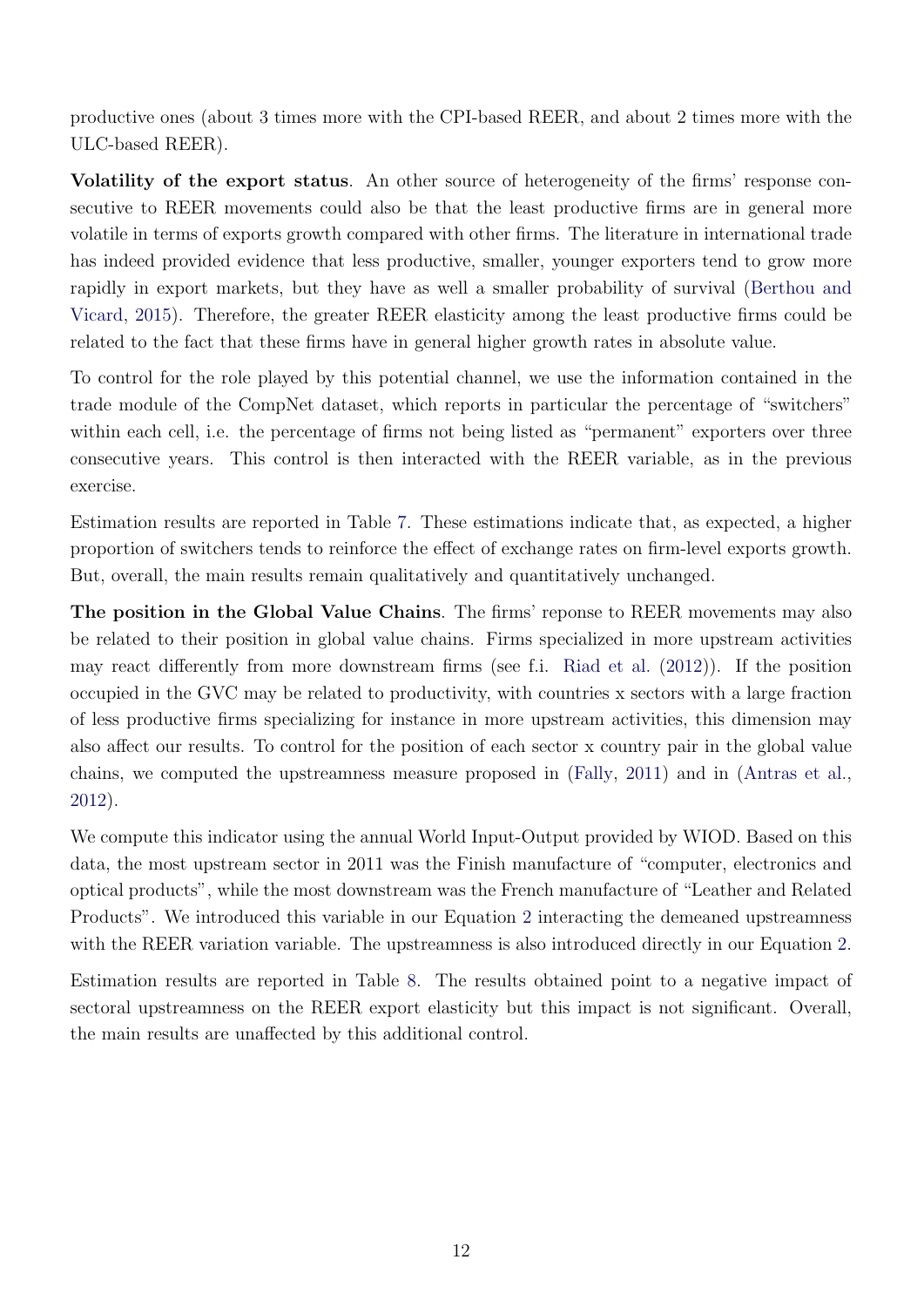## 5 Firm heterogeneity within and between countries.

#### 5.1 Empirical methodology.

How does cross-country heterogeneity in terms of productivity distribution matters for the reaction of home firms' exports consecutive to REER movements? So far, we have considered productivity heterogeneity *within* countries only, without considering productivity differences across firms operating in the same sector, but located in different countries. In reality, firms operate and compete in integrated markets, so that the high productive firms in one country may be compared with firms being highly productive in their country, but less so when compared with foreign competitors. Rather than comparing firms based on a country-specific distribution of productivity, it is therefore possible to consider a cross-country productivity distribution for firms operating in a given sector, e.g. the productivity distribution of European car makers, where firms can be ranked without referring to their country of origin.

In order to test for the role played by firm heterogeneity in a cross-country setting, we now define three categories of firms' productivity within sector and year, corresponding to the bottom 33% (low productive firms), the top 33% (high productive firms) and the intermediate productivity category (average productivity firms). The productivity dummies associated with these categories are then interacted with the REER variables.

We firstly estimate the following equation where the REER variable is simply interacted with the labor productivity of each firm:

$$
\Delta \ln V_{fikt} = \beta_1 \Delta \ln \overline{REER}_{it-1} + \beta_2 \Delta \ln \overline{REER}_{it-1} \times \ln \, lprod_{fikt-1} + \beta_3 \ln \, lprod_{fikt-1} + \gamma_1 \Delta \ln \overline{D}_{ikt} + \gamma_2 Euro_{it} + \lambda_f + \lambda_i + \lambda_k + \varepsilon_{fikt}
$$
\n(3)

Where ln lprod<sub>fikt-1</sub> is the firm-level labor productivity lagged one year, calculated as the real value-added over labor employed. Alternatively, we define within each sector, three productivity categories  $P_{kt}^{m}$  supported by the entire distribution of firms within the EU sample:

$$
\Delta \ln V_{fikt} = \sum_{m=1}^{3} \beta_m \Delta \ln \overline{REER}_{it-1} \times P_{kt}^{m} + \beta_5 \ln lprod_{fikt-1}
$$

$$
+ \gamma_1 \Delta \ln \overline{D}_{ikt} + \gamma_2 Euro_{it} + \lambda_f + \lambda_i + \lambda_k + \lambda_t + \varepsilon_{fikt}
$$
(4)

#### 5.2 Estimation results.

Table [9](#page-40-0) reports the estimation results when the REER variable is interacted with the productivity level of the firm. The interaction term between the real effective exchange rate and the lagged productivity is positive, meaning that less productive European firms tend to react more to REER changes compared with more productive European businesses. We obtain a similar finding with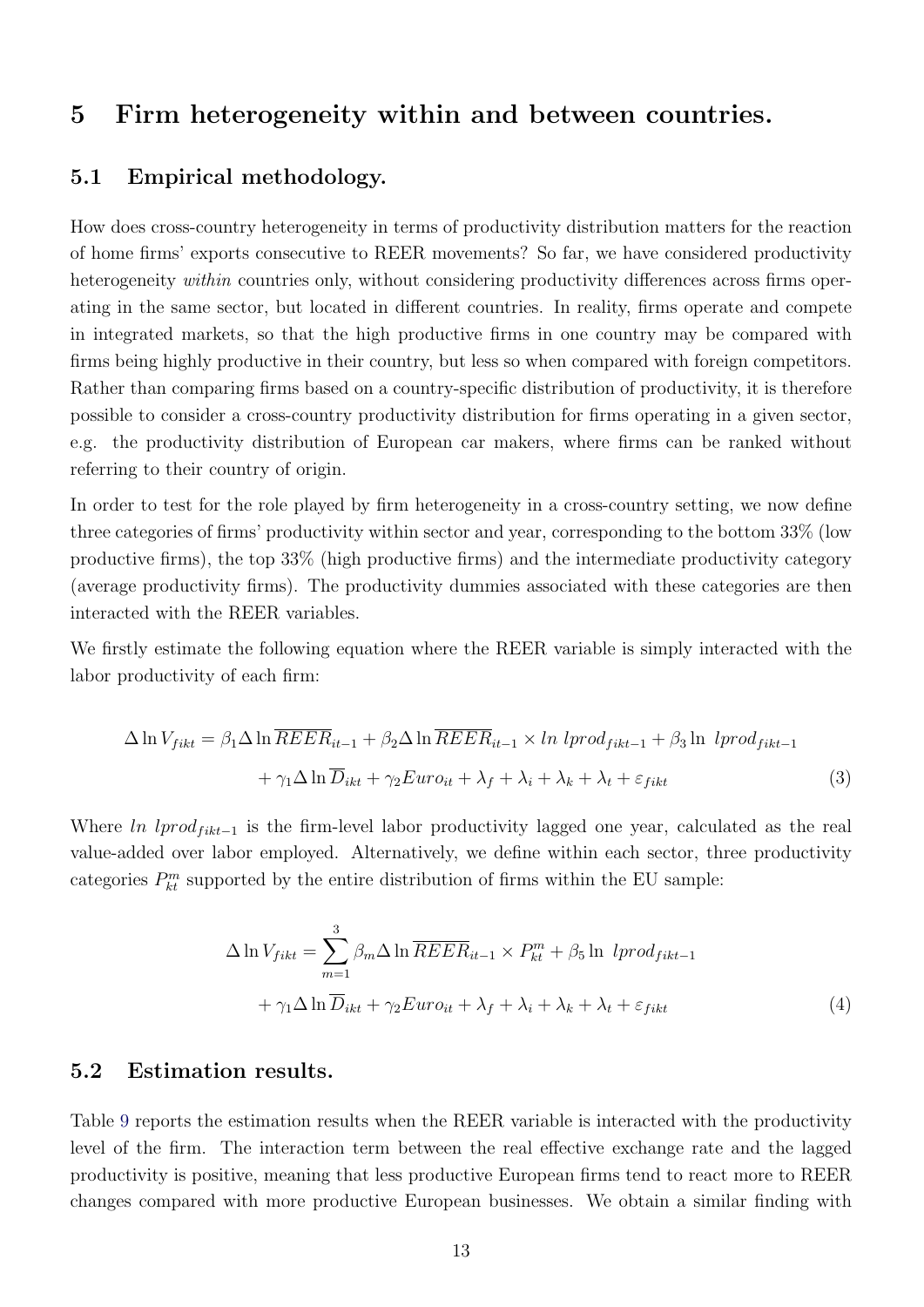both the CPI-based REER and the ULC-based REER.

We complete this estimation with an alternative specification where productivity dummies identifying productivity groups among European firms are interacted with the REER variable. Estimation results reported in Table [10](#page-41-0) confirm the previous findings: the most productive European firms are almost unresponsive to REER movements in all specifications, whereas the 33% least productive European exporters in a given sector are conversely quite sensitive to REER movements.

## 6 Aggregation.

The estimation results obtained so far have several implications for the elasticity of country-level exports vis-à-vis real exchange rate fluctuations in the short and medium term. Firstly, a greater concentration of aggregate exports into the most productive firms is expected to reduce the macroeconomic exchange rate elasticity. Secondly, cross-country differences in terms of the shape of the productivity distribution among exporters are expected to modify the macroeconomic exchange rate elasticity as well.

In order to assess quantitatively the importance of these two channels, we present in this section a back-of-the-envelope aggregation exercise where the macroeconomic exchange rate elasticity is computed for each country as a weighted average of the microeconomic elasticities obtained for each productivity category. We will firstly consider the effect of differences in terms of export concentration across countries (i.e. the role of allocation at the intensive margin), and then allow for differences in terms of the productivity distributions across countries (an extensive margin channel).

#### 6.1 Cross-country differences in terms of export concentration.

We start by considering only the productivity differences within each country, which allows us to explore specifically the effect of export concentration. We compute the macroeconomic exchange rate elasticity as a weighted average of the microeconomic elasticities reported in Table [4,](#page-35-0) where each microeconomic elasticity is a coefficient, and the weights correspond to the share of each firmtype z of sector k in country i's total exports  $\theta_{zik}$ . The macroeconomic exchange rate elasticity is calculated as follows:

$$
\Phi_i = \sum_{k,z=1}^3 \theta_{zik} \times \varepsilon_z \tag{5}
$$

Figure [3](#page-28-0) reports the distribution of the export shares for each country in our sample. The key finding here is that, while some heterogeneity exists between countries, a great majority of total exports in each country is made by the top 20% firms in terms of productivity. This implies that these firms will account disproportionately for the aggregate reaction of exports following REER movements, at least in the short or medium term.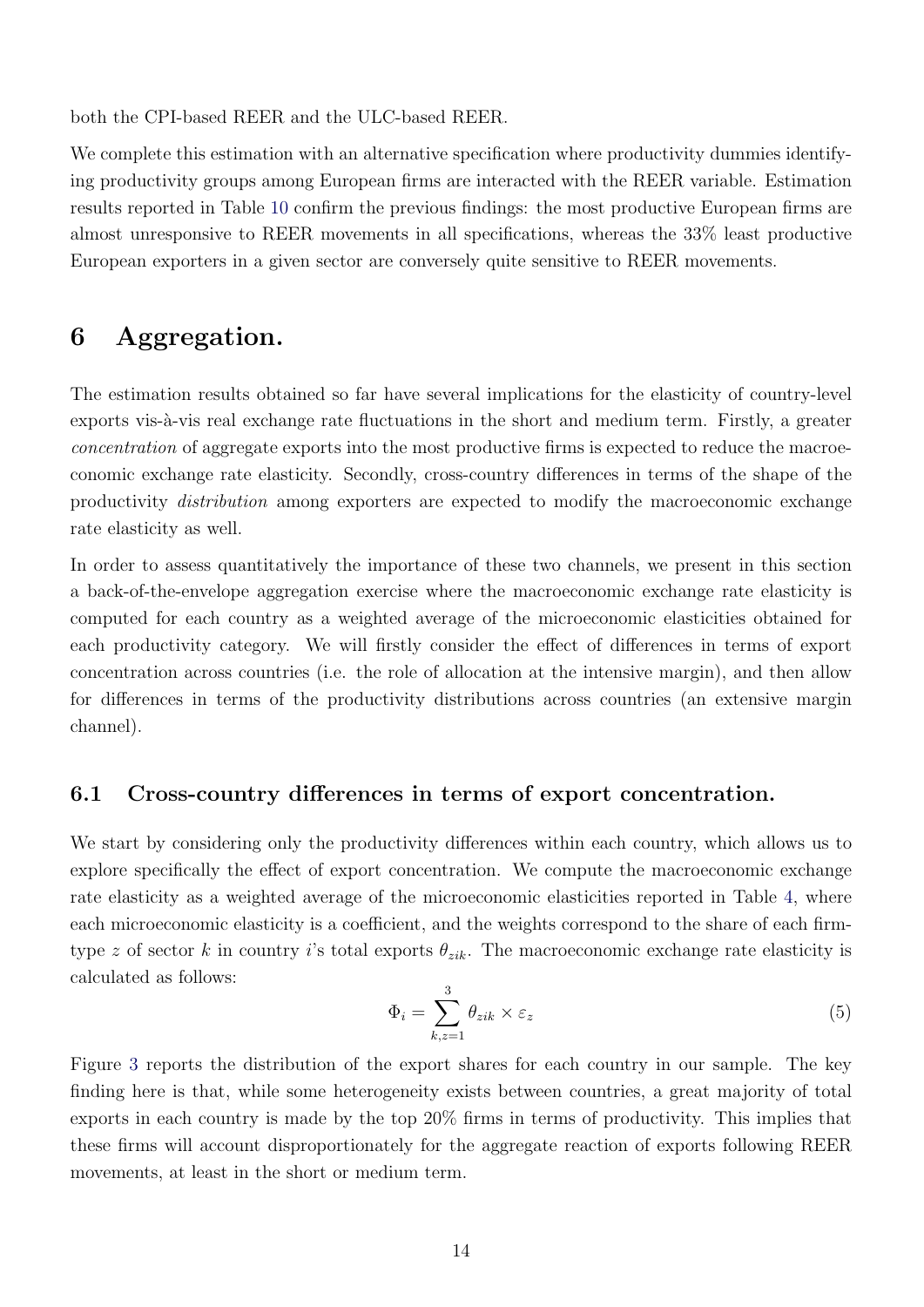The aggregate elasticities computed for each individual country are provided in Figure [4.](#page-29-0) A first striking result is that CPI-based REER elasticities are about twice as large as ULC-based REER elasticities after aggregation, which reflects differences based on microeconomic estimates. This result can be explained by an incomplete pass-through of cost changes into prices. A second finding is that while some heterogeneity exists between countries due to differences in the concentration rate of exports among highly productive firms, this heterogeneity does not generate quantitatively important cross-country differences. ULC-based REER elasticities are estimated between -0.3 and -0.4 in each country, whereas CPI-based REER elasticities range between -0.6 and -0.7. Hence, while the concentration of aggregate exports into highly productive firms tends to attenuate the macroeconomic REER elasticity in each country, we end-up with only weak cross-country differences.

#### 6.2 Cross-country differences in terms of productivity distributions.

We now consider cross-country heterogeneity in terms of the distribution of exporters' productivity. The macroeconomic exchange rate elasticity is now determined using the weight of firm-type  $m$ of sector k in country i's total exports  $(\theta_{mik})$ . The allocation of firms into productivity categories  $m = \{1, 2, 3\}$  is determined by the ranking of each firm vis-à-vis all firms that operate in the same sector, irrespective of their country of origin (i.e. considering all European firms in-sample operating in the same sector). The macroeconomic exchange rate elasticity accounting for crosscountry differences in terms of the productivity distribution is calculated as follow:

$$
\Psi_i = \sum_{k,m=1}^3 \theta_{mik} \times \varepsilon_m \tag{6}
$$

The weights reported in Figure [5](#page-30-0) suggest that there exists a great heterogeneity in terms of the microeconomic structure of countries' exports. In countries such as Finland, Belgium and France, a large majority of exports is made by firms being ranked as highly productive at the European level, whereas the reverse is true for Hungary, Slovenia or Estonia where firms are rather ranked into low or average productive European exporters.

The aggregation exercise presented in Figure [6](#page-31-0) confirms the importance of accounting for the crosscountry heterogeneity related to productivity distribution. There is now more heterogeneity between countries, with the aggregate exchange rate elasticity ranging from -0.7 to -0.9 (CPI-based REER) or  $-0.1$  to  $-0.7$  (ULC-based REER). In Finland, Belgium and France, as aggregate exports are concentrated among highly productive European firms, the sensitivity of aggregate exports to REER changes is reduced. On the other hand, Lithuania, Slovenia and Hungary appear as much more sensitive to REER movements, as the export sector is concentrated among weakly productive European firms.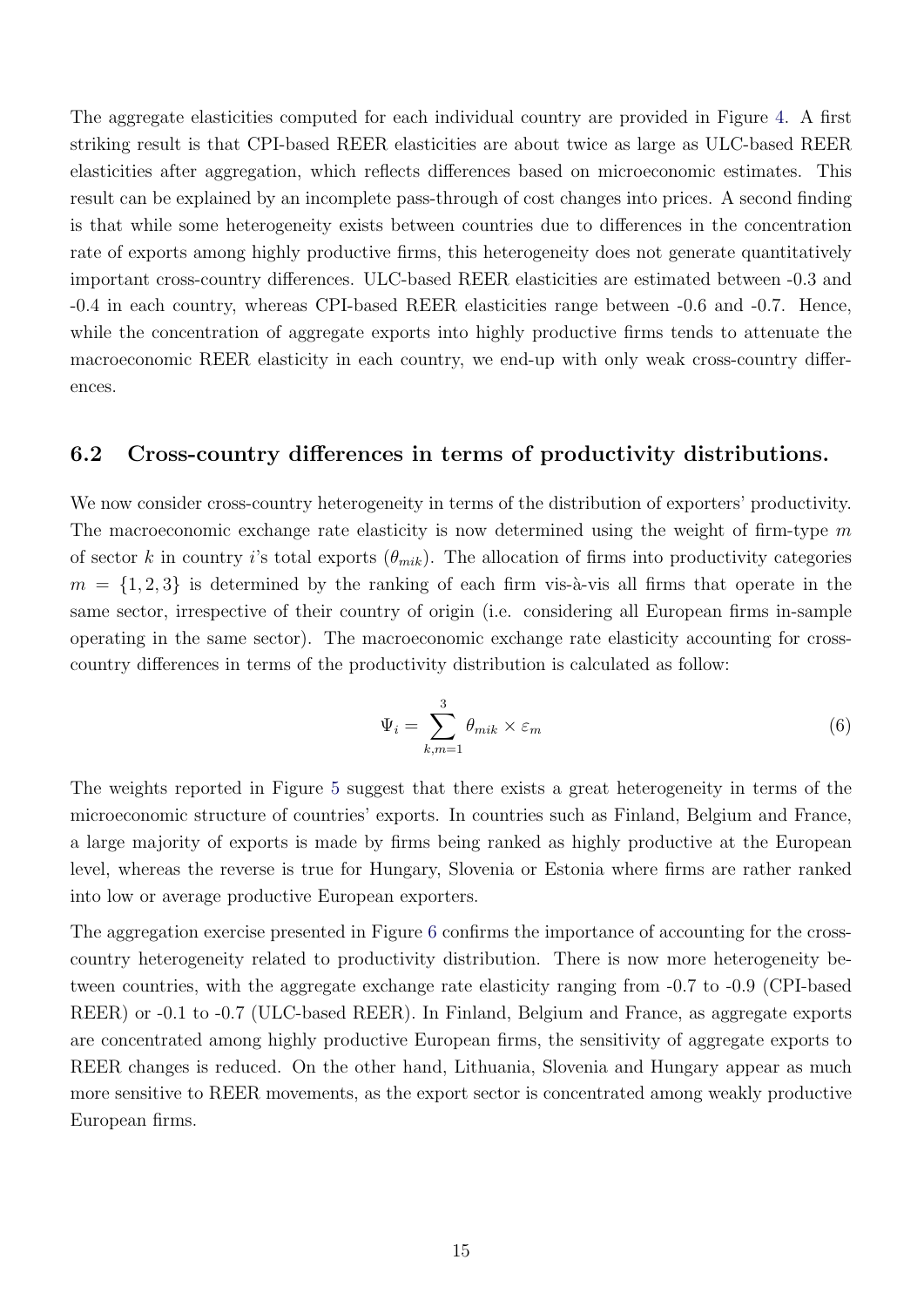#### 6.3 Aggregate trade margins decomposition.

So far the analysis focused on the response of aggregate exports to exchange rate movements through the intensive margin of exports (i.e. the exports growth of incumbent exporters). We have, however, ignored the response at the extensive margin through the net entry of exporters.

To explore the relative contributions of these two margins, we make use of a different file of the CompNet trade data reporting, for each country and sector, the total value of exports as well as the number of exporters (being restricted to firms with more than 20 employees). Using this information, we decompose the total value of exports of country i in sector  $k(X_{ikt})$  into a number of exporters  $(N_{ikt})$  and the average value of exports per firm  $(\overline{x}_{ikt})$ . Taking logs and first-differentiating, the yearly aggregate exports growth in a country and sector can be decomposed as the sum of the growth of the number of exporters and the average value of exports per firm :  $\Delta \ln X_{ikt}$  =  $\Delta \ln N_{ikt} + \Delta \ln \overline{x}_{ikt}.$ 

We use this decomposition to assess the effect of exchange rate movements on the margins of aggregate exports. We proceed in a similar fashion as with the firm-level estimations, and estimate Equation [7](#page-18-0) using the growth of aggregate exports as the dependent variable, and then the number of exporters or the average value of exports per firm.

<span id="page-18-0"></span>
$$
\Delta \ln X_{ikt} = \beta \Delta \ln REER_{it} + \gamma_1 \Delta \ln D_{ikt} + \gamma_2 Euro_{it} + \lambda_i + \lambda_k + \lambda_t + \varepsilon_{fikt}
$$
\n(7)

Estimation results are reported in Table [11.](#page-42-0) The results show that the variation of the CPIbased REER and the ULC-based REER have slightly similar effects on aggregate exports: a 10% depreciation of the REER increases aggregate exports by about 5%. According to our estimations, about half of the effect is explained by the net entry of exporters, while the remaining effect comes from the contribution of the average value of exports per firm. Note, however, that the contribution of the average value of exports per firm is attenuated due to the presumably small size of new entrants.

We complete our investigation by testing for the role of the productivity of exporters for aggregate exports. To do so, we use information contained in the CompNet data about the productivity of exporters and their ranking on a cross-country scale. We define a new variable, Top exporters<sub>it</sub>, to identify countries having firms ranked in the top 10% of the cross-country productivity distribution of exporters. More precisely, Top exporters<sub>it</sub> is a dummy variable which takes the value 1 when country i has exporters ranked among the top 10% of exporters in terms of productivity in at least one sector among the sample of 11 countries, and 0 otherwise. This variable is then interacted with the REER variable.

Estimation results are reported in Table [12.](#page-43-0) The estimation results confirm the results from previous estimations performed at the firm-level. We obtain a negative coefficient on the REER variable in all estimations, but a positive coefficient on the interaction term, meaning that aggregate exports tend to respond less to real exchange rate movements in countries populated with highly productive exporters. For instance, the estimation results from the first column with the CPI-based REER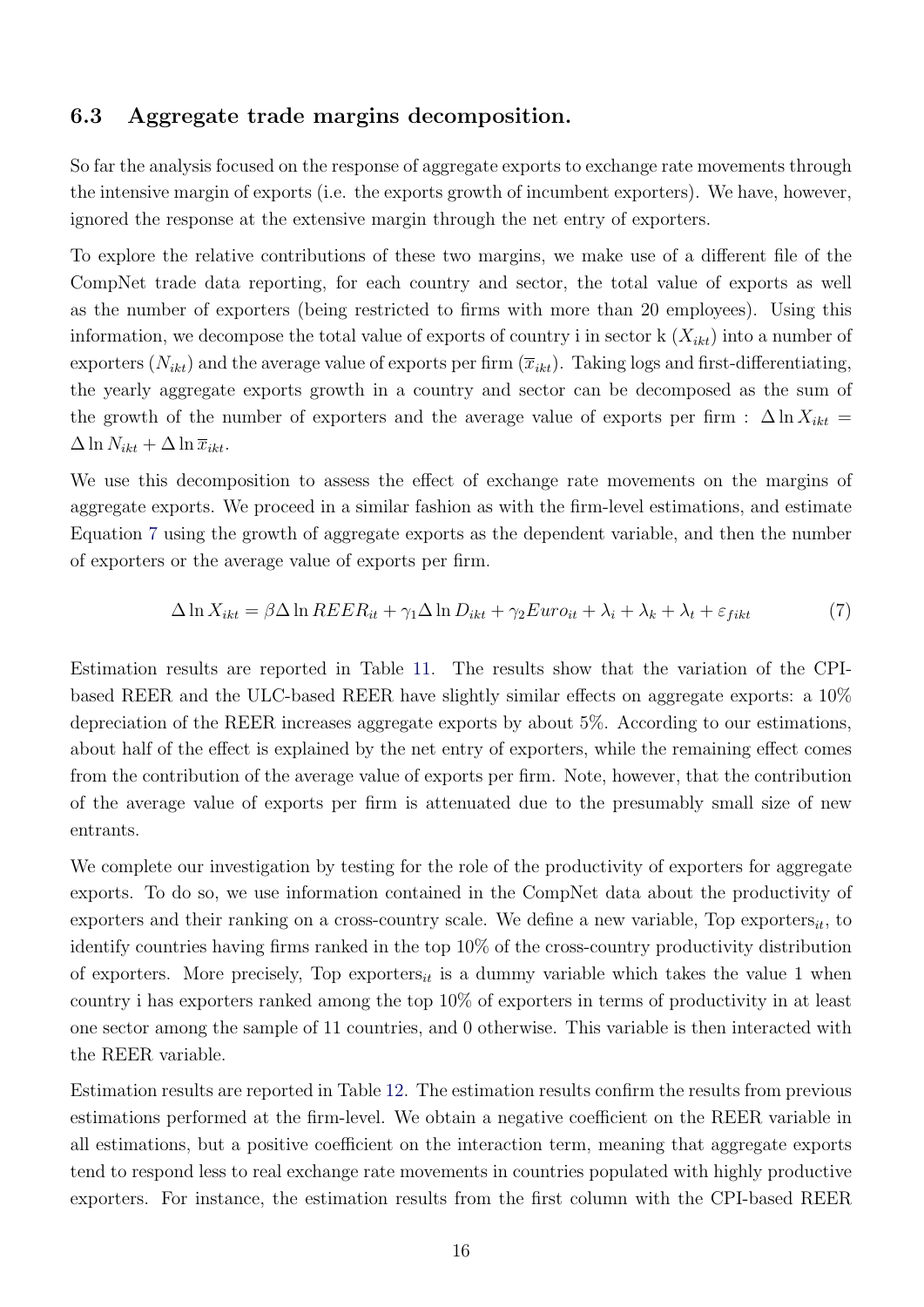indicate that a 10% real exchange rate depreciation would increase aggregate exports by about 12% in countries populated with weakly productive exporters (this is the coefficient on the REER variable in column 1), against about 2% in European countries populated with highly productive exporters (this quantification is obtained by summing the coefficients on the REER variable and the interaction term in column 1). Similar result is obtained with the ULC-based REER.

Interestingly, the results reported in columns (2) and (5) show that the productivity distribution of exporters matters also at the extensive margin: real exchange rate movements have a weaker impact on the number of exporters in countries having highly productive exporters. This result can be explained by the fact that, controlling for other factors such as countries' geographical size, many firms already export in highly productive countries, so that there is less opportunities for new entries.

Finally, the estimation results at the intensive margin (columns 3 and 6) confirm our previous results as the interaction term is estimated with a positive coefficient: the effect of exchange rate movements on the average value of exports per firm is weaker in highly productive countries. This coefficient, however, is not statistically significant, which can be explained by the composition effect discussed above: new exporters' entry tend to reduce the average value of exports per firm, which attenuates the effect of the real exchange rate at the intensive margin in our decomposition.

Overall, these estimation results confirm that cross-country differences in the productivity distribution of exporters can have a large impact on the aggregate response of exports consecutive to exchange rate movements.

## 7 Conclusion.

In this paper, we questioned the role played by firm heterogeneity for the determination of the exchange rate elasticity of exports at the firm and macroeconomic level. We provided an estimation of the elasticity of firm-level exports with respect to real effective exchange rate variations, for a panel of 11 European countries. While we confirm the weakness of the microeconomic exchange rate elasticity on average, substantial heterogeneity is recorded between firms operating in a given country and sector. The least productive firms tend to be much more reactive to real exchange rate movements, while the most productive firms are quite unreactive.

Allowing for differences in the shape of the productivity distribution across countries allows us to enrich the analysis, as within a given sector, firms can be ranked in productivity terms irrespective of their country of origin. We find in particular that the ranking of exporters on the cross-country productivity scale is an important determinant of their reaction consecutive to exchange rate movements. In our dataset of European firms, the least productive European exporters react more to real exchange rate movements compared to the most productive European ones.

In an aggregation exercise, we assess the role played by the *concentration* of exports within each country, and differences in terms of the productivity distribution of exporters across countries. We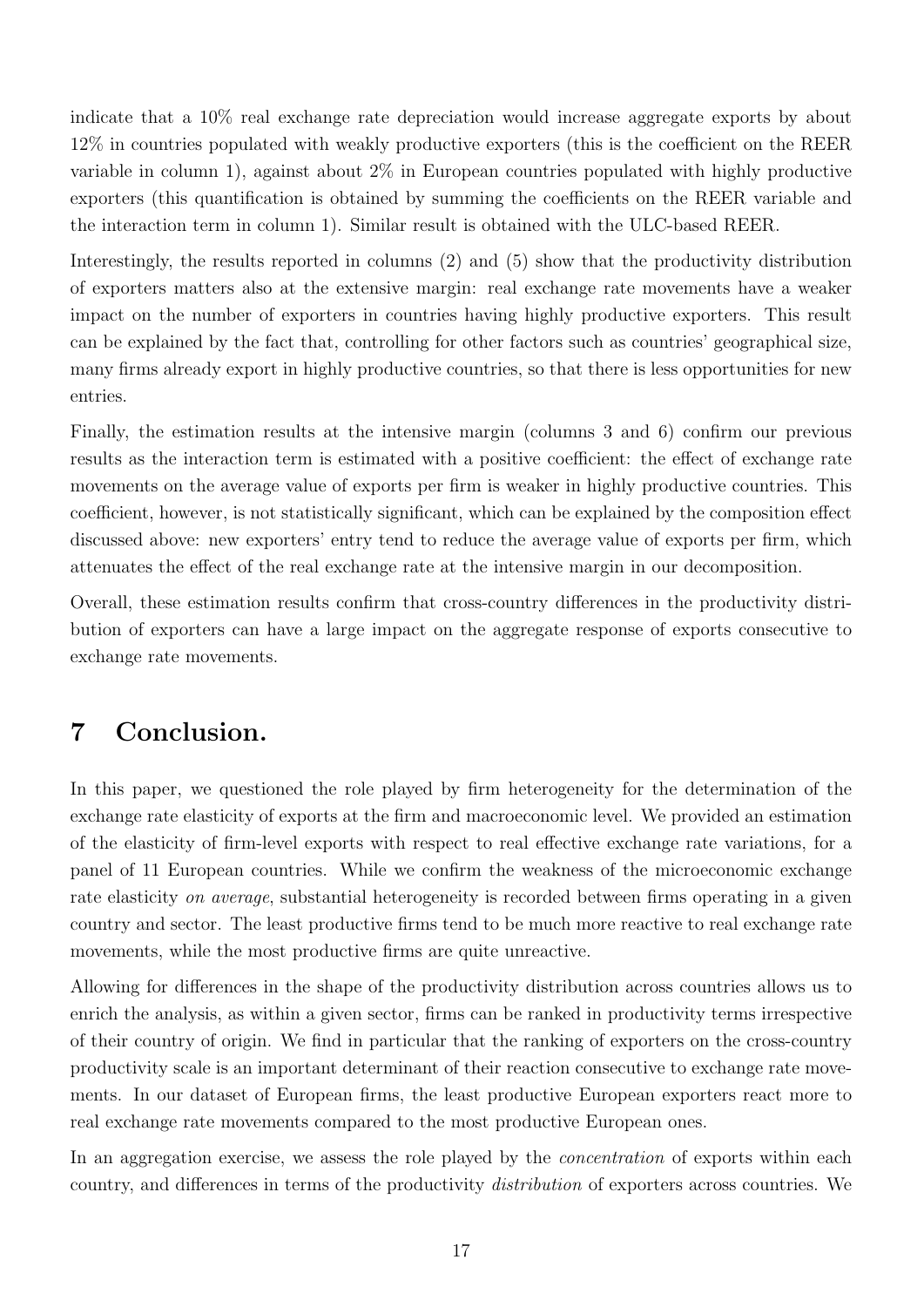show that the concentration of aggregate exports into more productive firms tends to dampen the macroeconomic exchange rate elasticity. It generates, however, only little cross-country differences, as highly productive firms concentrate a large share of aggregate exports in each country of our sample. Conversely, cross-country differences in terms of the shape of their productivity distribution among exporters have strong implications for the macroeconomic exchange rate elasticity. In particular, countries concentrating more productive firms among the set of European exporters in our sample tend to be less responsive to real exchange rate movements, compared with countries where the least productive European exporters are located.

In other words, our findings imply that real effective exchange rate variations have a larger impact on aggregate exports in countries populated with a higher density of less productive firms, and less impact in countries where highly productive firms are located.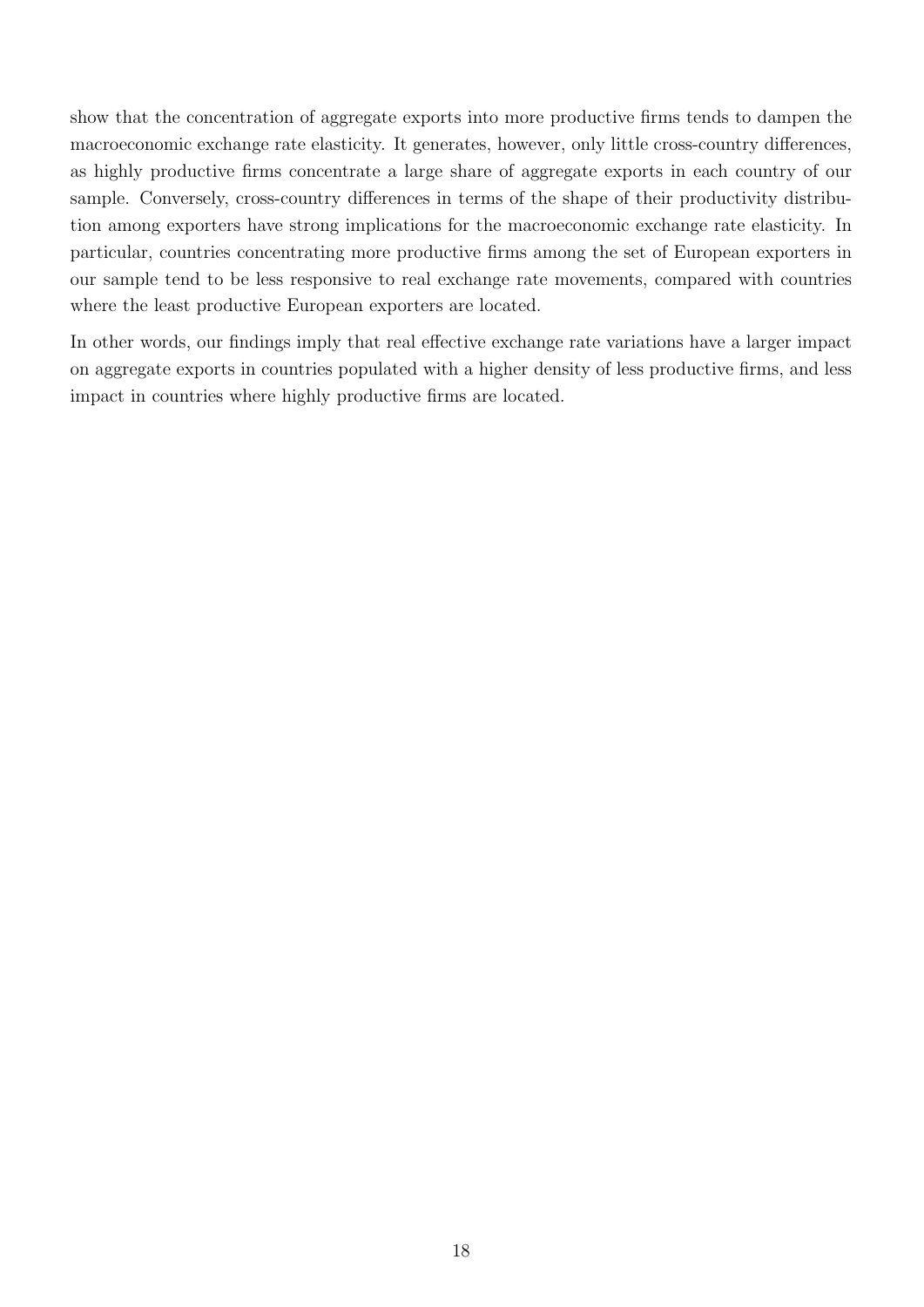## References

- <span id="page-21-7"></span>Alessandria, G., Choi, H., and Ruhl, K. (2014). Trade Adjustment Dynamics and the Welfare Gains from Trade. NBER Working Papers 20663, National Bureau of Economic Research, Inc.
- <span id="page-21-8"></span>Amiti, M., Itskhoki, O., and Konings, J. (2014). Importers, Exporters, and Exchange Rate Disconnect. American Economic Review, 104(7):1942–1978.
- <span id="page-21-14"></span>Antras, P., Chor, D., Fally, T., and Hillberry, R. (2012). Measuring the Upstreamness of Production and Trade Flows. American Economic Review, 102(3):412–16.
- <span id="page-21-10"></span>Arkolakis, C., Costinot, A., and Rodriguez-Clare, A. (2012). New Trade Models, Same Old Gains? American Economic Review, 102(1):94–130.
- <span id="page-21-11"></span>Atkeson, A. and Burstein, A. (2008). Pricing-to-Market, Trade Costs, and International Relative Prices. American Economic Review, 98(5):1998–2031.
- <span id="page-21-3"></span>Bas, M., Mayer, T., and Thoenig, M. (2015). From Micro to Macro: Demand, Supply, and Heterogeneity in the Trade Elasticity. CEPR Discussion Papers 10637, C.E.P.R. Discussion Papers.
- <span id="page-21-5"></span>Berman, N. and Berthou, A. (2009). Financial Market Imperfections and the Impact of Exchange Rate Movements on Exports. Review of International Economics, 17(1):103–120.
- <span id="page-21-0"></span>Berman, N., Martin, P., and Mayer, T. (2012). How do Different Exporters React to Exchange Rate Changes? The Quarterly Journal of Economics, 127(1):437–492.
- <span id="page-21-6"></span>Berthou, A. (2008). An investigation on the effect of real exchange rate movements on OECD bilateral exports. Working Paper Series 0920, European Central Bank.
- <span id="page-21-1"></span>Berthou, A., Dhyne, E., Soares, A. C., Bugamelli, M., Cazacu, A.-M., Lalinsky, T., Meriküll, J., Harasztosi, P., Demian, C.-V., and Oropallo, F. (2015). Assessing European firms' exports and productivity distributions: the CompNet trade module. European central bank, working paper n.1788.
- <span id="page-21-4"></span>Berthou, A. and Fontagné, L. (2016). Variable Trade Costs, Composition Effects and the Intensive Margin of Trade. *The World Economy*, 39(1):54–71.
- <span id="page-21-13"></span>Berthou, A. and Vicard, V. (2015). Firms' Export Dynamics: Experience Versus Size. The World Economy,  $38(7):1130-1158$ .
- <span id="page-21-9"></span>Bodenstein, M. (2010). Trade elasticity of substitution and equilibrium dynamics. *Journal of* Economic Theory, 145(3):1033–1059.
- <span id="page-21-12"></span>Boz, E., Gopinath, G., and Plagborg-Møller, M. (2017). Global trade and the dollar. mimeo.
- <span id="page-21-2"></span>Buono, I. and Lalanne, G. (2012). The effect of the Uruguay round on the intensive and extensive margins of trade. Journal of International Economics, 86(2):269–283.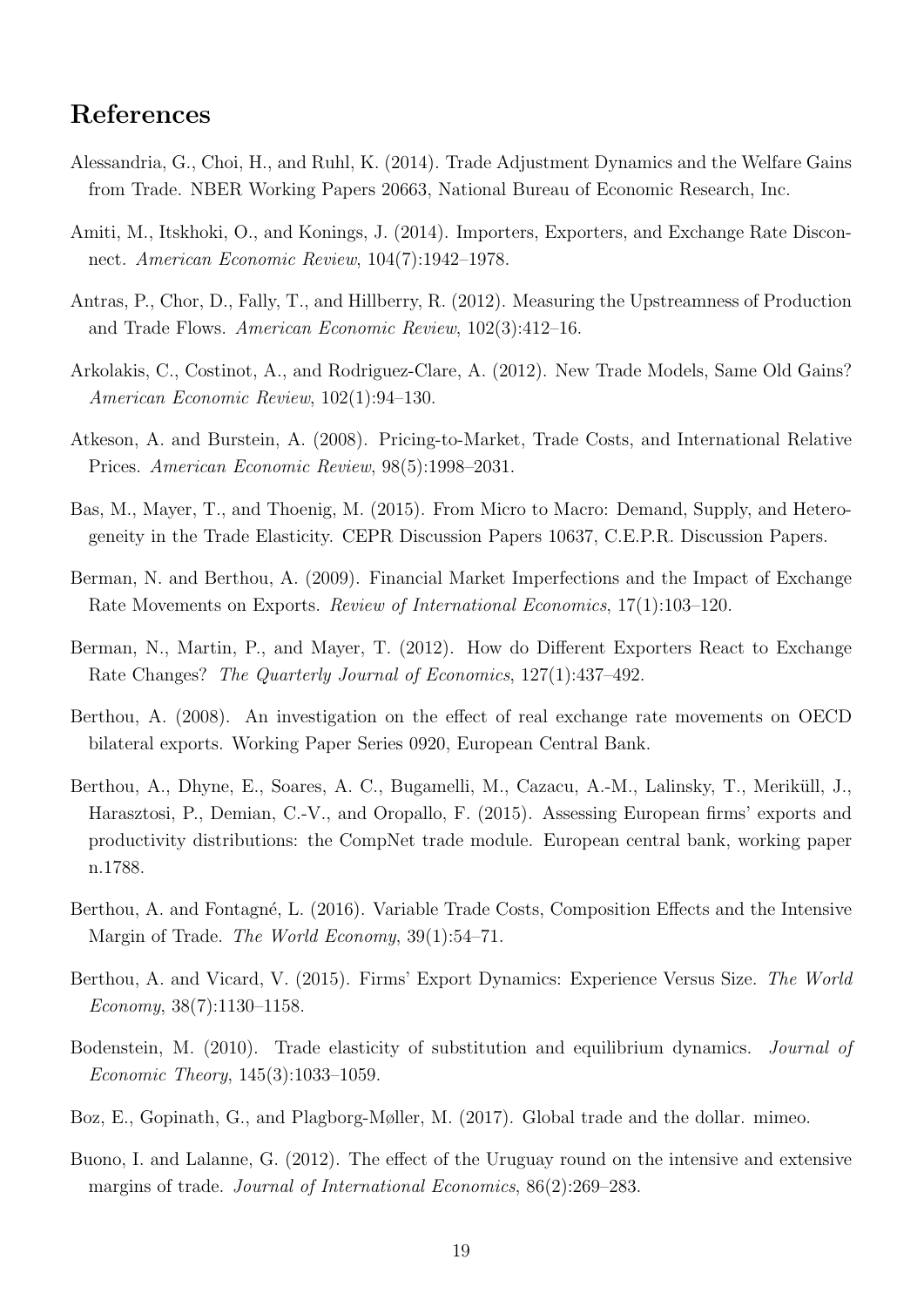- <span id="page-22-12"></span>Burstein, A. and Gopinath, G. (2014). *International Prices and Exchange Rates*, volume 4 of Handbook of International Economics, chapter 0, pages 391–451. Elsevier.
- <span id="page-22-4"></span>Bussière, M., Gaulier, G., and Steingress, W. (2016). Global Trade Flows: Revisiting the Exchange Rate Elasticities. Banque de france working papers n.608.
- <span id="page-22-3"></span>Caliendo, L. and Parro, F. (2015). Estimates of the Trade and Welfare Effects of NAFTA. Review of Economic Studies, 82(1):1–44.
- <span id="page-22-14"></span>Casas, C., Diez, F. J., Gopinath, G., and Gourinchas, P.-O. (2016). Dominant Currency Paradigm. Nber working papers n. 22943.
- <span id="page-22-6"></span>Chaney, T. (2008). Distorted Gravity: The Intensive and Extensive Margins of International Trade. American Economic Review, 98(4):1707–1721.
- <span id="page-22-5"></span>Chatterjee, A., Dix-Carneiro, R., and Vichyanond, J. (2013). Multi-product Firms and Exchange Rate Fluctuations. American Economic Journal: Economic Policy, 5(2):77–110.
- <span id="page-22-13"></span>Corsetti, G. and Dedola, L. (2005). A macroeconomic model of international price discrimination. Journal of International Economics, 67(1):129–155.
- <span id="page-22-8"></span>Corsetti, G., Dedola, L., and Leduc, S. (2008). International Risk Sharing and the Transmission of Productivity Shocks. Review of Economic Studies, 75(2):443–473.
- <span id="page-22-15"></span>Darvas, Z. (2012). Real effective exchange rates for 178 countries: A new database.
- <span id="page-22-11"></span>di Mauro, F. and Pappadà, F. (2014). Euro area external imbalances and the burden of adjustment. Journal of International Money and Finance, 48(PB):336–356.
- <span id="page-22-9"></span>Drozd, L. A., Kolbin, S., and Nosal, J. B. (2014). Long-Run Price Elasticity of Trade and the Trade-Comovement Puzzle. Mimeo.
- <span id="page-22-10"></span>Eaton, J., Eslava, M., Kugler, M., and Tybout, J. (2007). Export Dynamics in Colombia: Firm-Level Evidence. NBER Working Papers 13531, National Bureau of Economic Research, Inc.
- <span id="page-22-16"></span>Fally, T. (2011). On the fragmentation of production in the u.s. mimeo.
- <span id="page-22-2"></span>Feenstra, R. C. (1994). New Product Varieties and the Measurement of International Prices. American Economic Review, 84(1):157–177.
- <span id="page-22-7"></span>Feenstra, R. C., Luck, P. A., Obstfeld, M., and Russ, K. N. (2014). In Search of the Armington Elasticity. NBER Working Papers 20063, National Bureau of Economic Research, Inc.
- <span id="page-22-0"></span>Fitzgerald, D. and Haller, S. (2014). Exporters and Shocks: Dissecting the International Elasticity Puzzle. NBER Working Papers 19968, National Bureau of Economic Research, Inc.
- <span id="page-22-1"></span>Fontagné, L., Martin, P., and Orefice, G. (2017). The International Elasticity Puzzle Is Worse Than You Think. CEPR Discussion Papers 11855, C.E.P.R. Discussion Papers.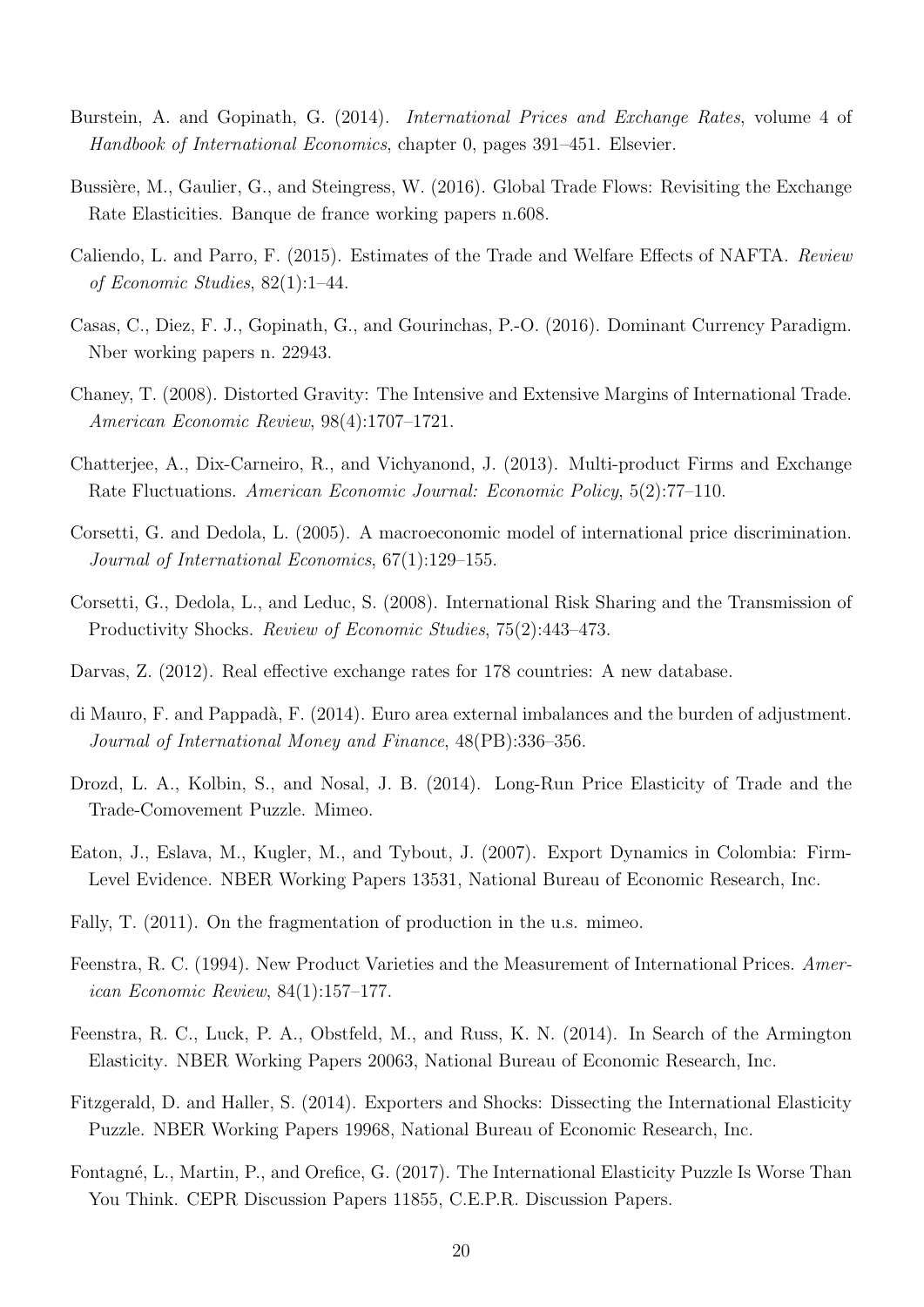- <span id="page-23-2"></span>Goldstein, M. and Khan, M. S. (1985). Income and price effects in foreign trade. In Jones, R. W. and Kenen, P. B., editors, Handbook of International Economics, Handbook of International Economics, chapter 20, pages 1041–1105. Elsevier.
- <span id="page-23-13"></span>Gopinath, G., Itskhoki, O., and Rigobon, R. (2010). Currency Choice and Exchange Rate Pass-Through. American Economic Review, 100(1):304–36.
- <span id="page-23-10"></span>Héricourt, J. and Poncet, S. (2015). Exchange Rate Volatility, Financial Constraints, and Trade: Empirical Evidence from Chinese Firms. World Bank Economic Review, 29(3):550–578.
- <span id="page-23-3"></span>Hooper, P., Johnson, K. H., and Marquez, J. R. (1998). Trade elasticities for G-7 countries. International Finance Discussion Papers 609, Board of Governors of the Federal Reserve System  $(U.S.).$
- <span id="page-23-6"></span>Imbs, J. and Mejean, I. (2015). Elasticity optimism. American Economic Journal: Macroeconomics, 7(3):43–83.
- <span id="page-23-7"></span>Imbs, J. and Mejean, I. (2016). Trade elasticities. Review of International Economics, Forthcoming.
- <span id="page-23-0"></span>IMF (2014). Are global imbalances at a turning point? World economic outlook, chapter 4, october 2014, International Monetary Fund.
- <span id="page-23-5"></span>IMF (2015). Exchange rates and trade flows: disconnected? World economic outlook, chapter 3, september 2015, International Monetary Fund.
- <span id="page-23-1"></span>IMF (2016). 2016 External sector report. report, International Monetary Fund.
- <span id="page-23-8"></span>Li, H., Ma, H., and Xu, Y. (2015). How do exchange rate movements affect Chinese exports? A firm-level investigation. Journal of International Economics, 97(1):148–161.
- <span id="page-23-14"></span>Lopez-Garcia, P., di Mauro, F., and the CompNet Task Force (2015). Assessing european competitiveness: the new compnet microbased database. ECB Working Paper series, (1764).
- <span id="page-23-9"></span>Melitz, M. J. (2003). The Impact of Trade on Intra-Industry Reallocations and Aggregate Industry Productivity. Econometrica, 71(6):1695–1725.
- <span id="page-23-11"></span>Melitz, M. J. and Ottaviano, G. I. P. (2008). Market Size, Trade, and Productivity. Review of Economic Studies, 75(3):985–985.
- <span id="page-23-4"></span>Morin, M. and Schwellnus, C. (2014). An Update of the OECD International Trade Equations. Technical Report 1129, OECD Publishing.
- <span id="page-23-12"></span>Pappadà, F. (2011). Real Adjustment of Current Account Imbalances with Firm Heterogeneity. IMF Economic Review, 59(3):431–454.
- <span id="page-23-15"></span>Riad, N., Errico, L., Henn, C., Saborowski, C., Saito, M., and Turunen, J. (2012). Changing patterns of global trade. Strategy, Policy, and Review Department Discussion Paper 1201, The International Monetary Fund.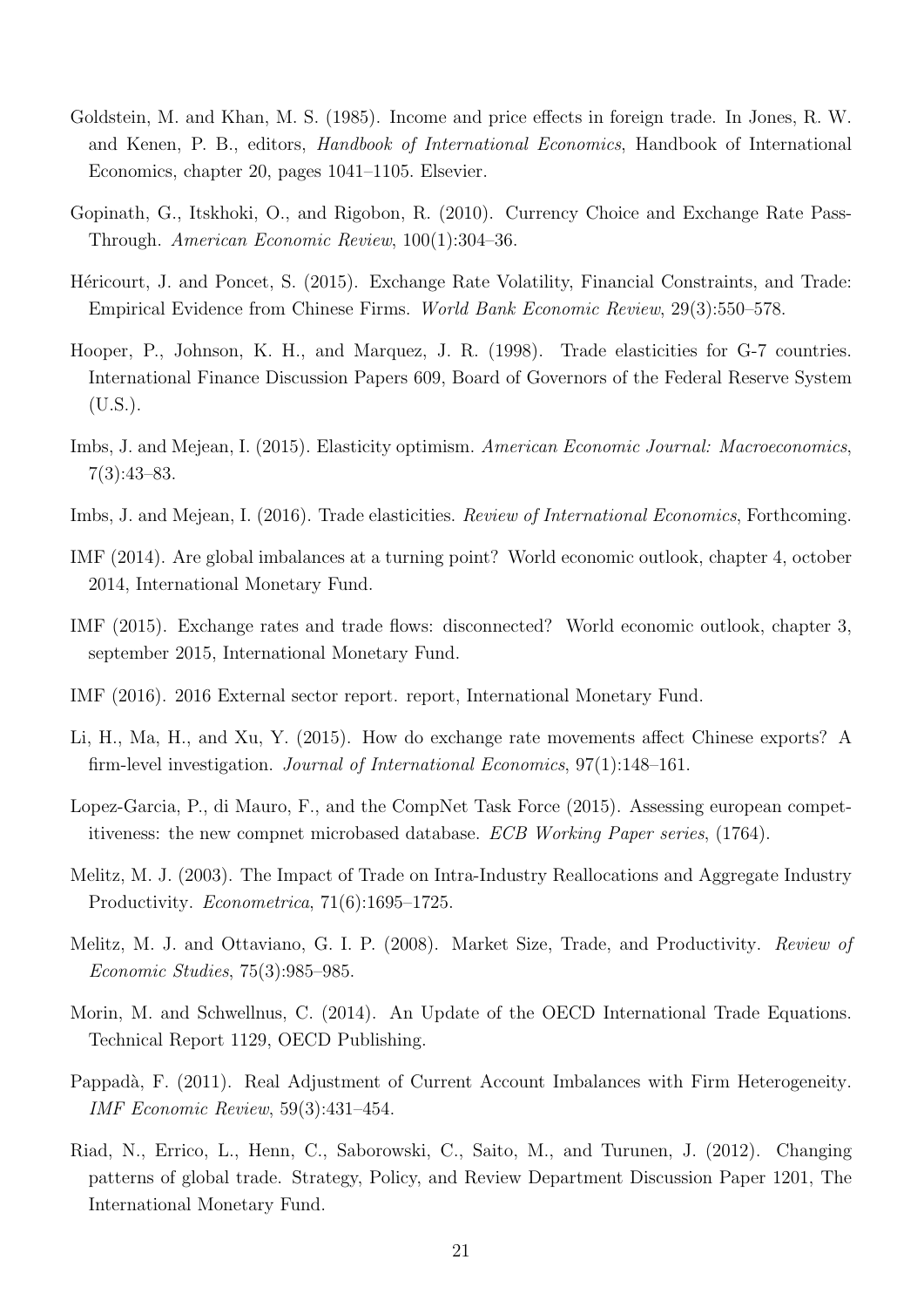- <span id="page-24-0"></span>Rodriguez-López, J. A. (2011). Prices and Exchange Rates: A Theory of Disconnect. Review of Economic Studies, 78(3):1135–1177.
- <span id="page-24-1"></span>Ruhl, K. J. (2008). The International Elasticity Puzzle. Working Papers 08-30, New York University, Leonard N. Stern School of Business, Department of Economics.
- <span id="page-24-2"></span>Simonovska, I. and Waugh, M. E. (2014). The elasticity of trade: Estimates and evidence. Journal of International Economics, 92(1):34–50.
- <span id="page-24-3"></span>Timmer, M. P., Dietzenbacher, E., Los, B., Stehrer, R., and de Vries, G. J. (2015). An illustrated user guide to the world input-output database: the case of global automotive production. Review of International Economics, 23(3):575–605.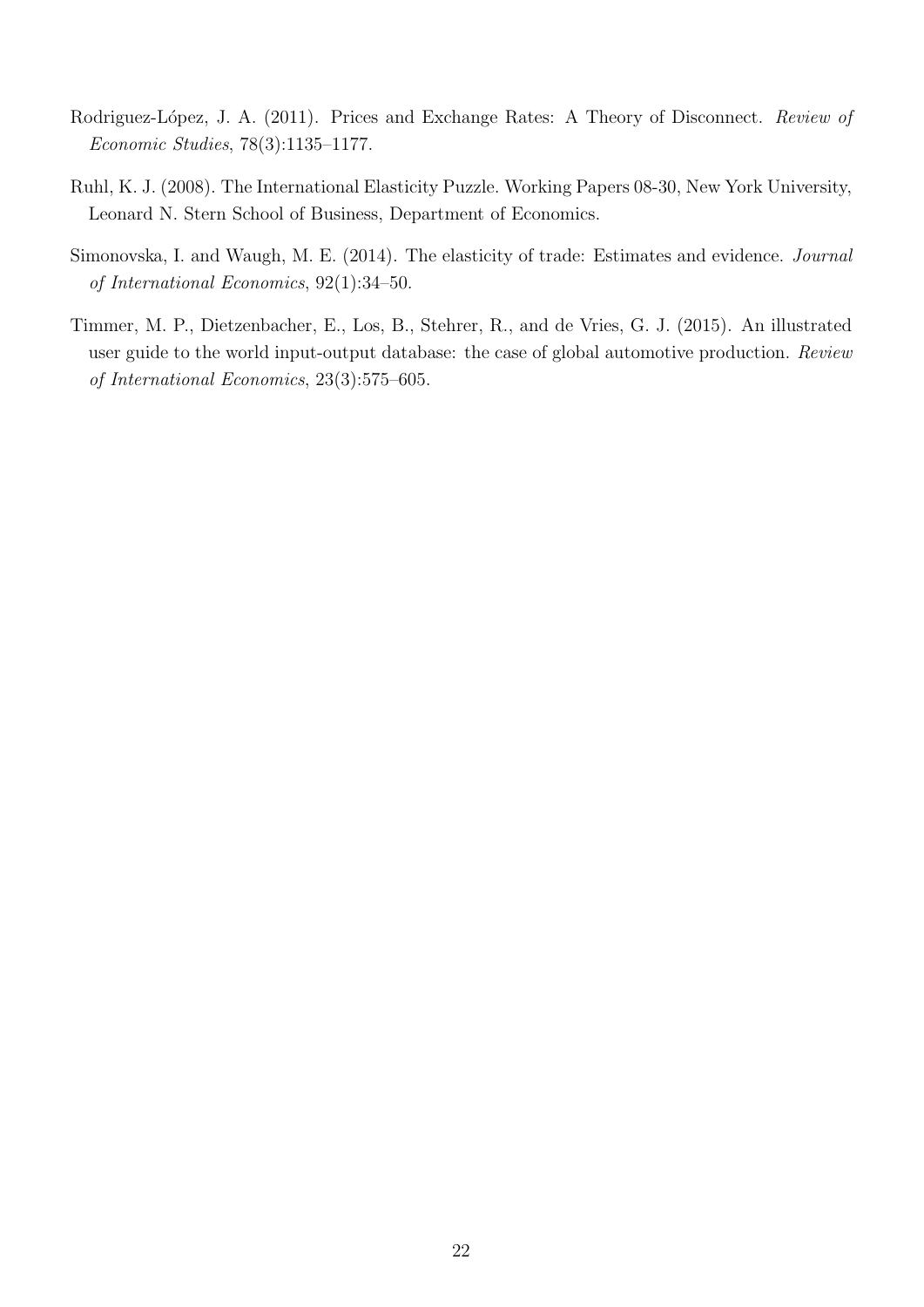# Appendix

 $\overline{\phantom{a}}$ 

| NACE code | Sector                                                                       |
|-----------|------------------------------------------------------------------------------|
| 10        | Manufacture of food products                                                 |
| 11        | Manufacture of beverages                                                     |
| 13        | Manufacture of textiles                                                      |
| 14        | Manufacture of wearing apparel                                               |
| 15        | Manufacture of leather and related products                                  |
| 16        | Manufacture of wood and of products of wood and cork, except furniture       |
| 17        | Manufacture of paper and paper products                                      |
| 18        | Printing and reproduction of recorded media                                  |
| 19        | Manufacture of chemicals and chemical products                               |
| 20        | Manufacture of basic pharmaceutical products and pharmaceutical preparations |
| 21        | Manufacture of rubber and plastic products                                   |
| 22        | Manufacture of other non-metallic mineral products                           |
| 23        | Manufacture of basic metals                                                  |
| 24        | Manufacture of fabricated metal products, except machinery and equipment     |
| 25        | Manufacture of computer, electronic and optical products                     |
| 26        | Manufacture of electrical equipment                                          |
| 27        | Manufacture of machinery and equipment                                       |
| 28        | Manufacture of motor vehicles, trailers and semitrailers                     |
| 29        | Manufacture of other transport equipment                                     |
| 30        | Manufacture of furniture                                                     |
| 31        | Other manufacturing                                                          |
| 32        | Repair and installation of machinery and equipment                           |

<span id="page-25-0"></span>Table A1: Sectors covered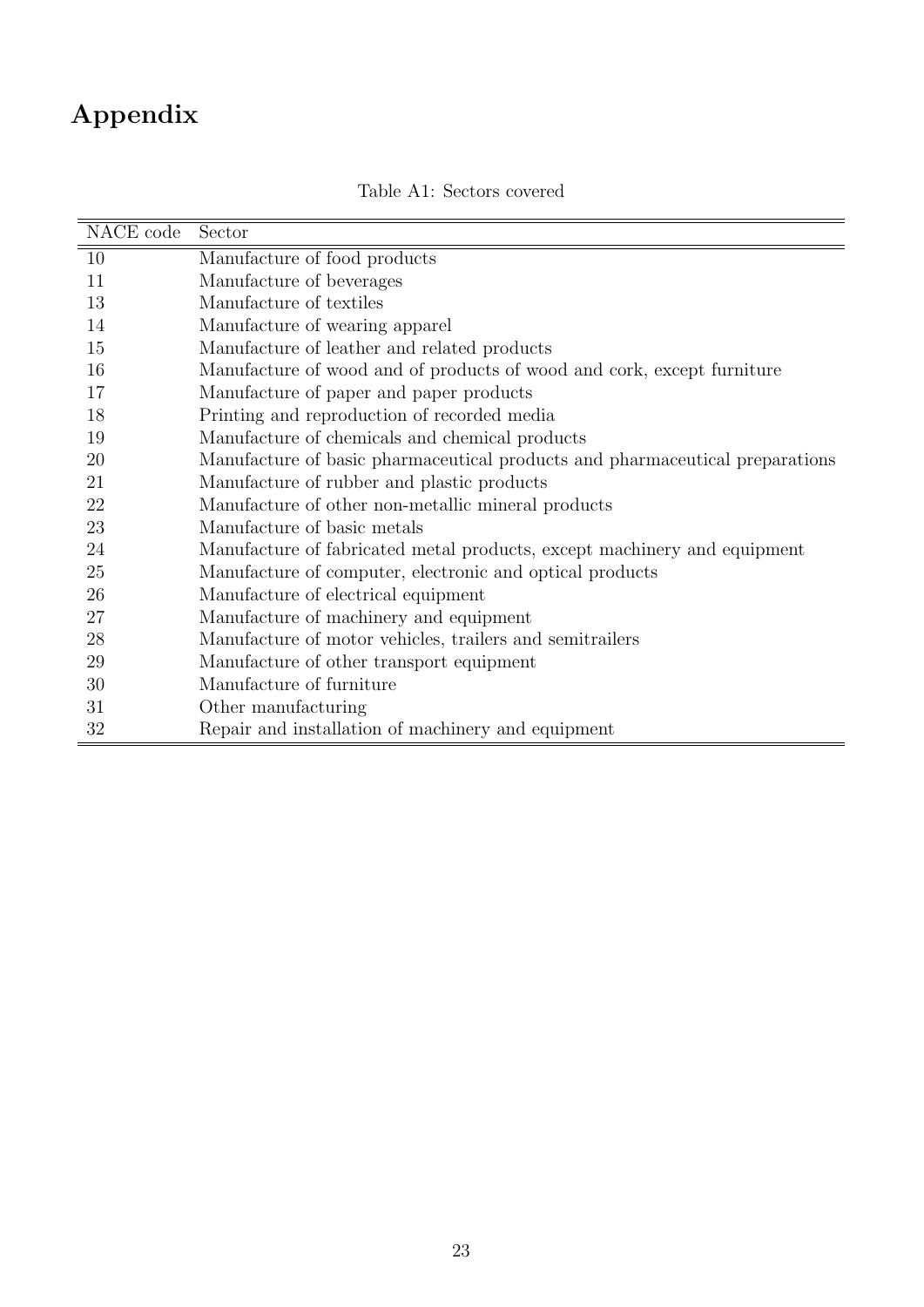## Figures



<span id="page-26-0"></span>

Note: Authors calculations based on Bruegel real effective exchange rates dataset (Darvas, 2012).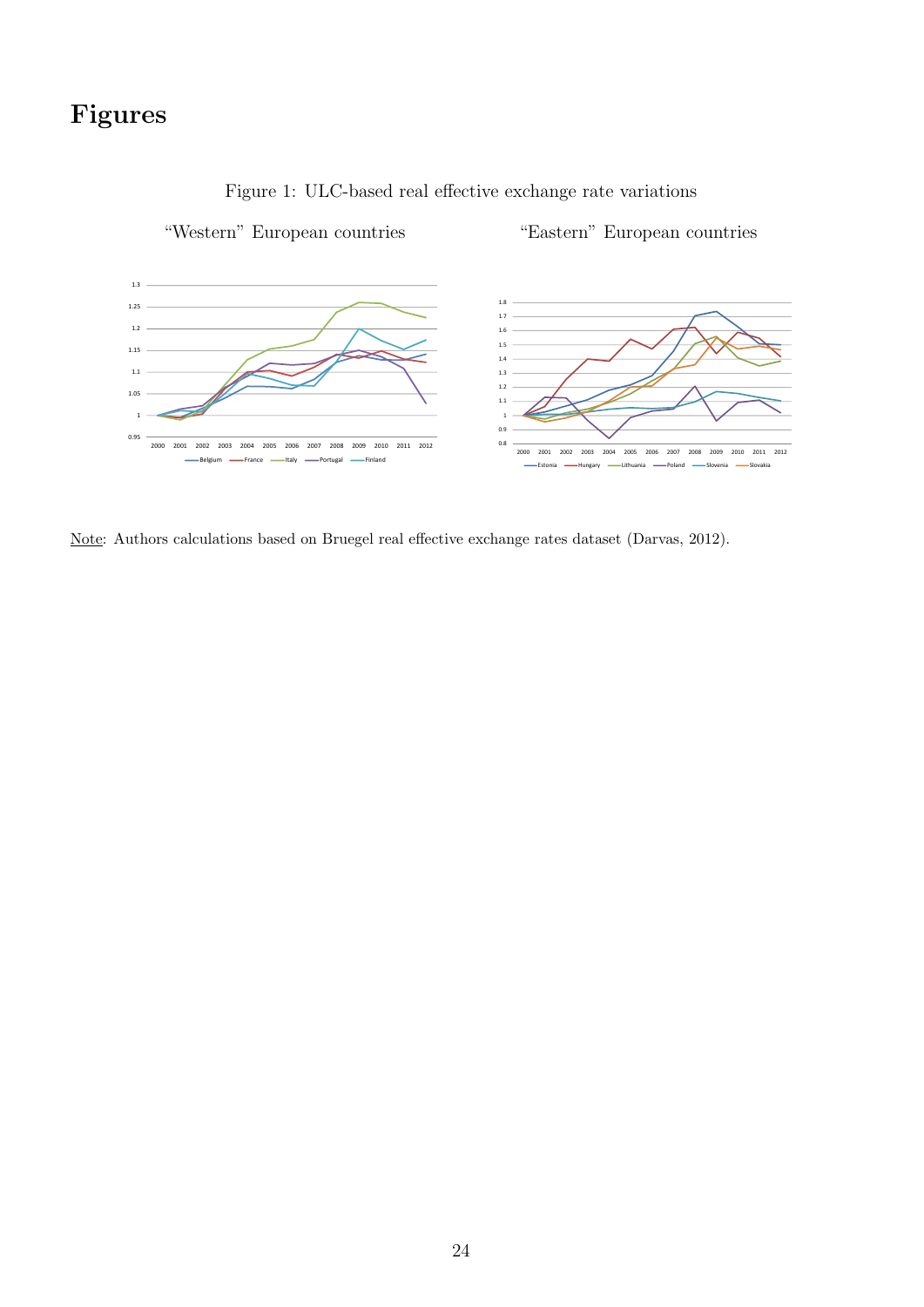<span id="page-27-0"></span>





Note: Authors calculations based on Bruegel real effective exchange rates dataset (Darvas, 2012).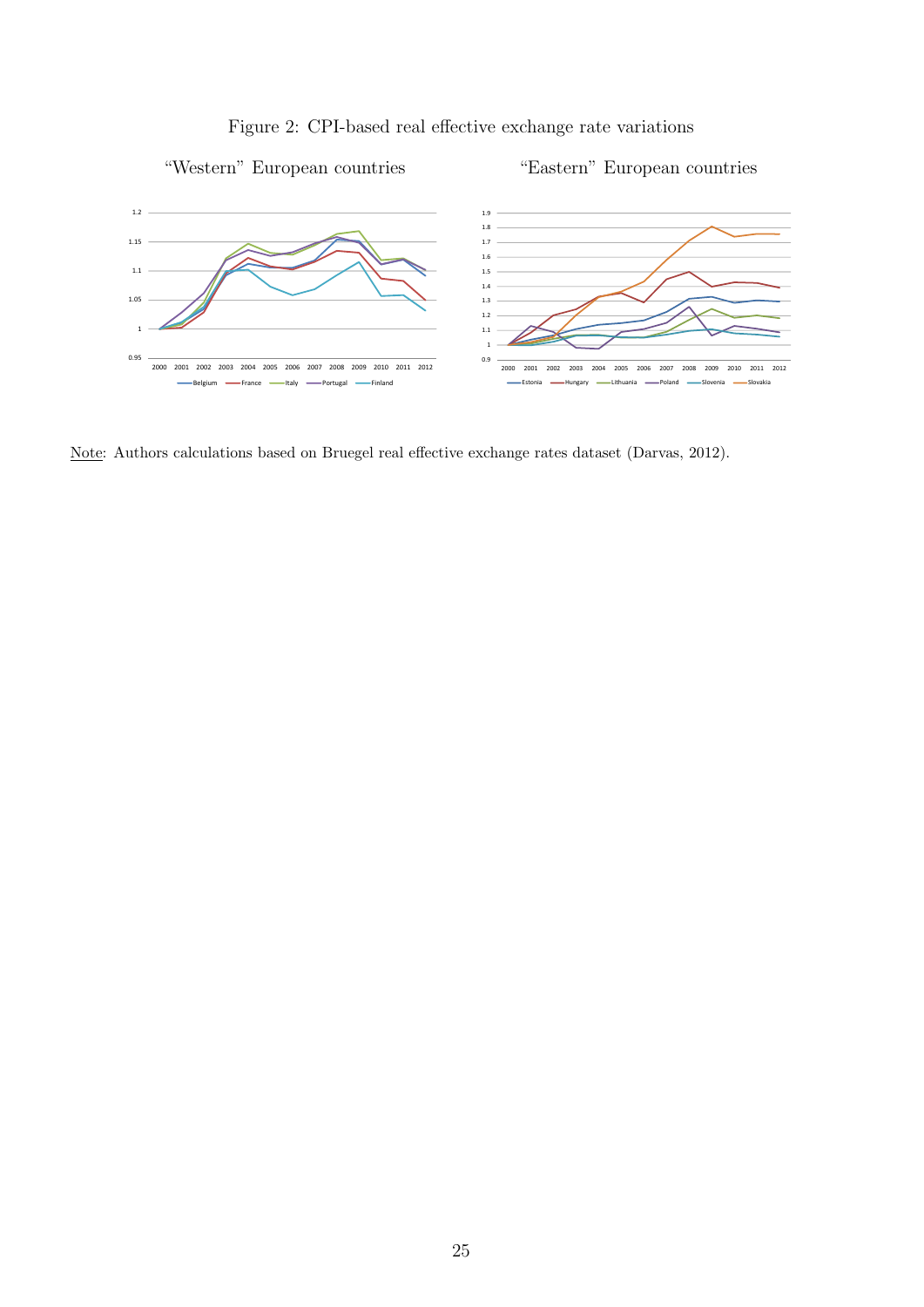Figure 3: Distribution of export shares across firm productivity categories (within country)

<span id="page-28-0"></span>

<u>Note</u>: Export shares by productivity category based on the CompNet trade module data for 11 European countries (Belgium, Estonia, Finland, France,<br>Hungary, Italy, Lithuania, Poland, Portugal, Slovakia, Slovenia). Export s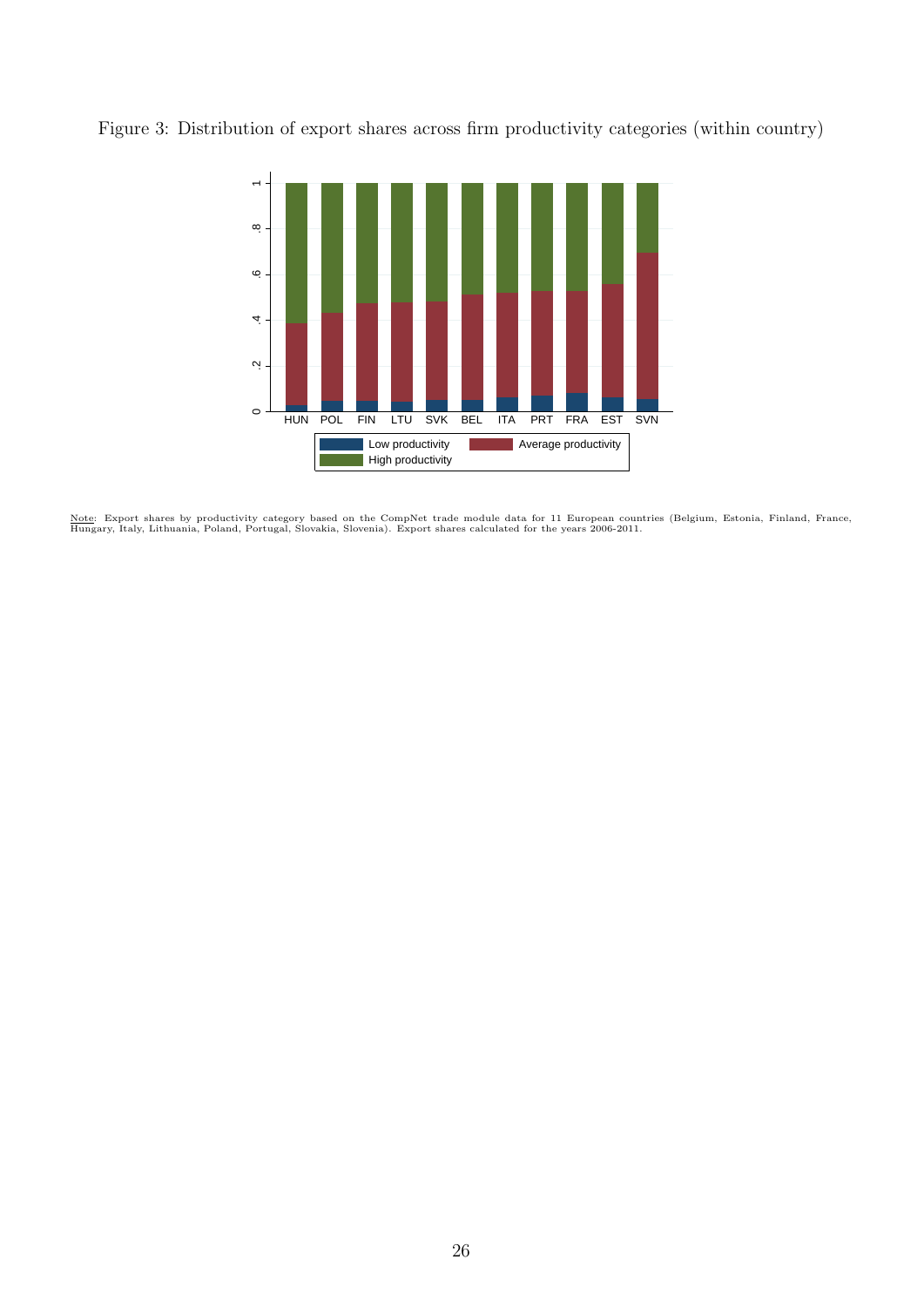<span id="page-29-0"></span>

Figure 4: Aggregate elasticities: influence of within-country export concentration

Note: Elasticities taken from the baseline estimation (Table [4\)](#page-35-0). CPI-based REER elasticities :  $\varepsilon_1 = -1.32$ ;  $\varepsilon_2 = -0.82$ ;  $\varepsilon_3 = -0.42$ . CPI-based REER elasticities :  $\varepsilon_1 = -1.32$ ;  $\varepsilon_2 = -0.82$ ;  $\varepsilon_3 = -0.42$ . CPI-ba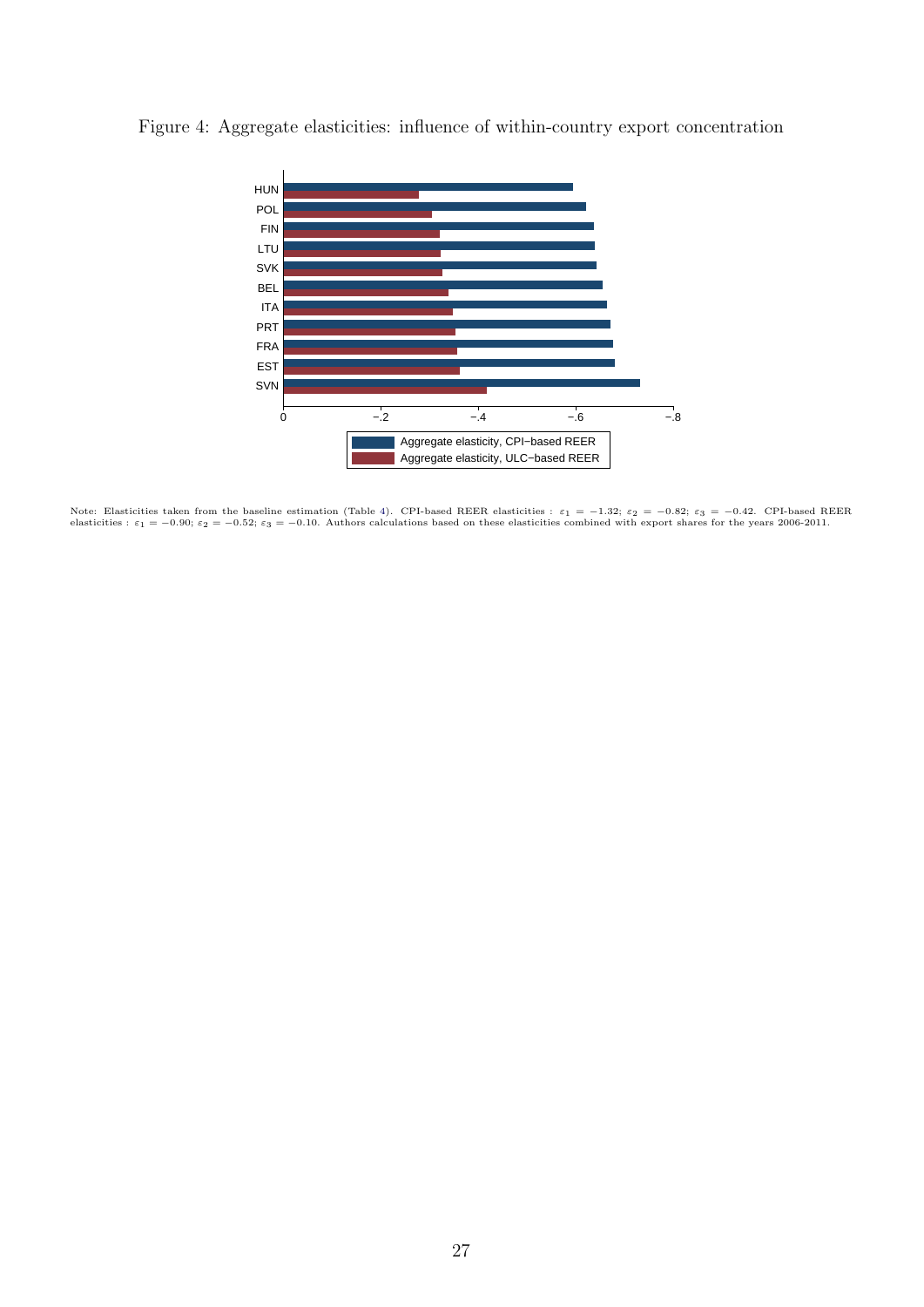Figure 5: Distribution of export shares across firm productivity categories (EU distribution)

<span id="page-30-0"></span>

<u>Note</u>: Export shares by productivity category based on the CompNet trade module data for 11 European countries (Belgium, Estonia, Finland, France,<br>Hungary, Italy, Lithuania, Poland, Portugal, Slovakia, Slovenia). Export s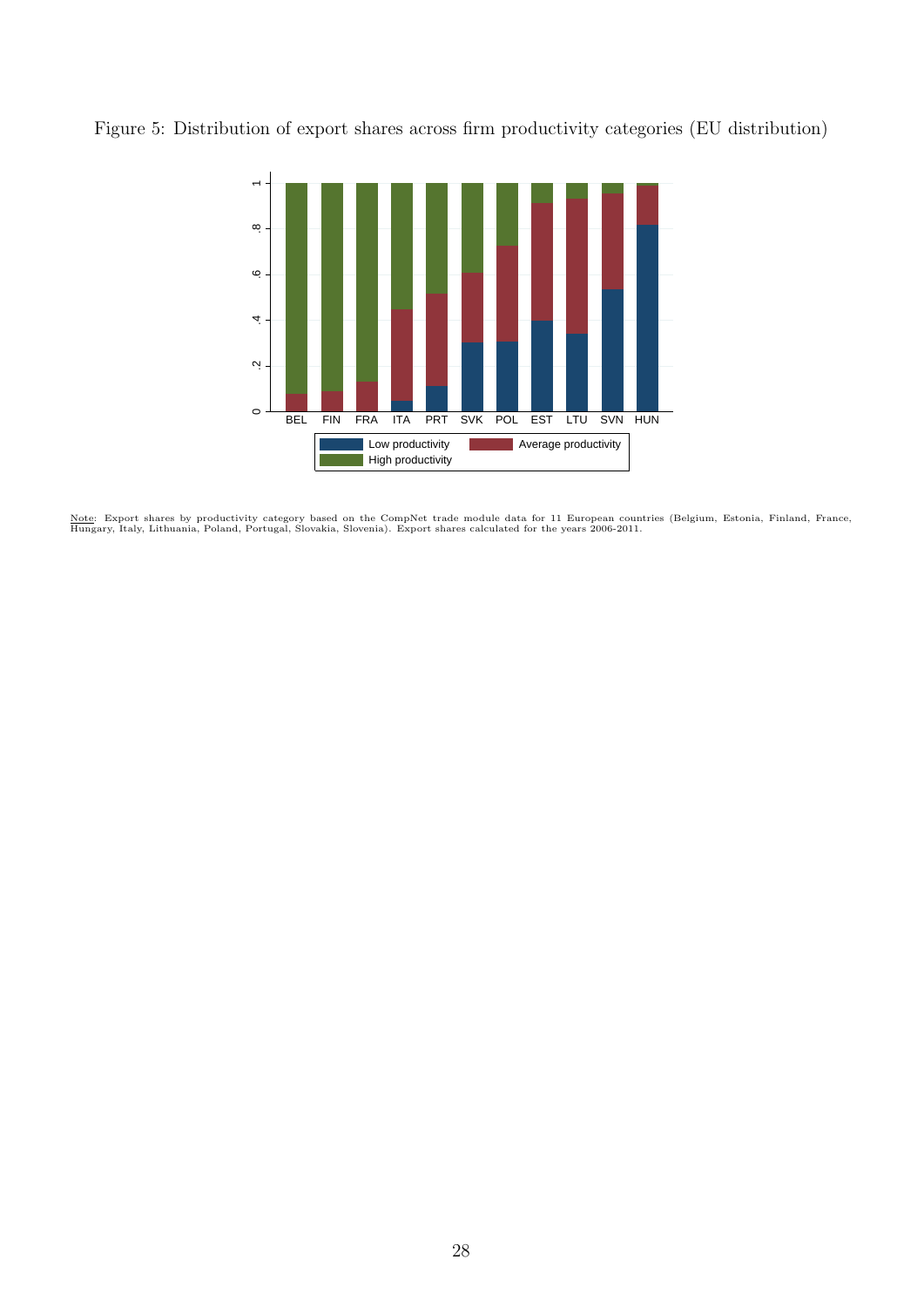<span id="page-31-0"></span>

Figure 6: Aggregate elasticities: within and between-country heterogeneity

Note: Elasticities taken from the baseline estimation. CPI-based REER :  $\varepsilon_1 = -0.9$ ;  $\varepsilon_2 = -0.6$ ;  $\varepsilon_3 = -0.6$ . ULC-based REER :  $\varepsilon_1 = -0.7$ ;  $\varepsilon_2 = -0.3$ ;  $\varepsilon_3 = -0.1$ . Authors calculations based on these elasticities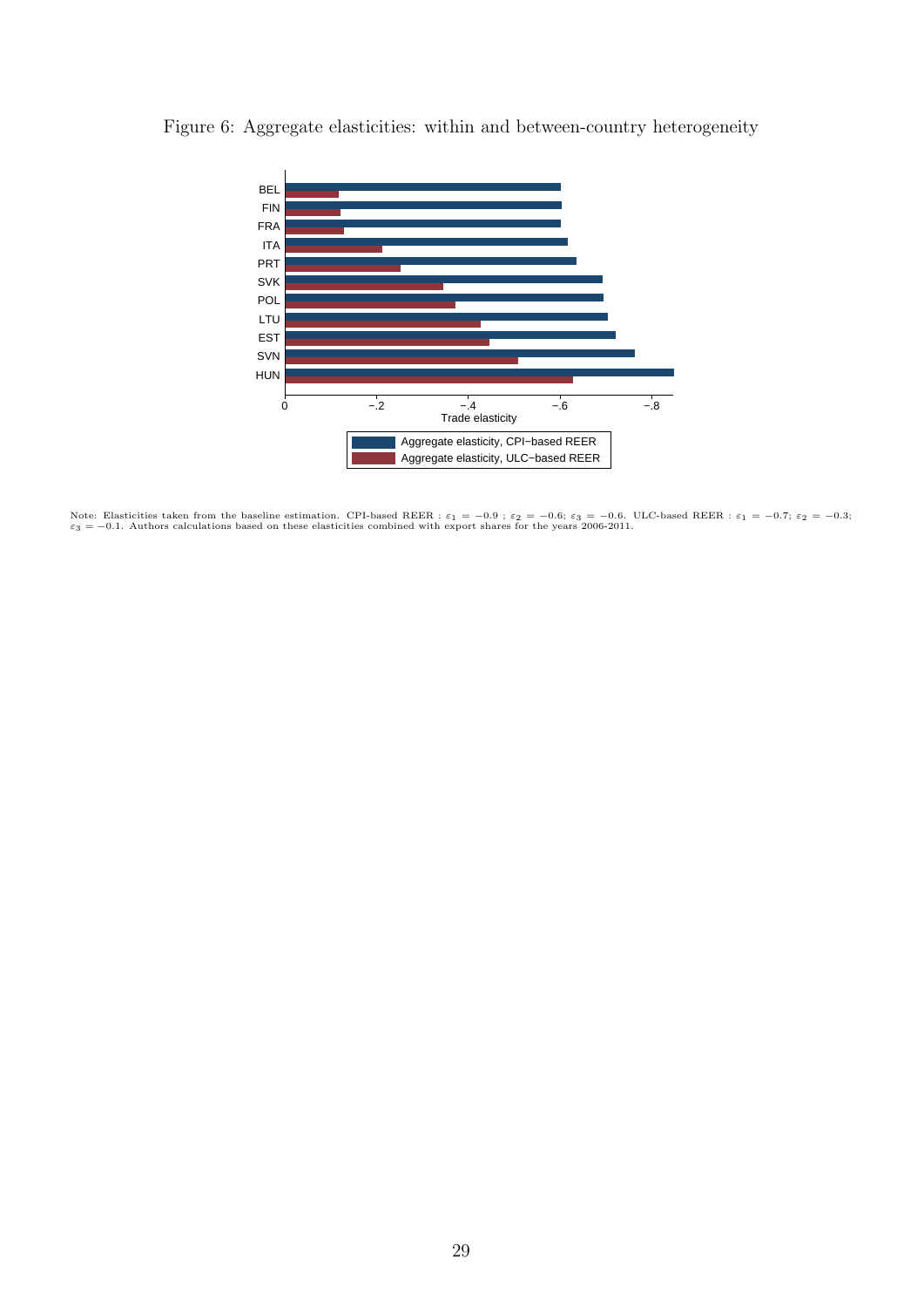# Tables

|           | REER CPI-based                    | REER ULC-based                    | Exports value         | Foreign demand                  |
|-----------|-----------------------------------|-----------------------------------|-----------------------|---------------------------------|
|           | $\Delta \ln \overline{REER}_{it}$ | $\Delta \ln \overline{REER}_{it}$ | $\Delta \ln V_{fikt}$ | $\Delta \ln \overline{D}_{ikt}$ |
| Belgium   | 0.018                             | 0.017                             | 0.001                 | 0.003                           |
|           | (0.015)                           | (0.010)                           | (0.220)               | (0.05)                          |
| Estonia   | 0.025                             | 0.052                             | 0.089                 | 0.033                           |
|           | (0.009)                           | (0.017)                           | (0.380)               | (0.059)                         |
| Finland   | 0.007                             | 0.019                             | 0.043                 | 0.033                           |
|           | (0.022)                           | (0.022)                           | (0.270)               | (0.066)                         |
| France    | 0.011                             | 0.017                             | 0.019                 | 0.020                           |
|           | (0.022)                           | (0.016)                           | (0.180)               | (0.061)                         |
| Hungary   | 0.016                             | 0.014                             | 0.060                 | 0.035                           |
|           | (0.037)                           | (0.037)                           | (0.260)               | (0.058)                         |
| Italy     | 0.013                             | 0.029                             | 0.040                 | 0.018                           |
|           | (0.024)                           | (0.016)                           | (0.160)               | (0.062)                         |
| Lithuania | 0.020                             | 0.051                             | $0.076\,$             | 0.032                           |
|           | (0.026)                           | (0.037)                           | (0.440)               | (0.069)                         |
| Poland    | $-0.000$                          | 0.003                             | 0.053                 | 0.028                           |
|           | (0.049)                           | (0.053)                           | (0.280)               | (0.067)                         |
| Portugal  | $-0.003$                          | 0.007                             | 0.057                 | 0.007                           |
|           | (0.013)                           | (0.006)                           | (0.250)               | (0.061)                         |
| Slovakia  | 0.066                             | 0.056                             | 0.083                 | 0.024                           |
|           | (0.030)                           | (0.014)                           | (0.330)               | (0.061)                         |
| Slovenia  | $0.009\,$                         | $0.018\,$                         | 0.066                 | 0.044                           |
|           | (0.014)                           | (0.016)                           | (0.260)               | (0.066)                         |
| Total     | $0.016\,$                         | 0.023                             | 0.042                 | $0.022\,$                       |
|           | (0.032)                           | (0.029)                           | (0.250)               | (0.062)                         |

Table 1: Descriptive statistics: real effective exchange rate, exports and demand (2001-2011)

Note: Means reported, standard deviations in parentheses.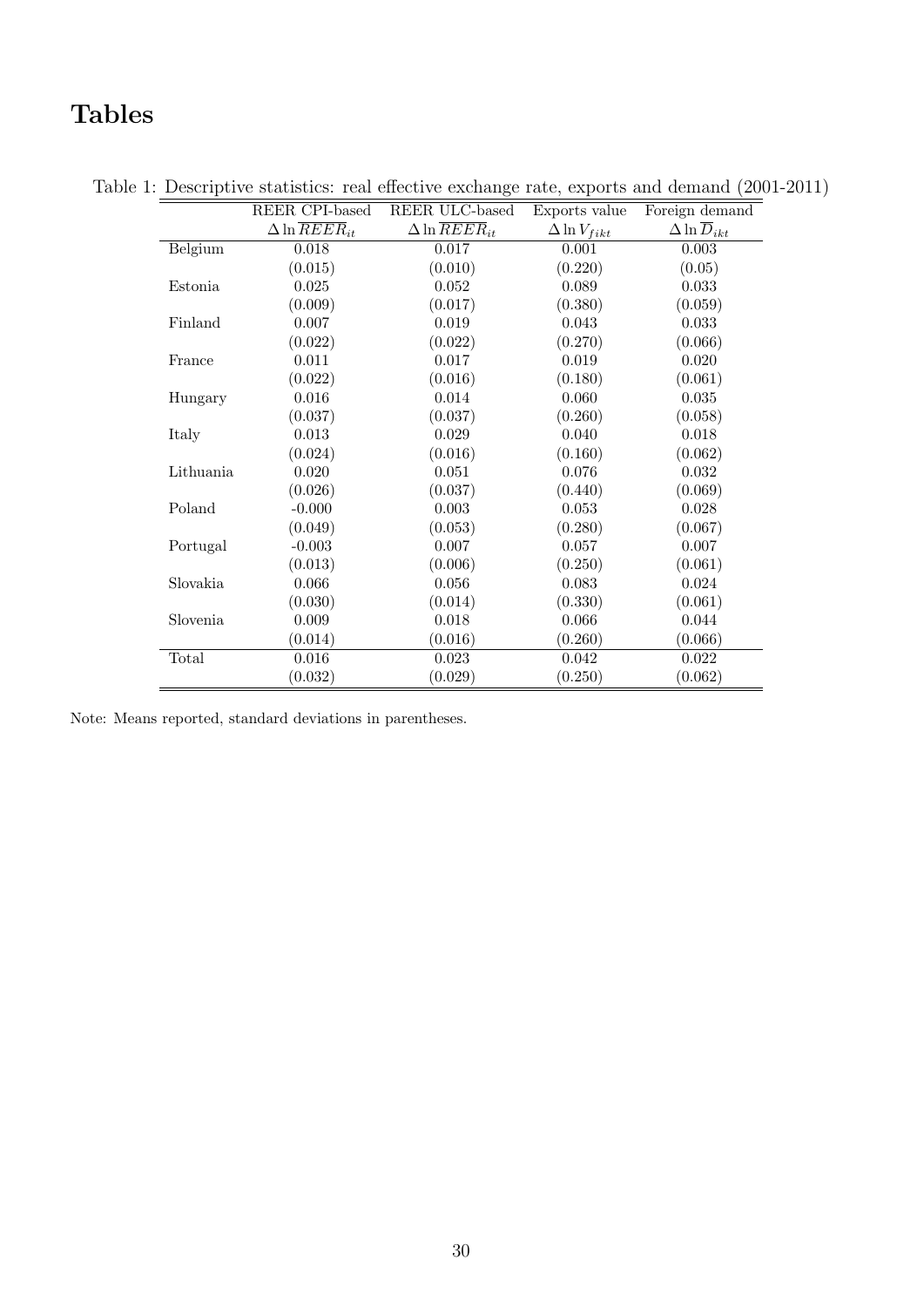|                                                      | (1)             | $\left( 2\right)$ | (3)                    | $\left( 4\right)$     | (5)            | (6)          |
|------------------------------------------------------|-----------------|-------------------|------------------------|-----------------------|----------------|--------------|
| Dep. var.                                            |                 |                   |                        | $\Delta \ln V_{fikt}$ |                |              |
| REER var.                                            |                 | CPI-based REER    |                        |                       | ULC-based REER |              |
|                                                      |                 |                   |                        |                       |                |              |
| $\Delta \ln \overline{REER}_{it-1}$                  | $-0.825***$     | $-0.843***$       | $-0.833***$            | $-0.498***$           | $-0.502***$    | $-0.546***$  |
|                                                      | (0.259)         | (0.256)           | (0.253)                | (0.166)               | (0.164)        | (0.181)      |
| $\Delta \ln \overline{REER}_{it-1} \times Euro_{it}$ |                 |                   | $-0.626$               |                       |                | 0.297        |
|                                                      |                 |                   | (0.378)                |                       |                | (0.441)      |
| $\Delta \ln \overline{D}_{ikt}$                      | $1.205^{***}\,$ | $1.327***$        | $1.313***$             | $1.240***$            | $1.366***$     | $1.362***$   |
|                                                      | (0.186)         | (0.198)           | (0.203)                | (0.192)               | (0.202)        | (0.199)      |
| $Euro_{it}$                                          | $-0.060*$       | $-0.058**$        | $-0.021$               | $-0.052$              | $-0.050$       | $-0.065$     |
|                                                      | (0.031)         | (0.029)           | (0.029)                | (0.037)               | (0.033)        | (0.042)      |
|                                                      |                 |                   |                        |                       |                |              |
| Observations                                         |                 |                   |                        |                       |                |              |
|                                                      | 8,626           | 8,626             | 8,626                  | 8,626                 | 8,626          | 8,626        |
| R-squared                                            | 0.317           | 0.329             | 0.329                  | 0.316                 | 0.328          | 0.328        |
| Country FE                                           |                 |                   |                        |                       |                |              |
|                                                      | yes             | $\mathbf{n}$      | $\mathbf{n}\mathbf{o}$ | yes                   | $\mathbf{n}$   | $\mathbf{n}$ |
| Sector FE                                            | yes             | $\mathbf{n}$      | no                     | yes                   | $\mathbf{n}$   | $\mathbf{n}$ |
| $Country \times sector$ FE                           | $\mathbf{n}$    | yes               | yes                    | $\mathbf{n}$          | yes            | yes          |
| Prod.-class FE                                       | yes             | yes               | yes                    | yes                   | yes            | yes          |
| Year dummies                                         | yes             | yes               | yes                    | yes                   | yes            | yes          |

<span id="page-33-0"></span>Table 2: Real effective exchange rate elasticity

Note: estimations based on the CompNet trade module data for 11 European countries (Belgium, Estonia, Finland, France, Hungary, Italy, Lithuania, Poland, Portugal, Slovakia, Slovenia). Standard errors clustered by country and year.  $\Delta \ln REER_{it-1}$  is the average of the delta logs of the real exchange rate in t-1 and t-2. Significance levels: \*\*\*  $p<0.01$ , \*\*  $p<0.05$ , \*  $p<0.1$ .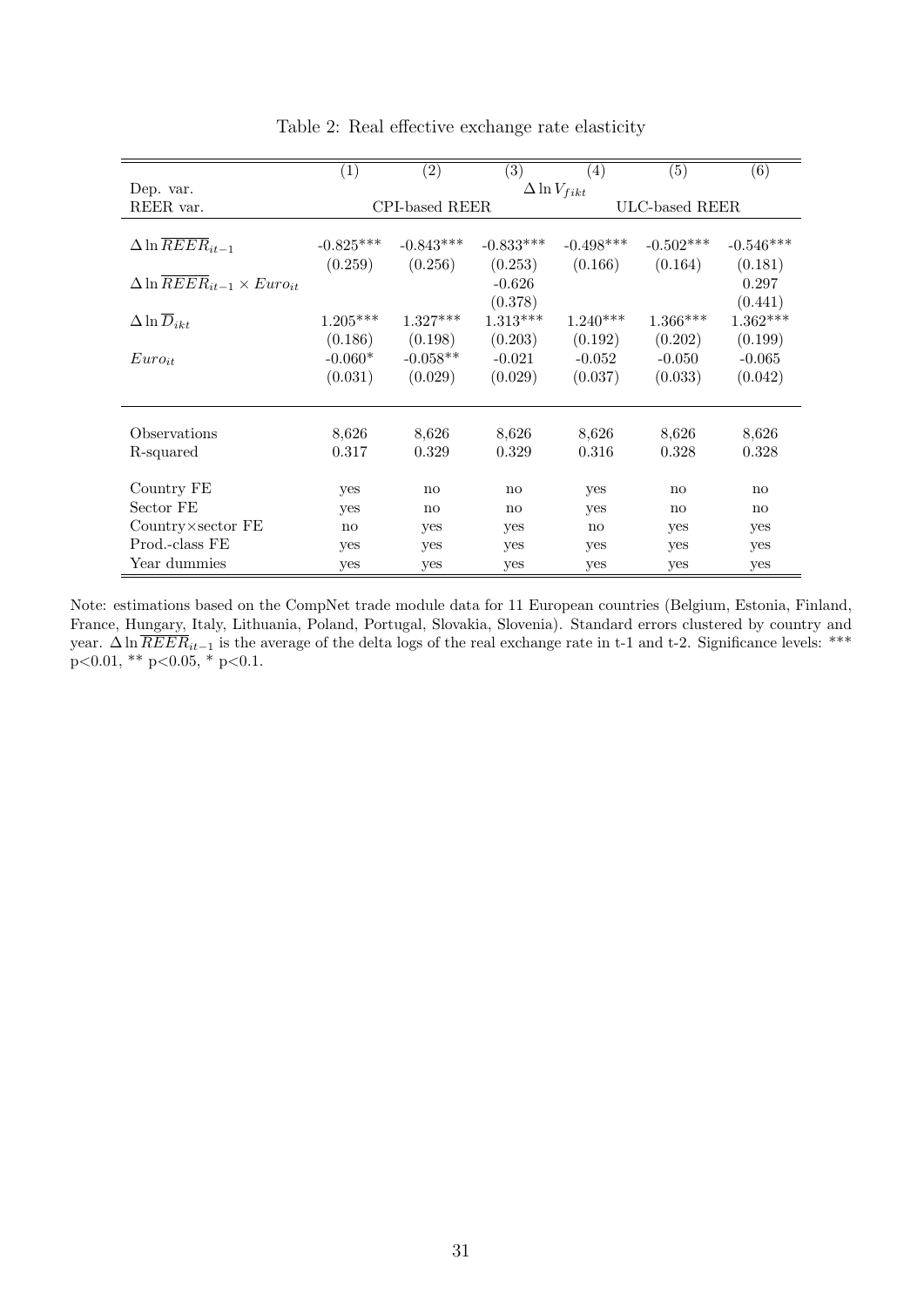|                                                      | (1)          | (2)            | (3)          | $\left( 4\right)$     | (5)            | (6)                    |
|------------------------------------------------------|--------------|----------------|--------------|-----------------------|----------------|------------------------|
| Dep. var.                                            |              |                |              | $\Delta \ln V_{fikt}$ |                |                        |
| REER var.                                            |              | CPI-based REER |              |                       | ULC-based REER |                        |
|                                                      |              |                |              |                       |                |                        |
| $\Delta \ln \overline{REER}_{it}$                    | $-0.167$     | $-0.190$       | $-0.020$     | $-0.126$              | $-0.129$       | $-0.196$               |
|                                                      | (0.239)      | (0.233)        | (0.266)      | (0.160)               | (0.160)        | (0.175)                |
| $\Delta \ln \overline{REER}_{it-1}$                  | $-0.819***$  | $-0.837***$    | $-0.833***$  | $-0.495***$           | $-0.500***$    | $-0.579***$            |
|                                                      | (0.262)      | (0.259)        | (0.254)      | (0.167)               | (0.163)        | (0.176)                |
| $\Delta \ln \overline{REER}_{it-1} \times Euro_{it}$ |              |                | $-0.610$     |                       |                | 0.551                  |
|                                                      |              |                | (0.442)      |                       |                | (0.485)                |
| $\Delta \ln \overline{D}_{ikt}$                      | $1.218***$   | $1.345***$     | $1.315***$   | $1.252***$            | $1.380***$     | $1.380***$             |
|                                                      | (0.187)      | (0.200)        | (0.209)      | (0.190)               | (0.201)        | (0.200)                |
| $Euro_{it}$                                          | $-0.063*$    | $-0.061**$     | $-0.022$     | $-0.051$              | $-0.049$       | $-0.078*$              |
|                                                      | (0.032)      | (0.029)        | (0.036)      | (0.035)               | (0.032)        | (0.044)                |
|                                                      |              |                |              |                       |                |                        |
| Observations                                         | 8,626        | 8,626          | 8,626        | 8,626                 | 8,626          | ,8626                  |
| R-squared                                            | 0.317        | 0.329          | 0.329        | 0.316                 | 0.328          | 0.328                  |
|                                                      |              |                |              |                       |                |                        |
| Country FE                                           | yes          | $\mathbf{n}$   | $\mathbf{n}$ | yes                   | $\mathbf{n}$   | $\mathbf{n}\mathbf{o}$ |
| Sector FE                                            | yes          | $\mathbf{n}$   | $\mathbf{n}$ | yes                   | $\mathbf{n}$   | $\mathbf{n}\mathbf{o}$ |
| $Country \times sector$ FE                           | $\mathbf{n}$ | yes            | yes          | $\mathbf{n}$          | yes            | yes                    |
| Prod.-class FE                                       | yes          | yes            | yes          | yes                   | yes            | yes                    |
| Year dummies                                         | yes          | yes            | yes          | yes                   | yes            | yes                    |

<span id="page-34-0"></span>Table 3: Real effective exchange rate elasticity : current and past REER variations

Note: estimations based on the CompNet trade module data for 11 European countries (Belgium, Estonia, Finland, France, Hungary, Italy, Lithuania, Poland, Portugal, Slovakia, Slovenia). Standard errors clustered by country and year.  $\Delta \ln REER_{it-1}$  is the average of the delta logs of the real exchange rate in t-1 and t-2. Significance levels: \*\*\*  $p<0.01$ , \*\*  $p<0.05$ , \*  $p<0.1$ .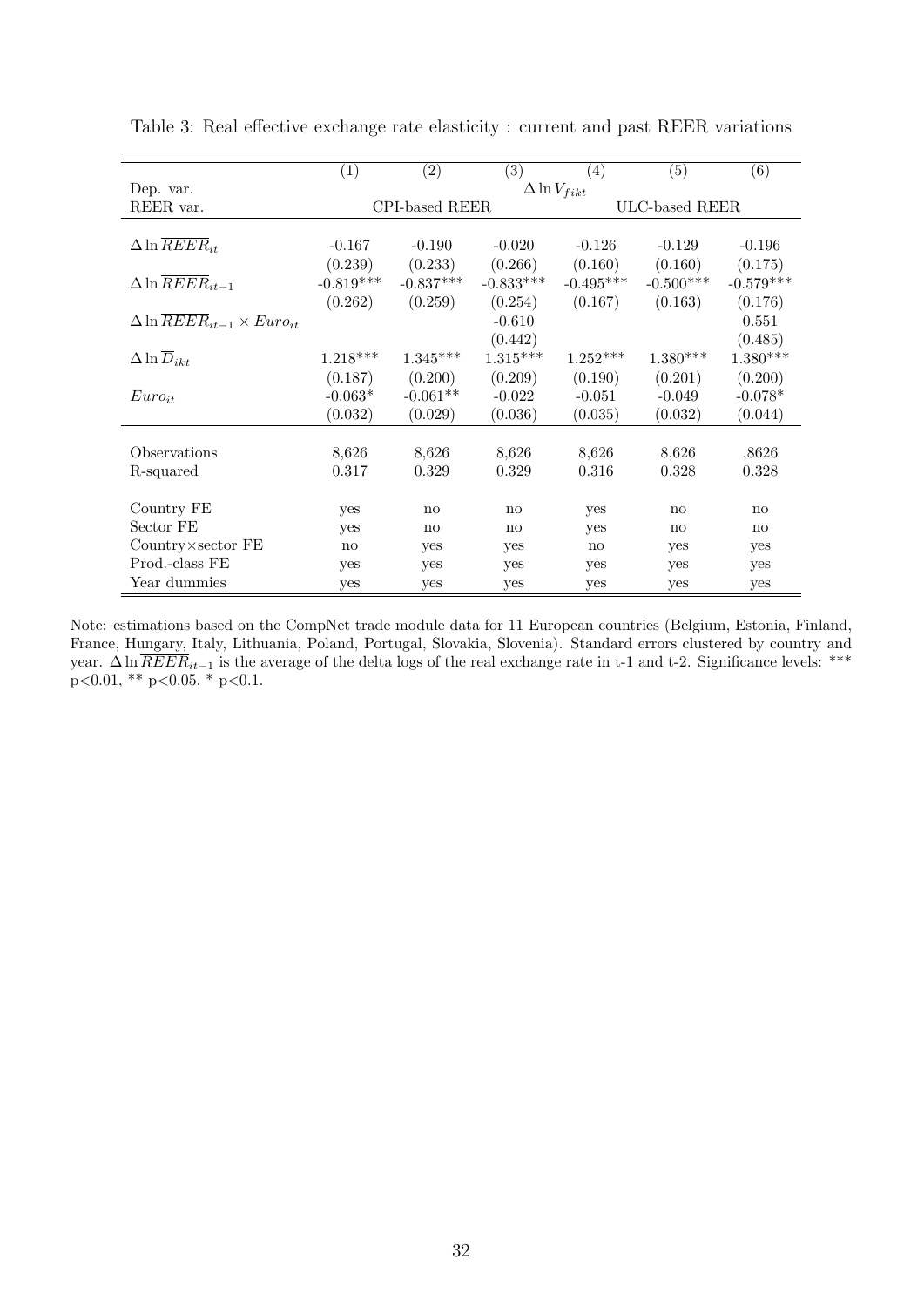|                                                             | (1)         | (2)                    | (3)                   | (4)          | (5)                    | (6)                    |
|-------------------------------------------------------------|-------------|------------------------|-----------------------|--------------|------------------------|------------------------|
| Dep. var.                                                   |             |                        | $\Delta \ln V_{fikt}$ |              |                        |                        |
| REER var.                                                   |             | CPI-based REER         |                       |              | ULC-based REER         |                        |
|                                                             |             |                        |                       |              |                        |                        |
| $\Delta \ln \overline{REER}_{it-1} \times P1 - prod_{fikt}$ | $-1.321***$ | $-1.345***$            | $-0.930***$           | $-0.907***$  | $-0.877***$            | $-0.833**$             |
|                                                             | (0.287)     | (0.284)                | (0.269)               | (0.318)      | (0.319)                | (0.334)                |
| $\Delta \ln \overline{REER}_{it-1} \times P2 - prod_{fikt}$ | $-0.828***$ | $-0.844***$            | $-0.412**$            | $-0.524***$  | $-0.524***$            | $-0.418**$             |
|                                                             | (0.191)     | (0.190)                | (0.181)               | (0.145)      | (0.145)                | (0.185)                |
| $\Delta \ln \overline{REER}_{it-1} \times P3 - prod_{fikt}$ | $-0.423*$   | $-0.440**$             |                       | $-0.105$     | $-0.116$               |                        |
|                                                             | (0.216)     | (0.217)                |                       | (0.176)      | (0.175)                |                        |
|                                                             |             |                        |                       |              |                        |                        |
| $\Delta \ln \overline{D}_{ikt}$                             | $1.205***$  | $1.326***$             | $1.062***$            | $1.365***$   | $1.239***$             | $1.064***$             |
|                                                             | (0.108)     | (0.115)                | (0.116)               | (0.115)      | (0.108)                | (0.116)                |
| $Euro_{it}$                                                 | $-0.060***$ | $-0.058***$            |                       | $-0.050***$  | $-0.052***$            |                        |
|                                                             | (0.018)     | (0.018)                |                       | (0.019)      | (0.019)                |                        |
|                                                             |             |                        |                       |              |                        |                        |
| Observations                                                | 8,626       | 8,626                  | 8,626                 | 8,626        | 8,626                  | 8,626                  |
| R-squared                                                   | 0.318       | 0.330                  | 0.337                 | 0.329        | 0.317                  | 0.337                  |
|                                                             |             |                        |                       |              |                        |                        |
| Country FE                                                  | yes         | $\mathbf{n}$           | no                    | yes          | $\mathbf{n}\mathbf{o}$ | $\mathbf{n}\mathbf{o}$ |
| Sector FE                                                   | yes         | $\mathbf{n}\mathbf{o}$ | yes                   | yes          | $\mathbf{n}\mathbf{o}$ | yes                    |
| Country-sector FE                                           | no          | yes                    | $\mathbf{n}$          | $\mathbf{n}$ | yes                    | no                     |
| Prod.-class FE                                              | yes         | yes                    | yes                   | yes          | yes                    | yes                    |
| Year dummies                                                | yes         | yes                    | no                    | yes          | yes                    | $\mathbf{n}\mathbf{o}$ |
| Country-year FE                                             | no          | no                     | yes                   | no           | no                     | yes                    |

<span id="page-35-0"></span>Table 4: REER elasticity and within-country heterogeneity

Note: estimations based on the CompNet trade module data for 11 European countries (Belgium, Estonia, Finland, France, Hungary, Italy, Lithuania, Poland, Portugal, Slovakia, Slovenia). Robust standard errors. ∆ ln  $\overline{REER}_{it-1}$  is the average of the delta logs of the real exchange rate in t-1 and t-2. Significance levels: \*\*\*  $p < 0.01$ , \*\*  $p < 0.05$ , \*  $p<0.1$ .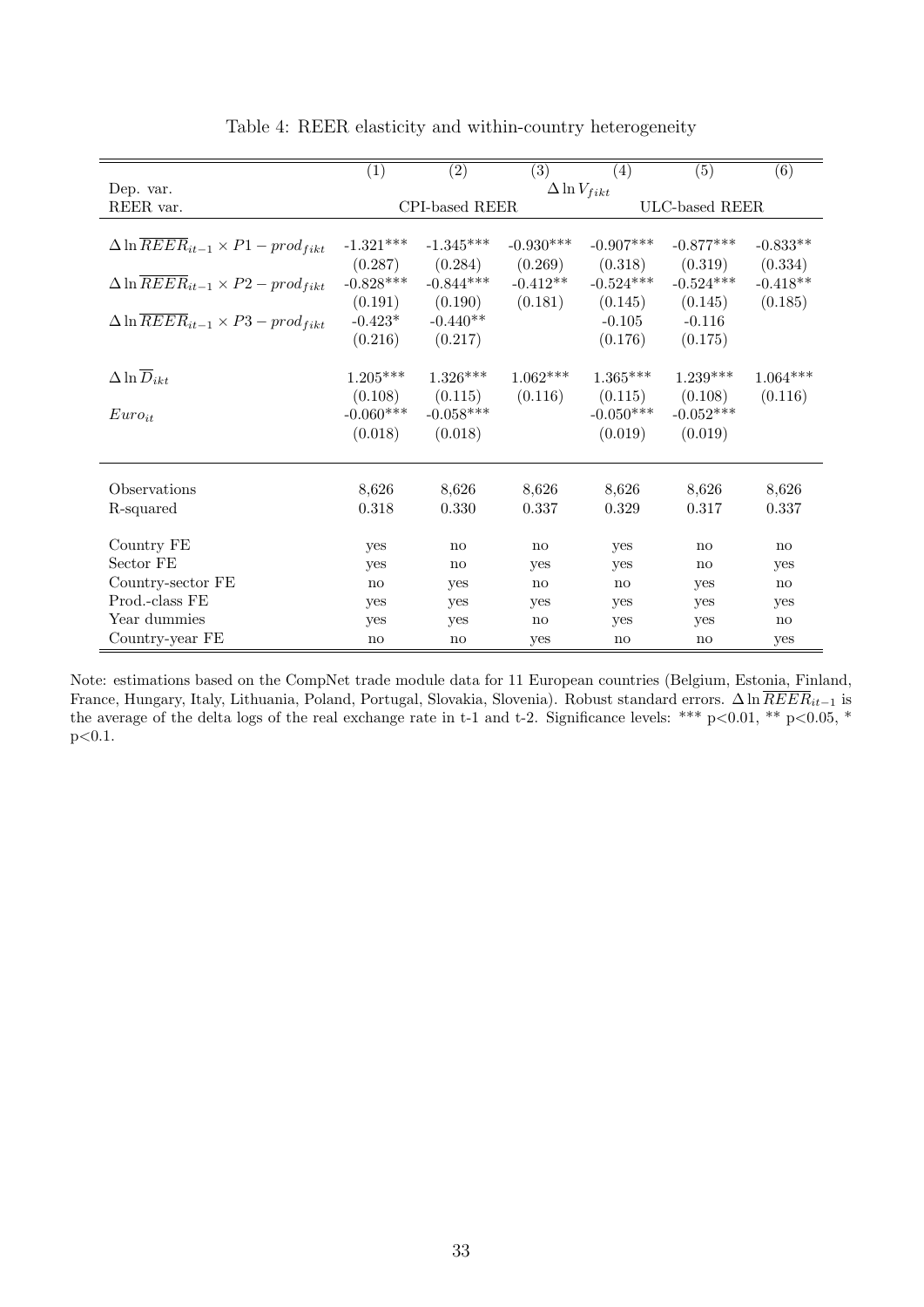|                                                             | (1)         | (2)                    | (3)                   | (4)          | (5)                    | (6)                    |
|-------------------------------------------------------------|-------------|------------------------|-----------------------|--------------|------------------------|------------------------|
| Dep. var.                                                   |             |                        | $\Delta \ln V_{fikt}$ |              |                        |                        |
| REER var.                                                   |             | CPI-based REER         |                       |              | ULC-based REER         |                        |
|                                                             |             |                        |                       |              |                        |                        |
| $\Delta \ln \overline{REER}_{it-1} \times P1 - prod_{fikt}$ | $-1.189***$ | $-1.212***$            | $-0.700***$           | $-0.770***$  | $-0.743***$            | $-0.619**$             |
|                                                             | (0.243)     | (0.241)                | (0.209)               | (0.251)      | (0.251)                | (0.259)                |
| $\Delta \ln \overline{REER}_{it-1} \times P2 - prod_{fikt}$ | $-0.833***$ | $-0.852***$            | $-0.319*$             | $-0.593***$  | $-0.592***$            | $-0.421**$             |
|                                                             | (0.207)     | (0.205)                | (0.178)               | (0.162)      | (0.162)                | (0.182)                |
| $\Delta \ln \overline{REER}_{it-1} \times P3 - prod_{fikt}$ | $-0.516***$ | $-0.528***$            |                       | $-0.164$     | $-0.178$               |                        |
|                                                             | (0.199)     | (0.199)                |                       | (0.157)      | (0.156)                |                        |
|                                                             |             |                        |                       |              |                        |                        |
| $\Delta \ln \overline{D}_{ikt}$                             | $1.204***$  | $1.325***$             | $1.061***$            | $1.365***$   | $1.239***$             | $1.064***$             |
|                                                             | (0.108)     | (0.115)                | (0.116)               | (0.115)      | (0.108)                | (0.116)                |
| $Euro_{it}$                                                 | $-0.060***$ | $-0.058***$            |                       | $-0.050***$  | $-0.052***$            |                        |
|                                                             | (0.018)     | (0.018)                |                       | (0.019)      | (0.019)                |                        |
|                                                             |             |                        |                       |              |                        |                        |
| Observations                                                | 8,626       | 8,626                  | 8,626                 | 8,626        | 8,626                  | 8,626                  |
| R-squared                                                   | 0.318       | 0.330                  | 0.337                 | 0.329        | 0.317                  | 0.337                  |
|                                                             |             |                        |                       |              |                        |                        |
| Country FE                                                  | yes         | $\mathbf{n}$           | no                    | yes          | no                     | $\mathbf{n}\mathbf{o}$ |
| Sector FE                                                   | yes         | $\mathbf{n}\mathbf{o}$ | yes                   | yes          | $\mathbf{n}\mathbf{o}$ | yes                    |
| Country-sector FE                                           | no          | yes                    | $\mathbf{n}$          | $\mathbf{n}$ | yes                    | $\mathbf{n}$           |
| Prod.-class FE                                              | yes         | yes                    | yes                   | yes          | yes                    | yes                    |
| Year dummies                                                | yes         | yes                    | no                    | yes          | yes                    | no                     |
| Country-year FE                                             | no          | no                     | yes                   | no           | $\mathbf{n}\mathbf{o}$ | yes                    |

<span id="page-36-0"></span>Table 5: REER elasticity and within-country heterogeneity: alternative thresholds

Note: estimations based on the CompNet trade module data for 11 European countries (Belgium, Estonia, Finland, France, Hungary, Italy, Lithuania, Poland, Portugal, Slovakia, Slovenia). Robust standard errors. ∆ ln  $\overline{REER}_{it-1}$  is the average of the delta logs of the real exchange rate in t-1 and t-2. Significance levels: \*\*\* p<0.01, \*\* p<0.05, \*  $p<0.1$ .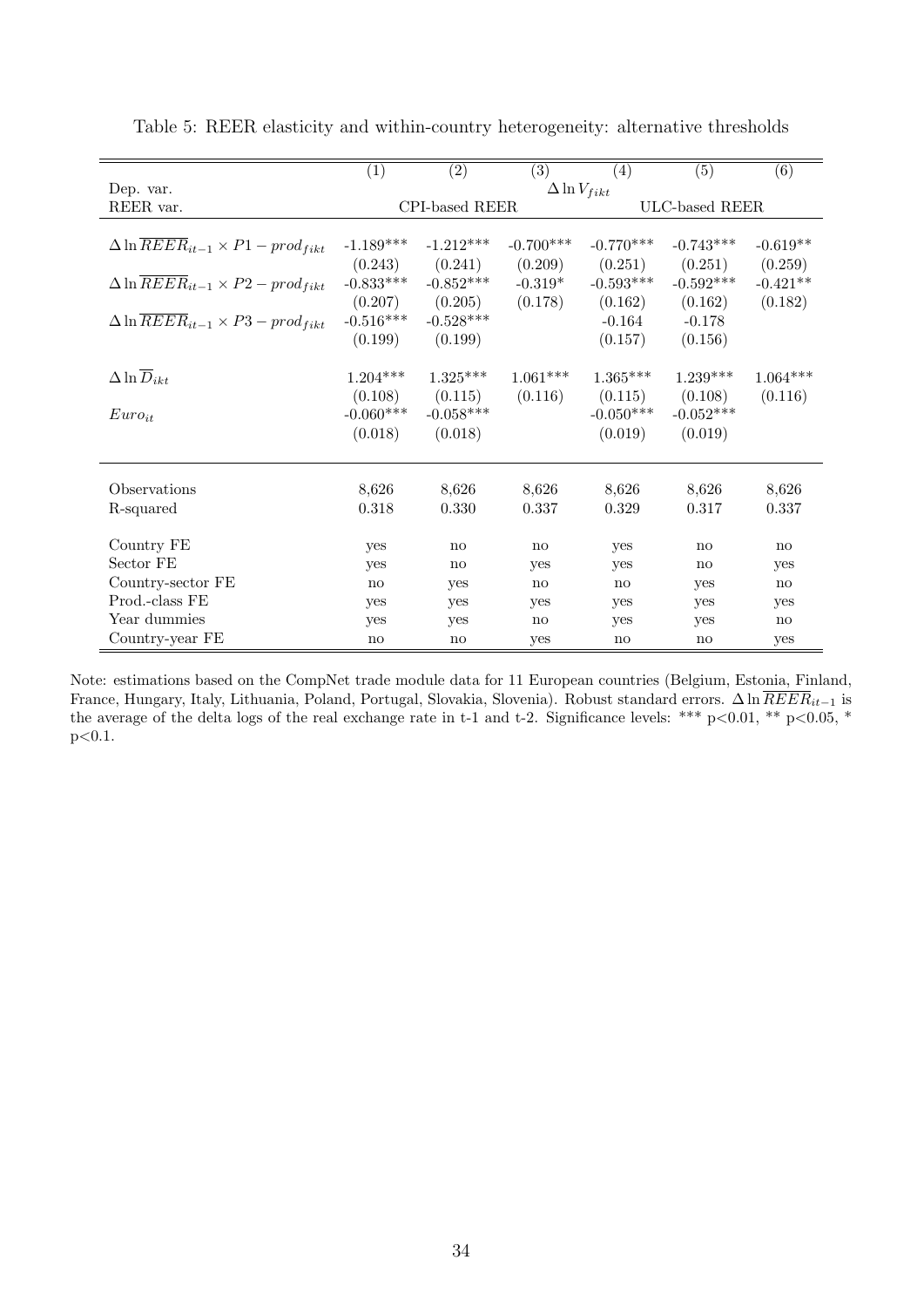|                                                                  | (1)                   | (2)            | (3)         | (4)            |  |  |
|------------------------------------------------------------------|-----------------------|----------------|-------------|----------------|--|--|
| Dep. var.                                                        | $\Delta \ln V_{fikt}$ |                |             |                |  |  |
| REER var.                                                        |                       | CPI-based REER |             | ULC-based REER |  |  |
|                                                                  |                       |                |             |                |  |  |
| $\Delta \ln \overline{REER}_{it-1}$                              | $-1.395***$           |                | $-1.436***$ |                |  |  |
|                                                                  | (0.376)               |                | (0.386)     |                |  |  |
| $\Delta \ln \overline{REER}_{it-1} \times P1 - prod_{fikt}$      |                       | $-1.888***$    |             | $-1.759***$    |  |  |
|                                                                  |                       | (0.421)        |             | (0.511)        |  |  |
| $\Delta \ln \overline{REER}_{it-1} \times P2 - prod_{fikt}$      |                       | $-1.080***$    |             | $-1.144***$    |  |  |
|                                                                  |                       | (0.388)        |             | (0.388)        |  |  |
| $\Delta \ln \overline{REER}_{it-1} \times P3 - prod_{fikt}$      |                       | $-0.682$       |             | $-0.936**$     |  |  |
|                                                                  |                       | (0.420)        |             | (0.457)        |  |  |
|                                                                  |                       |                |             |                |  |  |
| $\Delta \ln \overline{REER}_{it-1} \times Sharet woway_{fikt-1}$ | 0.623                 | 0.038          | $1.781***$  | $1.279**$      |  |  |
|                                                                  | (0.461)               | (0.481)        | (0.560)     | (0.600)        |  |  |
|                                                                  |                       |                |             |                |  |  |
| $\Delta \ln D_{ikt}$                                             | $1.152***$            | $1.123***$     | $1.229***$  | $1.216***$     |  |  |
|                                                                  | (0.116)               | (0.116)        | (0.116)     | (0.117)        |  |  |
| $Euro_{it}$                                                      | $-0.064***$           | $-0.064***$    | $-0.057***$ | $-0.055***$    |  |  |
|                                                                  | (0.018)               | (0.018)        | (0.019)     | (0.019)        |  |  |
| $two way_{fikt-1}$                                               | $-0.011$              | 0.006          | $-0.045*$   | $-0.031$       |  |  |
|                                                                  | (0.023)               | (0.023)        | (0.024)     | (0.025)        |  |  |
|                                                                  |                       |                |             |                |  |  |
| Observations                                                     | 7,757                 | 7,757          | 7,757       | 7,757          |  |  |
| R-squared                                                        | 0.305                 | 0.307          | 0.305       | 0.305          |  |  |
|                                                                  |                       |                |             |                |  |  |
| Country FE                                                       | yes                   | yes            | yes         | yes            |  |  |
| Sector FE                                                        | yes                   | yes            | yes         | yes            |  |  |
| Prod.-class FE                                                   | yes                   | yes            | yes         | yes            |  |  |
| Year dummies                                                     | yes                   | yes            | yes         | yes            |  |  |

<span id="page-37-0"></span>Table 6: Real effective exchange rate elasticity: Two-way traders

Note: estimations based on the CompNet trade module data for 11 European countries (Belgium, Estonia, Finland, France, Hungary, Italy, Lithuania, Poland, Portugal, Slovakia, Slovenia). Robust standard errors. ∆ ln  $REER_{it-1}$  is the average of the delta logs of the real exchange rate in t-1 and t-2. Significance levels: \*\*\*  $p<0.01$ , \*\*  $p<0.05$ , \*  $p<0.1$ .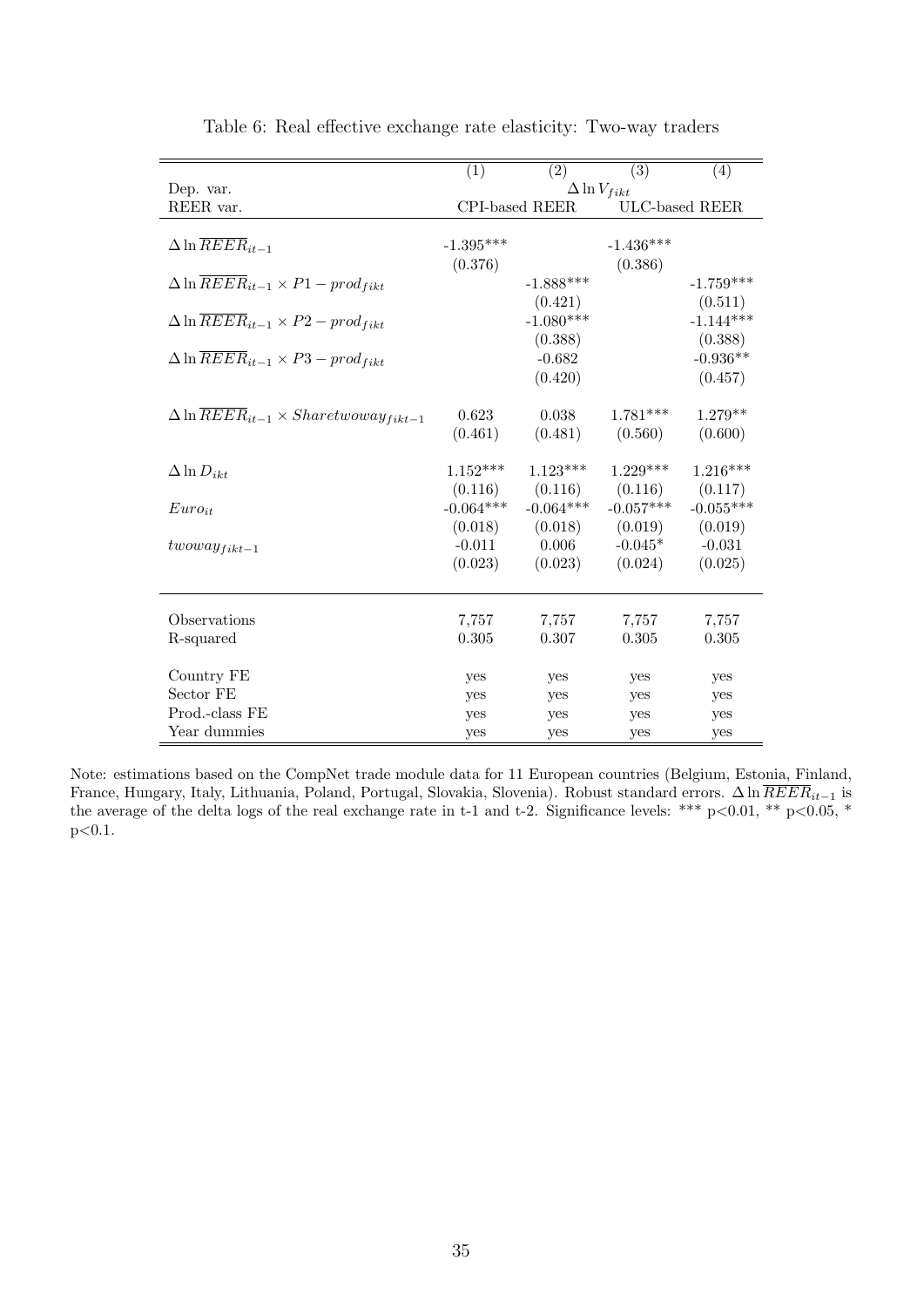|                                                                            | (1)         | (2)            | (3)                   | (4)            |
|----------------------------------------------------------------------------|-------------|----------------|-----------------------|----------------|
| Dep. var.                                                                  |             |                | $\Delta \ln V_{fikt}$ |                |
| REER var.                                                                  |             | CPI-based REER |                       | ULC-based REER |
|                                                                            |             |                |                       |                |
| $\Delta \ln \overline{REER}_{t-1}$                                         | $-0.800***$ |                | $-0.402***$           |                |
|                                                                            | (0.192)     |                | (0.146)               |                |
| $\Delta \ln \overline{REER}_{it-1} \times P1 - prod_{fikt}$                |             | $-1.296***$    |                       | $-0.776**$     |
|                                                                            |             | (0.298)        |                       | (0.330)        |
| $\Delta \ln \overline{REER}_{it-1} \times P2 - prod_{fikt}$                |             | $-0.807***$    |                       | $-0.433***$    |
|                                                                            |             | (0.201)        |                       | (0.155)        |
| $\Delta \ln \overline{REER}_{it-1} \times P3 - prod_{fikt}$                |             | $-0.400*$      |                       | $-0.027$       |
|                                                                            |             | (0.223)        |                       | (0.182)        |
| $\Delta \ln \overline{REER}_{it-1} \times \overline{Shares with_{fikt-1}}$ | $-2.434$    | $-2.137$       | $-9.319*$             | $-8.985$       |
|                                                                            | (5.540)     | (5.515)        | (5.656)               | (5.635)        |
|                                                                            |             |                |                       |                |
| $\Delta \ln \overline{D}_{ikt}$                                            | $1.207***$  | $1.206***$     | $1.242***$            | $1.241***$     |
|                                                                            | (0.108)     | (0.107)        | (0.108)               | (0.108)        |
| $Euro_{it}$                                                                | $-0.060***$ | $-0.060***$    | $-0.052***$           | $-0.052***$    |
|                                                                            | (0.018)     | (0.018)        | (0.019)               | (0.019)        |
| $Switch_{fikt-1}$                                                          | 0.053       | 0.045          | 0.254                 | 0.249          |
|                                                                            | (0.191)     | (0.190)        | (0.213)               | (0.212)        |
|                                                                            |             |                |                       |                |
| Observations                                                               | 8,625       | 8,625          | 8,625                 | 8,625          |
| R-squared                                                                  | 0.317       | 0.318          | 0.316                 | 0.317          |
| Country FE                                                                 | yes         | yes            | yes                   | yes            |
| Sector FE                                                                  | yes         | yes            | yes                   | yes            |
| Prod.-class FE                                                             | yes         | yes            | yes                   | yes            |
| Year dummies                                                               | yes         | yes            | yes                   | yes            |

<span id="page-38-0"></span>Table 7: Real effective exchange rate elasticity: switchers

Note: estimations based on the CompNet trade module data for 11 European countries (Belgium, Estonia, Finland, France, Hungary, Italy, Lithuania, Poland, Portugal, Slovakia, Slovenia). Robust standard errors. ∆ ln  $REER_{it-1}$  is the average of the delta logs of the real exchange rate in t-1 and t-2. Significance levels: \*\*\*  $p<0.01$ , \*\*  $p<0.05$ , \*  $p<0.1$ .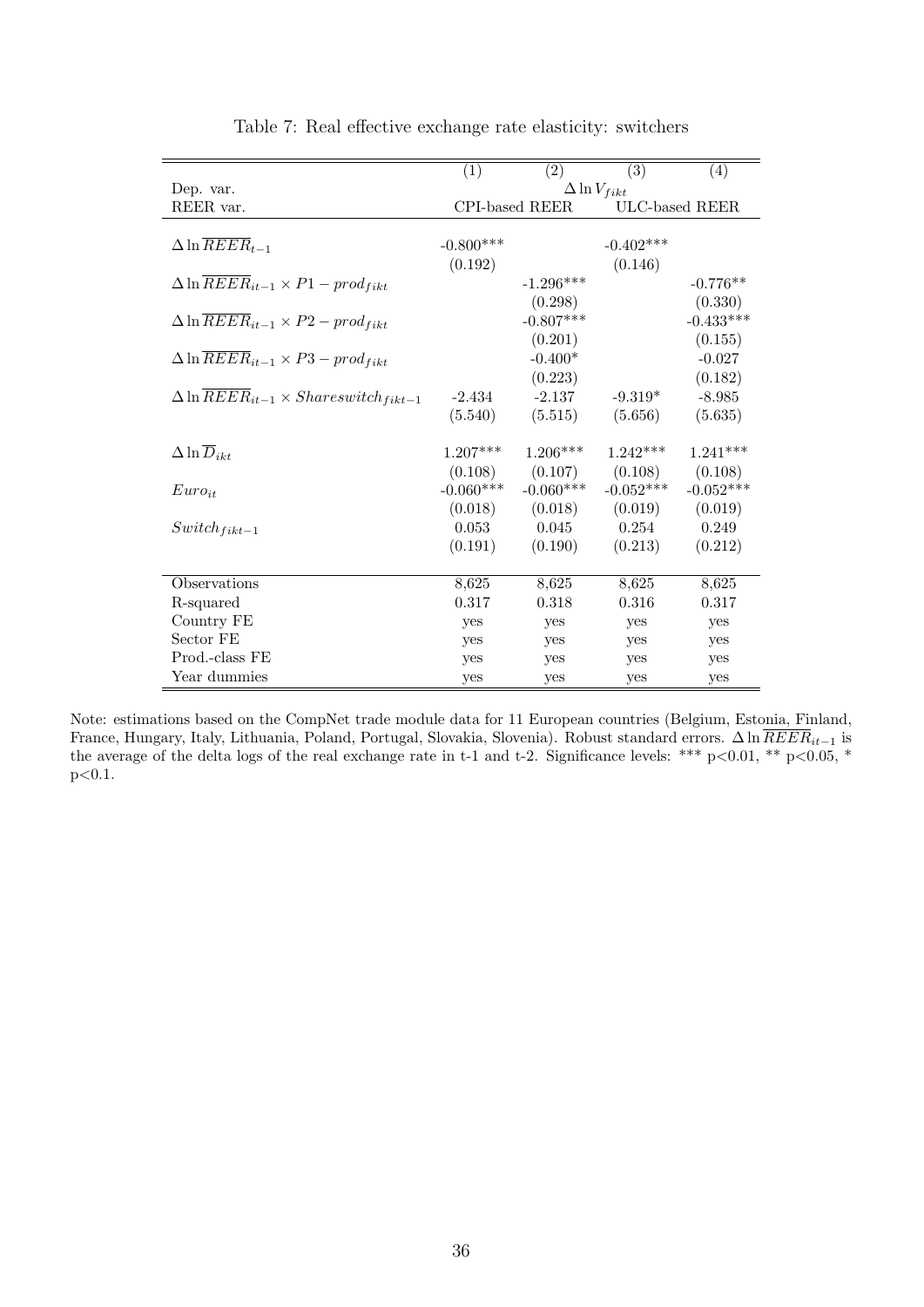|                                                             | $\overline{(1)}$ | $\overline{(2)}$      | $\overline{(3)}$      | (4)            |
|-------------------------------------------------------------|------------------|-----------------------|-----------------------|----------------|
| Dep. var.                                                   |                  |                       | $\Delta \ln V_{fikt}$ |                |
| REER var.                                                   |                  | <b>CPI-based REER</b> |                       | ULC-based REER |
|                                                             |                  |                       |                       |                |
| $\Delta \ln \overline{REER}_{t-1}$                          | $-0.835***$      |                       | $-0.496***$           |                |
|                                                             | (0.180)          |                       | (0.134)               |                |
| $\Delta \ln \overline{REER}_{it-1} \times P1 - prod_{fikt}$ |                  | $-1.328***$           |                       | $-0.873***$    |
|                                                             |                  | (0.286)               |                       | (0.319)        |
| $\Delta \ln \overline{REER}_{it-1} \times P2 - prod_{fikt}$ |                  | $-0.838***$           |                       | $-0.522***$    |
|                                                             |                  | (0.190)               |                       | (0.145)        |
| $\Delta \ln \overline{REER}_{it-1} \times P3 - prod_{fikt}$ |                  | $-0.434**$            |                       | $-0.115$       |
|                                                             |                  | (0.215)               |                       | (0.175)        |
| $\Delta \ln REER_{it-1} \times Upstreamness_{fikt-1}$       | $-0.255$         | $-0.248$              | $-0.144$              | $-0.135$       |
|                                                             | (0.156)          | (0.156)               | (0.182)               | (0.182)        |
|                                                             |                  |                       |                       |                |
| $\Delta \ln \overline{D}_{ikt}$                             | $1.196***$       | $1.195***$            | $1.232***$            | $1.232***$     |
|                                                             | (0.107)          | (0.107)               | (0.107)               | (0.107)        |
| $Euro_{it}$                                                 | $-0.061***$      | $-0.061***$           | $-0.052***$           | $-0.052***$    |
|                                                             | (0.019)          | (0.018)               | (0.019)               | (0.019)        |
| $Upstreamness_{fikt-1}$                                     | $-0.009$         | $-0.009$              | $-0.013$              | $-0.014$       |
|                                                             | (0.021)          | (0.021)               | (0.021)               | (0.021)        |
|                                                             |                  |                       |                       |                |
| <b>Observations</b>                                         | 8,626            | 8,626                 | 8,626                 | 8,626          |
| R-squared                                                   | 0.317            | 0.318                 | 0.316                 | 0.317          |
| Country FE                                                  | yes              | yes                   | yes                   | yes            |
| Sector FE                                                   | yes              | yes                   | yes                   | yes            |
| Prod.-class FE                                              | yes              | yes                   | yes                   | yes            |
| Year dummies                                                | yes              | yes                   | yes                   | yes            |

<span id="page-39-0"></span>Table 8: Real effective exchange rate elasticity: upstreamness

Note: estimations based on the CompNet trade module data for 11 European countries (Belgium, Estonia, Finland, France, Hungary, Italy, Lithuania, Poland, Portugal, Slovakia, Slovenia). Robust standard errors. ∆ ln  $\overline{REER}_{it-1}$  is the average of the delta logs of the real exchange rate in t-1 and t-2. Significance levels: \*\*\* p<0.01, \*\* p<0.05, \*  $p<0.1$ .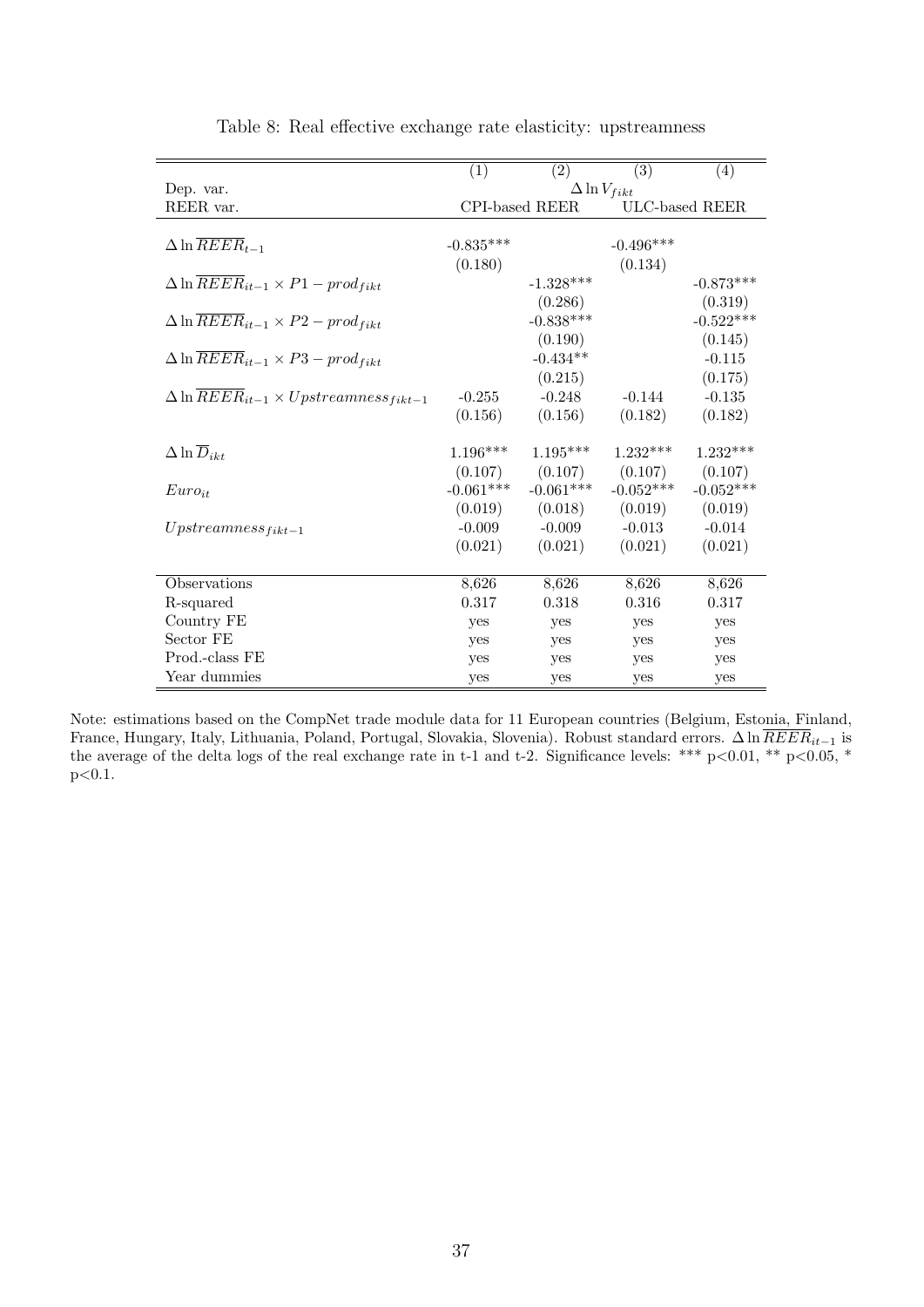|                                                            | $\left( 1\right)$ | $\overline{(2)}$ | $\overline{(3)}$ | (4)                   | $\overline{(5)}$ | (6)        |
|------------------------------------------------------------|-------------------|------------------|------------------|-----------------------|------------------|------------|
| Dep. var.                                                  |                   |                  |                  | $\Delta \ln V_{fikt}$ |                  |            |
| REER var.                                                  |                   | CPI-based REER   |                  |                       | ULC-based REER   |            |
|                                                            |                   |                  |                  |                       |                  |            |
| $\Delta \ln \overline{REER}_{it-1}$                        | $-1.148***$       | $-1.067***$      |                  | $-1.155***$           | $-1.007***$      |            |
|                                                            | (0.259)           | (0.266)          |                  | (0.290)               | (0.295)          |            |
| $\Delta \ln \overline{REER}_{it-1} \times lnlprod_{fit-1}$ | $0.154*$          | 0.103            | $0.231**$        | $0.282***$            | $0.216**$        | $0.235**$  |
|                                                            | (0.088)           | (0.092)          | (0.104)          | (0.101)               | (0.103)          | (0.117)    |
|                                                            |                   |                  |                  |                       |                  |            |
| $\Delta \ln \overline{D}_{ikt}$                            | $1.199***$        | $1.319***$       | $1.060***$       | $1.225***$            | $1.346***$       | $1.059***$ |
|                                                            | (0.108)           | (0.115)          | (0.117)          | (0.108)               | (0.115)          | (0.117)    |
| $lprod_{fikt-1}$                                           | 0.005             | $0.033*$         | 0.007            | 0.002                 | 0.029            | 0.006      |
|                                                            | (0.006)           | (0.018)          | (0.006)          | (0.006)               | (0.018)          | (0.006)    |
| $Euro_{it}$                                                | $-0.068***$       | $-0.070***$      |                  | $-0.057***$           | $-0.060***$      |            |
|                                                            | (0.019)           | (0.019)          |                  | (0.019)               | (0.019)          |            |
|                                                            |                   |                  |                  |                       |                  |            |
| Observations                                               | 8,625             | 8,625            | 8,625            | 8,625                 | 8,625            | 8,625      |
| R-squared                                                  | 0.317             | 0.330            | 0.337            | 0.317                 | 0.329            | 0.337      |
| Country FE                                                 |                   |                  |                  |                       |                  |            |
| Sector FE                                                  | yes               | no               | no               | yes                   | no               | no         |
|                                                            | yes               | no               | yes              | yes                   | no               | yes        |
| Country-sector FE                                          | no                | yes              | no               | no                    | yes              | no         |
| Country-year FE                                            | $\mathbf{n}$      | no               | yes              | no                    | no               | yes        |
| Prod.-class FE                                             | yes               | yes              | yes              | yes                   | yes              | yes        |
| Year dummies                                               | yes               | yes              | yes              | yes                   | yes              | yes        |

<span id="page-40-0"></span>

| Table 9: REER elasticity: interaction with firm-level productivity |  |  |  |  |
|--------------------------------------------------------------------|--|--|--|--|
|                                                                    |  |  |  |  |

Note: estimations based on the CompNet trade module data for 11 European countries (Belgium, Estonia, Finland, France, Hungary, Italy, Lithuania, Poland, Portugal, Slovakia, Slovenia). Robust standard errors. ∆ ln  $REER_{it-1}$  is the average of the delta logs of the real exchange rate in t-1 and t-2. Significance levels: \*\*\*  $p<0.01$ , \*\*  $p<0.05$ , \* p<0.1.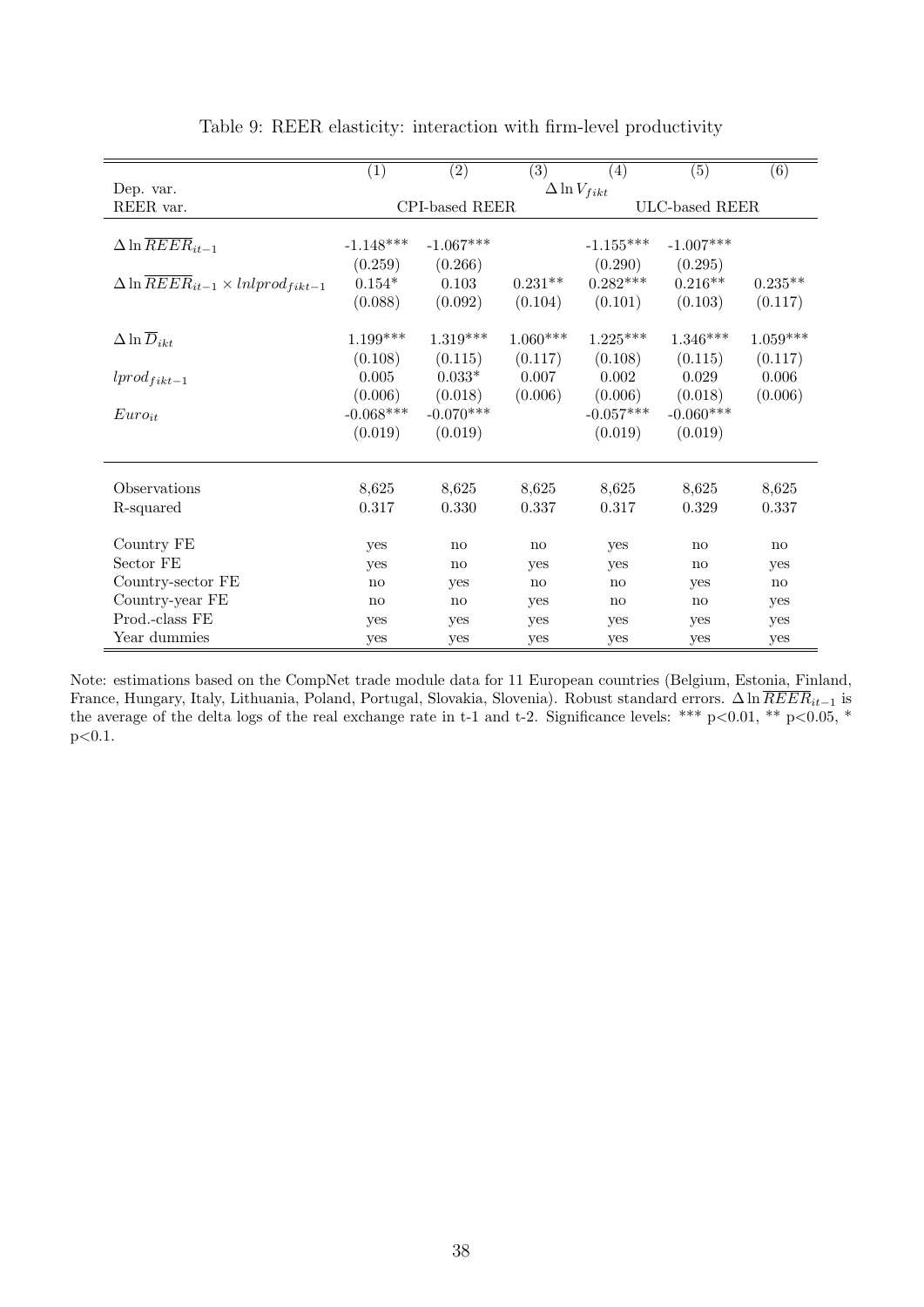<span id="page-41-0"></span>

|                                                          | (1)                    | (2)            | (3)                    | (4)                    |
|----------------------------------------------------------|------------------------|----------------|------------------------|------------------------|
| Dep. var.                                                |                        |                | $\Delta \ln V_{fikt}$  |                        |
| REER var.                                                |                        | CPI-based REER |                        | ULC-based REER         |
|                                                          |                        |                |                        |                        |
| $\Delta \ln \overline{REER}_{it-1} \times P1-lprod_{kt}$ | $-0.945***$            | $-0.942***$    | $-0.770***$            | $-0.751***$            |
|                                                          | (0.195)                | (0.195)        | (0.162)                | (0.165)                |
| $\Delta \ln \overline{REER}_{it-1} \times P2-lprod_{kt}$ | $-0.577***$            | $-0.646***$    | $-0.322**$             | $-0.348**$             |
|                                                          | (0.203)                | (0.199)        | (0.156)                | (0.155)                |
| $\Delta \ln \overline{REER}_{it-1} \times P3-lprod_{kt}$ | $-0.591**$             | $-0.676**$     | $-0.053$               | $-0.112$               |
|                                                          | (0.268)                | (0.271)        | (0.210)                | (0.216)                |
| $\Delta \ln \overline{D}_{ikt}$                          | $1.246***$             | $1.382***$     | $1.264***$             | $1.398***$             |
|                                                          | (0.107)                | (0.113)        | (0.107)                | (0.113)                |
| $lprod_{fikt-1}$                                         | 0.003                  | 0.021          | 0.002                  | 0.021                  |
|                                                          | (0.006)                | (0.019)        | (0.006)                | (0.019)                |
|                                                          |                        |                |                        |                        |
| Observations                                             |                        |                | 8,625                  | 8,625                  |
|                                                          | 8,625                  | 8,625          |                        |                        |
| R-squared                                                | 0.316                  | 0.328          | 0.316                  | 0.328                  |
| Country FE                                               | yes                    | no             | yes                    | $\mathbf{n}\mathbf{o}$ |
| Sector FE                                                | yes                    | $\mathbf{n}$   | yes                    | no                     |
| Country-sector FE                                        | $\mathbf{n}\mathbf{o}$ | yes            | $\mathbf{n}\mathbf{o}$ | yes                    |
| Prod.-class FE                                           | yes                    | yes            | yes                    | yes                    |
| Year dummies                                             | yes                    | yes            | yes                    | yes                    |
|                                                          |                        |                |                        |                        |

Table 10: REER elasticity: interaction with productivity groups (cross-country distribution)

Note: estimations based on the CompNet trade module data for 11 European countries (Belgium, Estonia, Finland, France, Hungary, Italy, Lithuania, Poland, Portugal, Slovakia, Slovenia). Robust standard errors. ∆ ln  $REER_{it-1}$  is the average of the delta logs of the real exchange rate in t-1 and t-2. Significance levels: \*\*\*  $p<0.01$ , \*\*  $p<0.05$ , \*  $\rm p{<}0.1.$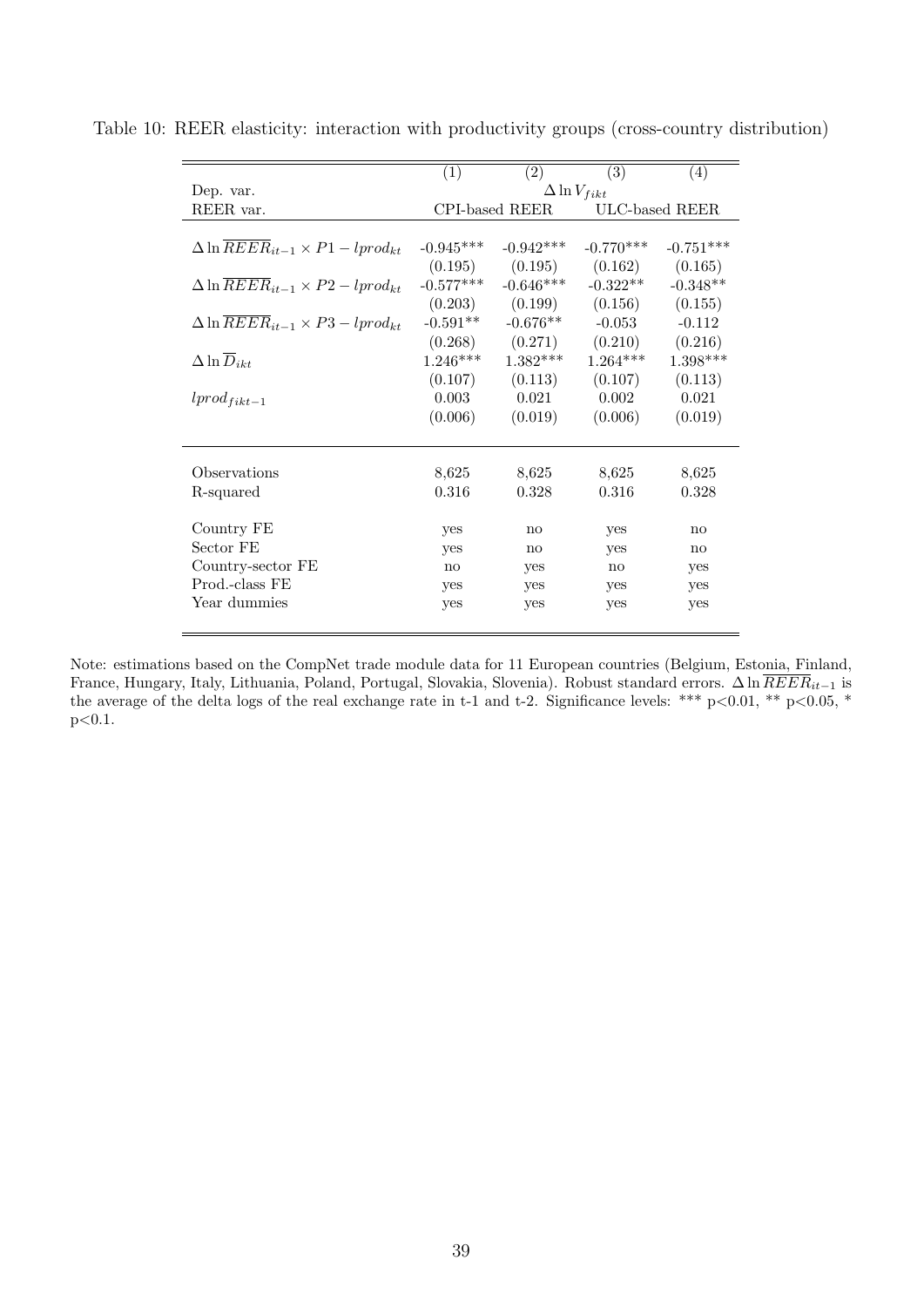|                                   | (1)                  | (2)                  | (3)                             | (4)                  | (5)                  | (6)                             |  |
|-----------------------------------|----------------------|----------------------|---------------------------------|----------------------|----------------------|---------------------------------|--|
|                                   | $\Delta \ln X_{ikt}$ | $\Delta \ln N_{ikt}$ | $\Delta \ln \overline{x}_{ikt}$ | $\Delta \ln X_{ikt}$ | $\Delta \ln N_{ikt}$ | $\Delta \ln \overline{x}_{ikt}$ |  |
| REER var.                         | CPI-based REER       |                      |                                 | ULC-based REER       |                      |                                 |  |
|                                   |                      |                      |                                 |                      |                      |                                 |  |
| $\Delta \ln \overline{REER}_{it}$ | $-0.521*$            | $-0.238***$          | $-0.283$                        | $-0.592***$          | $-0.284***$          | $-0.308*$                       |  |
|                                   | (0.272)              | (0.077)              | (0.284)                         | (0.155)              | (0.043)              | (0.162)                         |  |
| $\Delta \ln \overline{D}_{ikt}$   | $0.671***$           | 0.061                | $0.609***$                      | $0.686***$           | 0.069                | $0.617***$                      |  |
|                                   | (0.160)              | (0.045)              | (0.166)                         | (0.159)              | (0.044)              | (0.166)                         |  |
| $Euro_{it}$                       | $-0.035*$            | $0.056***$           | $-0.091***$                     | $-0.033$             | $0.057***$           | $-0.090***$                     |  |
|                                   | (0.021)              | (0.006)              | (0.022)                         | (0.021)              | (0.006)              | (0.021)                         |  |
|                                   |                      |                      |                                 |                      |                      |                                 |  |
|                                   |                      |                      |                                 |                      |                      |                                 |  |
| Observations                      | 1,797                | 1,797                | 1,797                           | 1,797                | 1,797                | 1,797                           |  |
| R-squared                         | 0.328                | 0.454                | 0.271                           | 0.333                | 0.464                | 0.272                           |  |
| Country FE                        | yes                  | yes                  | yes                             | yes                  | yes                  | yes                             |  |
| Sector FE                         | yes                  | yes                  | yes                             | yes                  | yes                  | yes                             |  |
| Year dummies                      | yes                  | yes                  | yes                             | yes                  | yes                  | yes                             |  |
|                                   |                      |                      |                                 |                      |                      |                                 |  |

<span id="page-42-0"></span>Table 11: Impact of REER on aggregate trade margins

Note: estimations based on the CompNet trade module data for 11 European countries (Belgium, Estonia, Finland, France, Hungary, Italy, Lithuania, Poland, Portugal, Slovakia, Slovenia).  $\Delta \ln REER_{it}$  is the average of the delta logs of the real exchange rate in t and t-1. Significance levels: \*\*\*  $p<0.01$ , \*\*  $p<0.05$ , \*  $p<0.1$ .  $X_{ikt}$  is the aggregate value of exports in country i and sector k.  $N_{ikt}$  is the number of exporters.  $\bar{x}_{ikt}$  is the average value of exports.